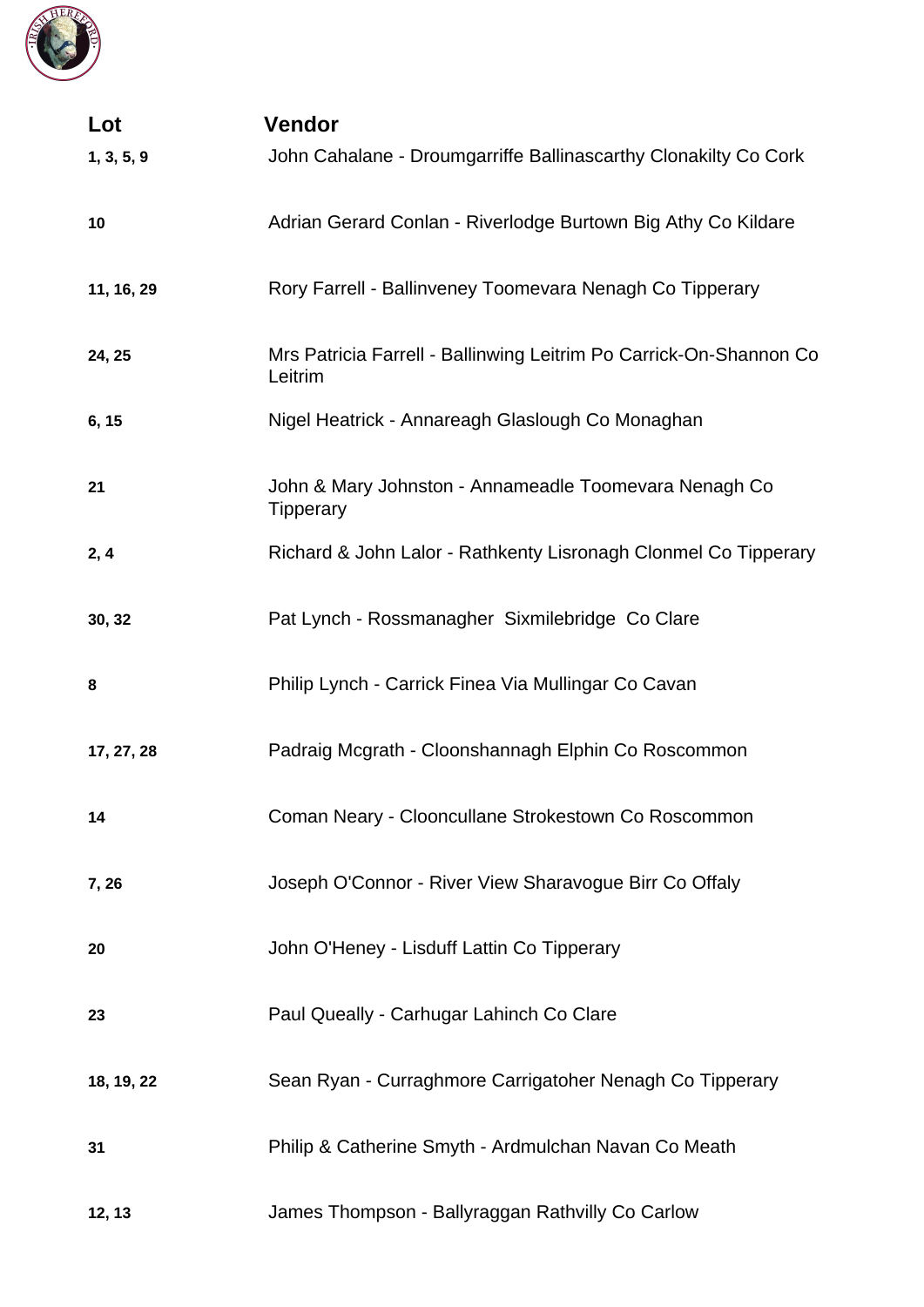| Lot 1 GARRIFFE 1 JERRY                                            |                         |                                                                                     |                     |              |                                                          |                    |                                                |
|-------------------------------------------------------------------|-------------------------|-------------------------------------------------------------------------------------|---------------------|--------------|----------------------------------------------------------|--------------------|------------------------------------------------|
| ID: 372225929490042                                               |                         | <b>Breed: Hereford</b>                                                              | <b>Twin to Male</b> |              |                                                          |                    |                                                |
| <b>Sex: Male</b>                                                  |                         | <b>DOB:</b> 20-May-2020                                                             |                     |              |                                                          |                    |                                                |
|                                                                   |                         | Owner: John Cahalane - Droumgarriffe Ballinascarthy Clonakilty Co Cork              |                     |              |                                                          |                    |                                                |
| <b>Breeder:</b>                                                   |                         |                                                                                     |                     |              |                                                          |                    |                                                |
| Sire: Cill Cormaic Kasper<br><b>KZP</b>                           |                         | <b>Cill Cormaic Lotto</b>                                                           |                     |              | <b>Ballinphraise Brandy</b><br>Lislaughtin Playgirl 28th |                    |                                                |
| Sire Verified (SNP)                                               |                         | <b>Lislaughtin Piscies</b><br>34th (X)                                              |                     |              | Rathregan Robin (X)<br><b>Lislaughtin Lassie</b>         |                    | <b>GENOMIC</b>                                 |
| Dam: Garriffe 1 Honey<br>372225929440013                          |                         | <b>Moyclare Lieutenant</b>                                                          |                     |              | <b>Brocca Saviour</b><br><b>Moyclare Ursula 4th</b>      |                    | <b>EVALUATION</b>                              |
| Dam Verified (SNP)                                                |                         | <b>Garriffe 1 Jess</b>                                                              |                     |              | <b>Atok Socrates</b><br>Kingsgrovepoll 1 Cap Pansy       |                    |                                                |
| <b>Evaluation Date:</b><br>Mar 2022<br><b>Star Rating (Within</b> |                         | <b>Next Evaluation Date:</b><br>24-May-2022                                         | €uro value          |              | <b>Index</b>                                             |                    | <b>Star rating (across</b>                     |
| <b>Hereford breed)</b>                                            |                         | <b>Economic Indexes</b>                                                             | per progeny         |              | <b>Reliability</b>                                       |                    | all beef breeds)                               |
| *****                                                             |                         | <b>Replacement</b>                                                                  | €109                |              | 49%<br>(Average)                                         | ****               |                                                |
| <b>**</b>                                                         |                         | <b>Terminal</b>                                                                     | €40                 |              | 49%<br>(Average)                                         | $\bigstar$         |                                                |
|                                                                   |                         | Calving Difficulty (births requiring considerable assistance; % 3 & 4)              |                     |              |                                                          |                    |                                                |
|                                                                   | <b>When Mated With:</b> |                                                                                     |                     | <b>Value</b> |                                                          | <b>Reliability</b> |                                                |
| <b>Beef cows</b><br>Breed avg: 2.78%, All breeds avg: 3.92%       |                         |                                                                                     |                     | $+3%$        |                                                          | 70%<br>(High)      |                                                |
|                                                                   | <b>Beef heifers</b>     | Breed avg: 6.42%, All breeds avg: 8.14%                                             |                     | $+6.2%$      |                                                          | 52%<br>(Average)   |                                                |
| <b>Star Rating (Within</b><br><b>Hereford breed)</b>              |                         | <b>Key Replacement Profit Traits</b>                                                | <b>Value</b>        |              | <b>Reliability</b>                                       |                    | <b>Star rating (across</b><br>all beef breeds) |
|                                                                   |                         | <b>Expected Progeny Performance</b>                                                 |                     |              |                                                          |                    |                                                |
| ★★                                                                | Docility (1-5 scale)    | Breed avg: 0.1, All breeds avg: 0.02                                                | 0.08<br>scale       |              | 46%<br>(Average)                                         | ****               |                                                |
| ★                                                                 | Carcass weight (kg)     | Breed avg: 4.95kg, All breeds avg: 17.08kg                                          | $-1.1$              |              | 47%<br>(Average)                                         | ★                  |                                                |
| *****                                                             |                         | Carcass conformation (1-15 scale)<br>Breed avg: 0.52, All breeds avg: 1.44          | $+0.7$<br>scale     |              | 46%<br>(Average)                                         | ★                  |                                                |
|                                                                   |                         | <b>Expected Daughter Breeding Performance</b>                                       |                     |              |                                                          |                    |                                                |
|                                                                   |                         | Daughter calving diff (% 3 & 4)<br>Breed avg: 5.73%, All breeds avg: 5.32%          | $+5.7%$             |              | 64%                                                      |                    |                                                |
| ★                                                                 | Daughter Milk (kg)      | Breed avg: 3.68kg, All breeds avg: 2.49kg                                           | $+1.3kg$            |              | 47%<br>(Average)                                         | ★★                 |                                                |
| *****                                                             |                         | Daughter calving interval (days)<br>Breed avg: -3.74days, All breeds avg: -0.89days | $-6.55$ days        |              | 44%<br>(Average)                                         |                    | *****                                          |
| <b>Additional Information:</b>                                    |                         |                                                                                     |                     |              | Linear composites Value Reliability                      |                    |                                                |
|                                                                   |                         |                                                                                     |                     |              | <b>Muscle</b>                                            |                    |                                                |
|                                                                   |                         |                                                                                     |                     |              | <b>Skeletal</b>                                          |                    |                                                |
|                                                                   |                         |                                                                                     |                     |              | <b>Function</b>                                          |                    |                                                |
|                                                                   |                         |                                                                                     |                     |              | <b>Herd data quality index</b>                           |                    |                                                |
| Animal not scored.                                                |                         |                                                                                     |                     |              | N/A                                                      |                    |                                                |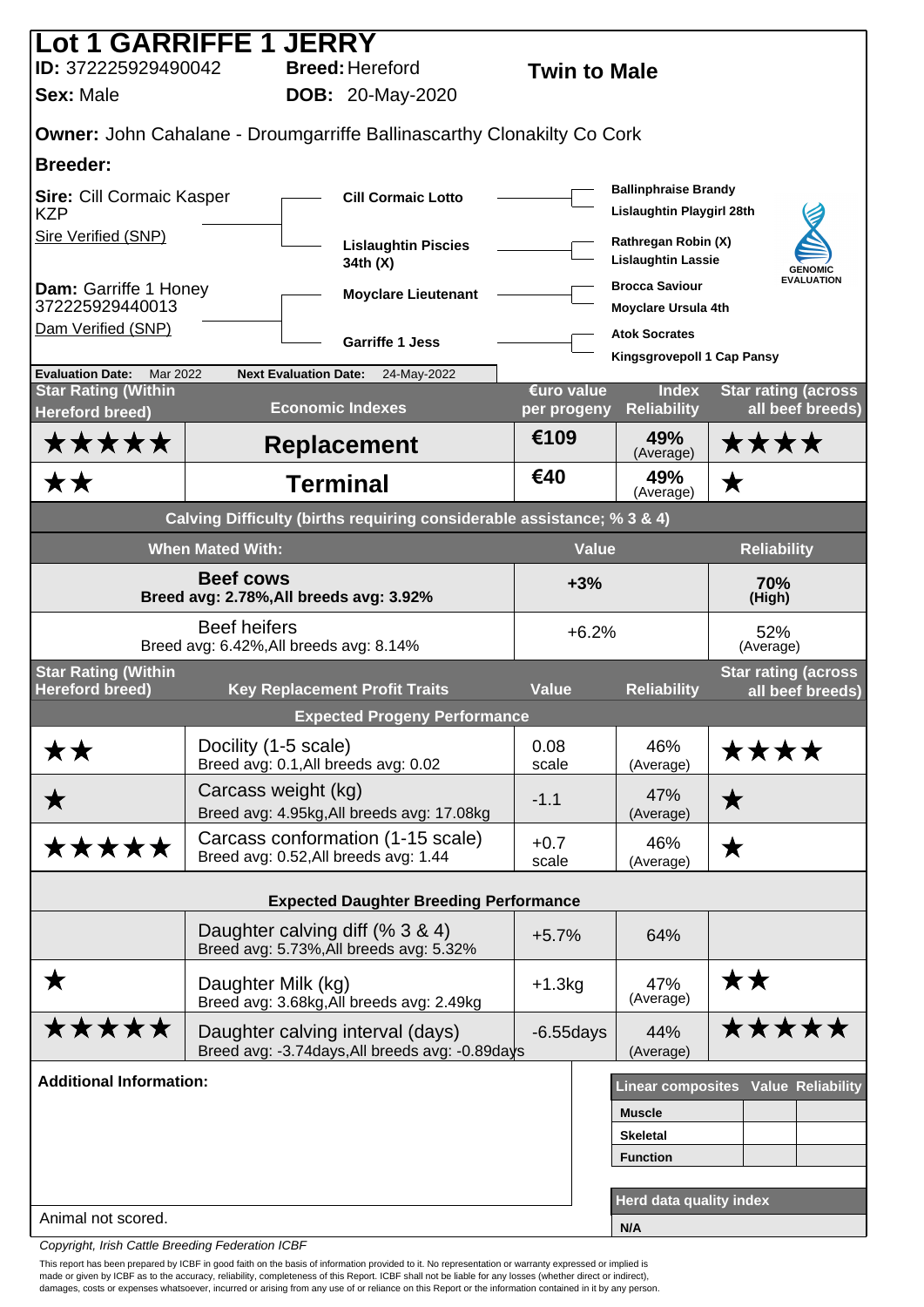| <b>Lot 2 RATHKENTY TITAN</b>                                |                                                                |                                                                                   |                           |                                                           |                                                 |  |
|-------------------------------------------------------------|----------------------------------------------------------------|-----------------------------------------------------------------------------------|---------------------------|-----------------------------------------------------------|-------------------------------------------------|--|
| ID: 372219983310246                                         |                                                                | <b>Breed: Hereford</b>                                                            |                           |                                                           |                                                 |  |
| <b>Sex: Male</b>                                            |                                                                | <b>DOB:</b> 23-May-2020                                                           |                           |                                                           |                                                 |  |
|                                                             |                                                                | <b>Owner: Richard &amp; John Lalor - Rathkenty Lisronagh Clonmel Co Tipperary</b> |                           |                                                           |                                                 |  |
| <b>Breeder:</b>                                             |                                                                |                                                                                   |                           |                                                           |                                                 |  |
| <b>Sire: Crowenstown Macarthur</b><br>372223810260005       |                                                                | <b>Allowdale Ribstone</b><br>436 Et                                               |                           | Lbh 157k Ribstone 40w<br>Watergrove Tricia 17n Et 50      |                                                 |  |
| Sire Verified (SNP)                                         |                                                                | Crowenstown Arabella_<br><b>Ivy</b>                                               |                           | Yarram Star General W251 /<br><b>Kilsunny Doreens Ivy</b> | <b>GENOMIC</b>                                  |  |
| Dam: Breaney Niamh<br>IE251323910389                        |                                                                | <b>Grianan Krusader</b>                                                           |                           | <b>Grianan Highflyer Et</b><br><b>Grianan Ulrika</b>      | <b>EVALUATION</b>                               |  |
| Dam Verified (SNP)                                          |                                                                | <b>Breaney Gillian</b>                                                            |                           | <b>Churchill Storm V583</b>                               |                                                 |  |
| <b>Evaluation Date:</b><br>Mar 2022                         | <b>Next Evaluation Date:</b>                                   | 24-May-2022                                                                       |                           | <b>Breaney Doris</b>                                      |                                                 |  |
| <b>Star Rating (Within</b><br><b>Hereford breed)</b>        |                                                                | <b>Economic Indexes</b>                                                           | €uro value<br>per progeny | <b>Index</b><br><b>Reliability</b>                        | <b>Star rating (across)</b><br>all beef breeds) |  |
| ★★★                                                         |                                                                | <b>Replacement</b>                                                                | €68                       | 42%<br>(Average)                                          | ★★                                              |  |
| <b>*****</b>                                                |                                                                | <b>Terminal</b>                                                                   | €76                       | 45%<br>(Average)                                          | ★★★                                             |  |
|                                                             |                                                                | Calving Difficulty (births requiring considerable assistance; % 3 & 4)            |                           |                                                           |                                                 |  |
|                                                             | <b>When Mated With:</b>                                        |                                                                                   | <b>Value</b>              |                                                           | <b>Reliability</b>                              |  |
| <b>Beef cows</b><br>Breed avg: 2.78%, All breeds avg: 3.92% |                                                                |                                                                                   | $+2.7%$                   |                                                           | 64%<br>(High)                                   |  |
|                                                             | <b>Beef heifers</b><br>Breed avg: 6.42%, All breeds avg: 8.14% |                                                                                   | $+3.8%$                   |                                                           | 42%<br>(Average)                                |  |
| <b>Star Rating (Within</b><br><b>Hereford breed)</b>        |                                                                | <b>Key Replacement Profit Traits</b>                                              | <b>Value</b>              | <b>Reliability</b>                                        | <b>Star rating (across</b><br>all beef breeds)  |  |
|                                                             |                                                                | <b>Expected Progeny Performance</b>                                               |                           |                                                           |                                                 |  |
| ****                                                        | Docility (1-5 scale)<br>Breed avg: 0.1, All breeds avg: 0.02   |                                                                                   | 0.11<br>scale             | 35%<br>(Low)                                              | *****                                           |  |
| *****                                                       | Carcass weight (kg)                                            | Breed avg: 4.95kg, All breeds avg: 17.08kg                                        | $+15.7kg$                 | 48%<br>(Average)                                          | ★★★                                             |  |
| ★                                                           | Breed avg: 0.52, All breeds avg: 1.44                          | Carcass conformation (1-15 scale)                                                 | $+0.31$<br>scale          | 36%<br>(Low)                                              | ★                                               |  |
|                                                             |                                                                |                                                                                   |                           |                                                           |                                                 |  |
|                                                             |                                                                | <b>Expected Daughter Breeding Performance</b>                                     |                           |                                                           |                                                 |  |
|                                                             | Daughter calving diff (% 3 & 4)                                | Breed avg: 5.73%, All breeds avg: 5.32%                                           | $+6.4%$                   | 56%                                                       |                                                 |  |
| ****                                                        | Daughter Milk (kg)                                             | Breed avg: 3.68kg, All breeds avg: 2.49kg                                         | $+4.4$ kg                 | 38%<br>(Low)                                              | ****                                            |  |
| $\bigstar$                                                  | Daughter calving interval (days)                               | Breed avg: -3.74days, All breeds avg: -0.89days                                   | $-0.81$ days              | 34%<br>(Low)                                              | ★★★                                             |  |
| <b>Additional Information:</b>                              |                                                                |                                                                                   |                           |                                                           | Linear composites Value Reliability             |  |
|                                                             |                                                                |                                                                                   |                           | <b>Muscle</b>                                             |                                                 |  |
|                                                             |                                                                |                                                                                   |                           | <b>Skeletal</b>                                           |                                                 |  |
|                                                             |                                                                |                                                                                   |                           | <b>Function</b>                                           |                                                 |  |
| Animal not scored.                                          |                                                                |                                                                                   |                           | Herd data quality index                                   |                                                 |  |
|                                                             |                                                                |                                                                                   |                           | N/A                                                       |                                                 |  |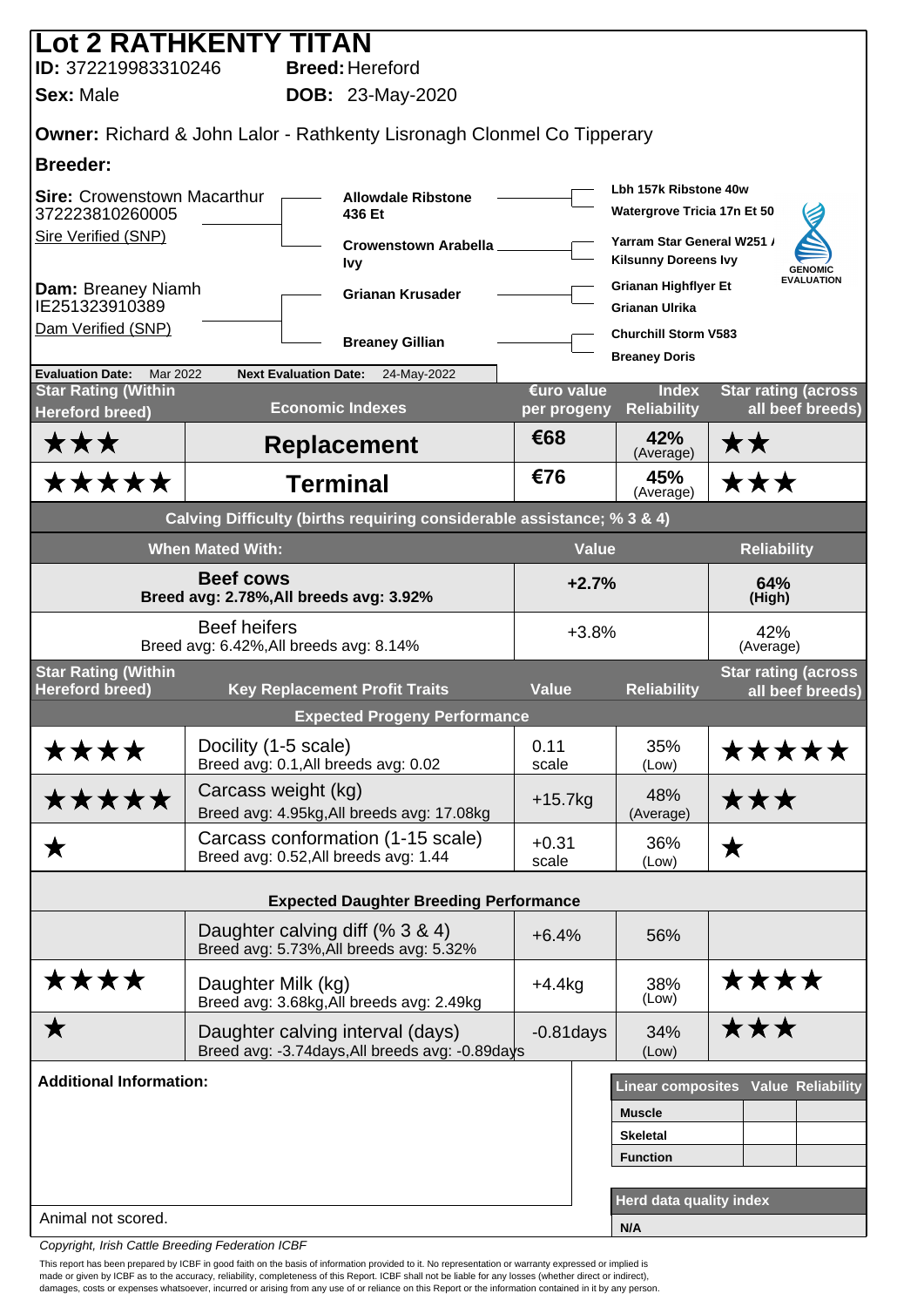| ID: 372225929430045                                                    |                         | Lot 3 DROUMGARRIFFE MARLEY<br><b>Breed: Hereford</b>                                |                                    |                                                                    |                                                |  |  |
|------------------------------------------------------------------------|-------------------------|-------------------------------------------------------------------------------------|------------------------------------|--------------------------------------------------------------------|------------------------------------------------|--|--|
| <b>Sex: Male</b>                                                       |                         | <b>DOB: 17-Jun-2020</b>                                                             |                                    |                                                                    |                                                |  |  |
| Owner: John Cahalane - Droumgarriffe Ballinascarthy Clonakilty Co Cork |                         |                                                                                     |                                    |                                                                    |                                                |  |  |
| <b>Breeder:</b>                                                        |                         |                                                                                     |                                    |                                                                    |                                                |  |  |
| <b>Sire: Cill Cormaic Kasper</b><br><b>KZP</b>                         |                         | <b>Cill Cormaic Lotto</b>                                                           |                                    | <b>Ballinphraise Brandy</b><br>Lislaughtin Playgirl 28th           |                                                |  |  |
| Sire Verified (SNP)                                                    |                         | <b>Lislaughtin Piscies</b><br>34th (X)                                              |                                    | Rathregan Robin (X)<br><b>Lislaughtin Lassie</b><br><b>GENOMIC</b> |                                                |  |  |
| <b>Dam: Droumgarriffe Maisy</b><br>372225929460015                     |                         | <b>Moyclare Lieutenant</b>                                                          |                                    | <b>Brocca Saviour</b><br><b>Moyclare Ursula 4th</b>                | <b>EVALUATION</b>                              |  |  |
|                                                                        |                         | <b>Lakelodge Kathy 8th</b>                                                          |                                    | <b>Ballyaville Caradoc</b><br>Lakelodge Kathy 6th                  |                                                |  |  |
| <b>Evaluation Date:</b><br>Mar 2022<br><b>Star Rating (Within</b>      |                         | <b>Next Evaluation Date:</b><br>24-May-2022                                         | €uro value                         | <b>Index</b>                                                       | <b>Star rating (across</b>                     |  |  |
| <b>Hereford breed)</b>                                                 |                         | <b>Economic Indexes</b>                                                             | per progeny                        | <b>Reliability</b>                                                 | all beef breeds)                               |  |  |
| ****                                                                   |                         | <b>Replacement</b>                                                                  | €96                                | 45%<br>(Average)                                                   | ****                                           |  |  |
| ****                                                                   |                         | <b>Terminal</b>                                                                     | €59                                | 46%<br>(Average)                                                   | ★★                                             |  |  |
|                                                                        |                         | Calving Difficulty (births requiring considerable assistance; % 3 & 4)              |                                    |                                                                    |                                                |  |  |
|                                                                        | <b>When Mated With:</b> |                                                                                     | <b>Value</b>                       |                                                                    | <b>Reliability</b>                             |  |  |
| <b>Beef cows</b>                                                       |                         | Breed avg: 2.78%, All breeds avg: 3.92%                                             | $+4.2%$                            |                                                                    | 67%<br>(High)                                  |  |  |
|                                                                        | <b>Beef heifers</b>     | Breed avg: 6.42%, All breeds avg: 8.14%                                             | $+6%$                              |                                                                    | 49%<br>(Average)                               |  |  |
| <b>Star Rating (Within</b><br><b>Hereford breed)</b>                   |                         | <b>Key Replacement Profit Traits</b>                                                | <b>Value</b><br><b>Reliability</b> |                                                                    | <b>Star rating (across</b><br>all beef breeds) |  |  |
|                                                                        |                         | <b>Expected Progeny Performance</b>                                                 |                                    |                                                                    |                                                |  |  |
| Х                                                                      | Docility (1-5 scale)    | Breed avg: 0.1, All breeds avg: 0.02                                                | 0.05<br>scale                      | 43%<br>(Average)                                                   | <b>****</b>                                    |  |  |
| ★★★                                                                    | Carcass weight (kg)     | Breed avg: 4.95kg, All breeds avg: 17.08kg                                          | $+5.2kg$                           | 43%<br>(Average)                                                   | ★                                              |  |  |
| *****                                                                  |                         | Carcass conformation (1-15 scale)<br>Breed avg: 0.52, All breeds avg: 1.44          | $+0.88$<br>scale                   | 43%<br>(Average)                                                   | ★                                              |  |  |
|                                                                        |                         | <b>Expected Daughter Breeding Performance</b>                                       |                                    |                                                                    |                                                |  |  |
|                                                                        |                         | Daughter calving diff (% 3 & 4)<br>Breed avg: 5.73%, All breeds avg: 5.32%          | $+5.7%$                            | 60%                                                                |                                                |  |  |
| ★★★                                                                    | Daughter Milk (kg)      | Breed avg: 3.68kg, All breeds avg: 2.49kg                                           | $+3.3kg$                           | 43%<br>(Average)                                                   | ★★★                                            |  |  |
| *****                                                                  |                         | Daughter calving interval (days)<br>Breed avg: -3.74days, All breeds avg: -0.89days | $-5.91$ days                       | 42%<br>(Average)                                                   | <b>*****</b>                                   |  |  |
| <b>Additional Information:</b>                                         |                         |                                                                                     |                                    |                                                                    | <b>Linear composites Value Reliability</b>     |  |  |
|                                                                        |                         |                                                                                     |                                    | <b>Muscle</b>                                                      |                                                |  |  |
|                                                                        |                         |                                                                                     |                                    | <b>Skeletal</b><br><b>Function</b>                                 |                                                |  |  |
|                                                                        |                         |                                                                                     |                                    |                                                                    |                                                |  |  |
| Animal not scored.                                                     |                         |                                                                                     |                                    | <b>Herd data quality index</b><br>N/A                              |                                                |  |  |
|                                                                        |                         |                                                                                     |                                    |                                                                    |                                                |  |  |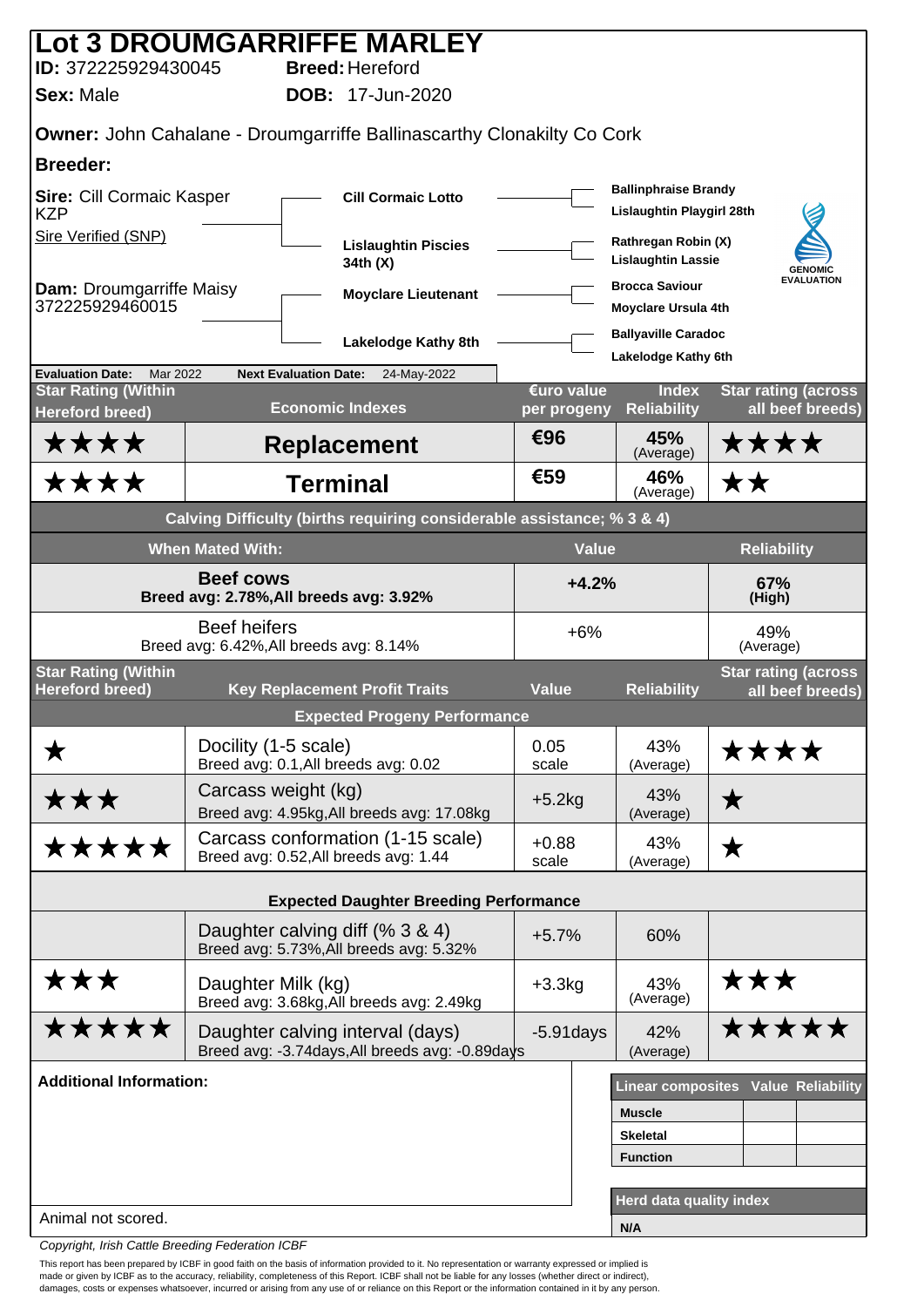| Lot 4 RATHKENTY TIBERIUS<br>ID: 372219983340249                                                          |                         | <b>Breed: Hereford</b>                                                            |                           |                                                                                    |                                                 |  |
|----------------------------------------------------------------------------------------------------------|-------------------------|-----------------------------------------------------------------------------------|---------------------------|------------------------------------------------------------------------------------|-------------------------------------------------|--|
| <b>Sex: Male</b>                                                                                         |                         | <b>DOB: 25-Jun-2020</b>                                                           |                           |                                                                                    |                                                 |  |
|                                                                                                          |                         |                                                                                   |                           |                                                                                    |                                                 |  |
| <b>Breeder:</b>                                                                                          |                         | <b>Owner: Richard &amp; John Lalor - Rathkenty Lisronagh Clonmel Co Tipperary</b> |                           |                                                                                    |                                                 |  |
| <b>Sire: Crowenstown Macarthur</b><br>372223810260005<br>Sire Verified (SNP)                             |                         | <b>Allowdale Ribstone</b><br>436 Et                                               |                           | Lbh 157k Ribstone 40w<br>Watergrove Tricia 17n Et 50<br>Yarram Star General W251 / |                                                 |  |
|                                                                                                          |                         | Crowenstown Arabella<br><b>Ivy</b>                                                |                           | <b>Kilsunny Doreens Ivy</b>                                                        | <b>GENOMIC</b>                                  |  |
| Dam: Allowdale Dowager 397<br>IE151225350397                                                             |                         | <b>Allowdale Man Of</b><br><b>Pleasure</b>                                        |                           | <b>Bowmont Storm A584</b><br><b>Allowdale Cleopatra</b>                            | <b>EVALUATION</b>                               |  |
| Dam Verified (SNP)                                                                                       |                         | <b>Allowdale Dowager</b>                                                          |                           | <b>Badlingham Boxer</b>                                                            |                                                 |  |
| <b>Evaluation Date:</b><br>Mar 2022                                                                      |                         | 214<br>24-May-2022<br><b>Next Evaluation Date:</b>                                |                           | <b>Allowdale Dowager</b>                                                           |                                                 |  |
| <b>Star Rating (Within</b><br><b>Hereford breed)</b>                                                     |                         | <b>Economic Indexes</b>                                                           | €uro value<br>per progeny | <b>Index</b><br><b>Reliability</b>                                                 | <b>Star rating (across)</b><br>all beef breeds) |  |
| ****                                                                                                     |                         | <b>Replacement</b>                                                                | €94                       | 41%<br>(Average)                                                                   | ★★★                                             |  |
| *****                                                                                                    |                         | <b>Terminal</b>                                                                   | €83                       | 46%<br>(Average)                                                                   | ★★★                                             |  |
|                                                                                                          |                         | Calving Difficulty (births requiring considerable assistance; % 3 & 4)            |                           |                                                                                    |                                                 |  |
|                                                                                                          | <b>When Mated With:</b> |                                                                                   | <b>Value</b>              |                                                                                    | <b>Reliability</b>                              |  |
|                                                                                                          | <b>Beef cows</b>        | Breed avg: 2.78%, All breeds avg: 3.92%                                           | $+2.1%$                   |                                                                                    | 64%<br>(High)                                   |  |
|                                                                                                          | <b>Beef heifers</b>     | Breed avg: 6.42%, All breeds avg: 8.14%                                           | $+4.3%$                   |                                                                                    | 42%<br>(Average)                                |  |
| <b>Star Rating (Within</b><br><b>Hereford breed)</b>                                                     |                         | <b>Key Replacement Profit Traits</b>                                              | <b>Value</b>              | <b>Reliability</b>                                                                 | <b>Star rating (across</b><br>all beef breeds)  |  |
|                                                                                                          |                         | <b>Expected Progeny Performance</b>                                               |                           |                                                                                    |                                                 |  |
| *****                                                                                                    | Docility (1-5 scale)    | Breed avg: 0.1, All breeds avg: 0.02                                              | 0.17<br>scale             | 39%<br>(Low)                                                                       | *****                                           |  |
| *****                                                                                                    | Carcass weight (kg)     | Breed avg: 4.95kg, All breeds avg: 17.08kg                                        | $+15.6$ kg                | 48%<br>(Average)                                                                   | ★★★                                             |  |
| ★★★                                                                                                      |                         | Carcass conformation (1-15 scale)<br>Breed avg: 0.52, All breeds avg: 1.44        | $+0.54$<br>scale          | 37%<br>(Low)                                                                       | ★                                               |  |
|                                                                                                          |                         | <b>Expected Daughter Breeding Performance</b>                                     |                           |                                                                                    |                                                 |  |
|                                                                                                          |                         | Daughter calving diff (% 3 & 4)<br>Breed avg: 5.73%, All breeds avg: 5.32%        | $+6.6%$                   | 55%                                                                                |                                                 |  |
| ****                                                                                                     | Daughter Milk (kg)      | Breed avg: 3.68kg, All breeds avg: 2.49kg                                         | $+5.1kg$                  | 37%<br>(Low)                                                                       | ****                                            |  |
| ★<br>Daughter calving interval (days)<br>$-1.59$ days<br>Breed avg: -3.74days, All breeds avg: -0.89days |                         |                                                                                   |                           | 34%<br>(Low)                                                                       | ****                                            |  |
| <b>Additional Information:</b>                                                                           |                         |                                                                                   |                           |                                                                                    | <b>Linear composites Value Reliability</b>      |  |
|                                                                                                          |                         |                                                                                   |                           | <b>Muscle</b>                                                                      |                                                 |  |
|                                                                                                          |                         |                                                                                   |                           | <b>Skeletal</b><br><b>Function</b>                                                 |                                                 |  |
|                                                                                                          |                         |                                                                                   |                           |                                                                                    |                                                 |  |
| Animal not scored.                                                                                       |                         |                                                                                   |                           | Herd data quality index                                                            |                                                 |  |
|                                                                                                          |                         |                                                                                   |                           | N/A                                                                                |                                                 |  |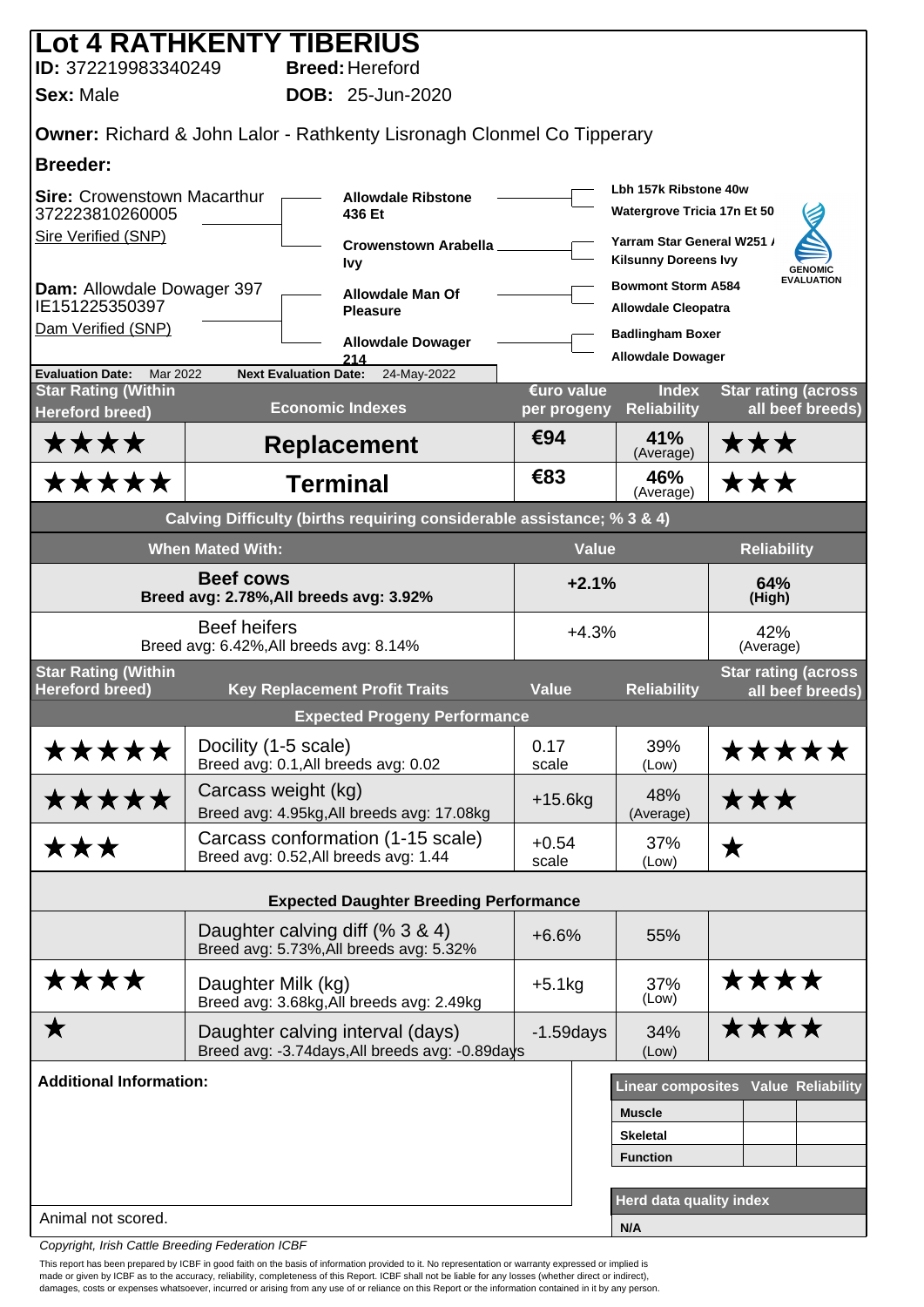| Lot 5 GARRIFFE 1 BILL                                       |                                                                |                                                                             |                           |                                                |                                                |  |  |
|-------------------------------------------------------------|----------------------------------------------------------------|-----------------------------------------------------------------------------|---------------------------|------------------------------------------------|------------------------------------------------|--|--|
| ID: 372225929490050<br>Sex: Male                            |                                                                | <b>Breed: Hereford</b>                                                      |                           |                                                |                                                |  |  |
| <b>DOB:</b> 01-Aug-2020                                     |                                                                |                                                                             |                           |                                                |                                                |  |  |
|                                                             |                                                                | Owner: John Cahalane - Droumgarriffe Ballinascarthy Clonakilty Co Cork      |                           |                                                |                                                |  |  |
| <b>Breeder:</b>                                             |                                                                |                                                                             |                           | <b>Cill Cormaic Lotto</b>                      |                                                |  |  |
| <b>Sire: Droumgarriffe Christy</b><br>372225929480017       |                                                                | <b>Cill Cormaic Kasper</b>                                                  |                           | Lislaughtin Piscies 34th (X)                   |                                                |  |  |
| <b>Sire Verified (SNP)</b>                                  |                                                                | Lakelodge Kathy 4th                                                         |                           | <b>Dareens Champion</b><br>Lakelodge Kathy 2nd | <b>GENOMIC</b>                                 |  |  |
| Dam: Kingsgrovepoll 1 Pansy Kid<br>372223566410938          |                                                                | Solpoll 1 Kentucky<br><b>Kid P</b>                                          |                           | Panmure 1 Henry {Hyf}<br>Solpoll 1 Starlet E16 | <b>EVALUATION</b>                              |  |  |
| Dam Verified (SNP)                                          |                                                                | <b>Kingsgrove Free</b>                                                      |                           | <b>Free Town Fortune</b>                       |                                                |  |  |
| <b>Evaluation Date:</b><br>Mar 2022                         | <b>Next Evaluation Date:</b>                                   | Pansy<br>24-May-2022                                                        |                           | <b>Kingsgrove Tru Pansy</b>                    |                                                |  |  |
| <b>Star Rating (Within</b><br><b>Hereford breed)</b>        |                                                                | <b>Economic Indexes</b>                                                     | €uro value<br>per progeny | <b>Index</b><br><b>Reliability</b>             | <b>Star rating (across</b><br>all beef breeds) |  |  |
| *****                                                       |                                                                | <b>Replacement</b>                                                          | €103                      | 43%<br>(Average)                               | ****                                           |  |  |
| ****                                                        |                                                                | <b>Terminal</b>                                                             | €53                       | 47%<br>(Average)                               | ★★                                             |  |  |
|                                                             |                                                                | Calving Difficulty (births requiring considerable assistance; % 3 & 4)      |                           |                                                |                                                |  |  |
|                                                             | <b>When Mated With:</b>                                        |                                                                             | <b>Value</b>              |                                                | <b>Reliability</b>                             |  |  |
| <b>Beef cows</b><br>Breed avg: 2.78%, All breeds avg: 3.92% |                                                                |                                                                             | $+3%$                     |                                                | 65%<br>(High)                                  |  |  |
|                                                             | <b>Beef heifers</b><br>Breed avg: 6.42%, All breeds avg: 8.14% |                                                                             | $+6.6%$                   |                                                | 51%<br>(Average)                               |  |  |
| <b>Star Rating (Within</b>                                  |                                                                |                                                                             |                           |                                                | <b>Star rating (across</b>                     |  |  |
| <b>Hereford breed)</b>                                      |                                                                | <b>Key Replacement Profit Traits</b><br><b>Expected Progeny Performance</b> | <b>Value</b>              | <b>Reliability</b>                             | all beef breeds)                               |  |  |
| ****                                                        | Docility (1-5 scale)                                           |                                                                             | 0.11                      | 38%                                            | *****                                          |  |  |
|                                                             | Breed avg: 0.1, All breeds avg: 0.02                           |                                                                             | scale                     | (Low)                                          |                                                |  |  |
| **                                                          | Carcass weight (kg)                                            | Breed avg: 4.95kg, All breeds avg: 17.08kg                                  | $+3.5kg$                  | 48%<br>(Average)                               | ★                                              |  |  |
| *****                                                       | Breed avg: 0.52, All breeds avg: 1.44                          | Carcass conformation (1-15 scale)                                           | $+0.74$<br>scale          | 40%<br>(Average)                               | ★                                              |  |  |
|                                                             |                                                                | <b>Expected Daughter Breeding Performance</b>                               |                           |                                                |                                                |  |  |
|                                                             | Daughter calving diff (% 3 & 4)                                | Breed avg: 5.73%, All breeds avg: 5.32%                                     | $+6.1%$                   | 57%                                            |                                                |  |  |
| ****                                                        | Daughter Milk (kg)                                             | Breed avg: 3.68kg, All breeds avg: 2.49kg                                   | $+4.5kg$                  | 40%<br>(Average)                               | ****                                           |  |  |
| *****                                                       | Daughter calving interval (days)                               | Breed avg: -3.74days, All breeds avg: -0.89days                             | $-5.61$ days              | 37%<br>(Low)                                   | *****                                          |  |  |
| <b>Additional Information:</b>                              |                                                                |                                                                             |                           |                                                | <b>Linear composites Value Reliability</b>     |  |  |
| Fertility tested by Vet                                     |                                                                |                                                                             |                           | <b>Muscle</b>                                  |                                                |  |  |
|                                                             |                                                                |                                                                             |                           | <b>Skeletal</b>                                |                                                |  |  |
|                                                             |                                                                |                                                                             |                           | <b>Function</b>                                |                                                |  |  |
| Animal not scored.                                          |                                                                |                                                                             |                           | Herd data quality index                        |                                                |  |  |
|                                                             |                                                                |                                                                             |                           | N/A                                            |                                                |  |  |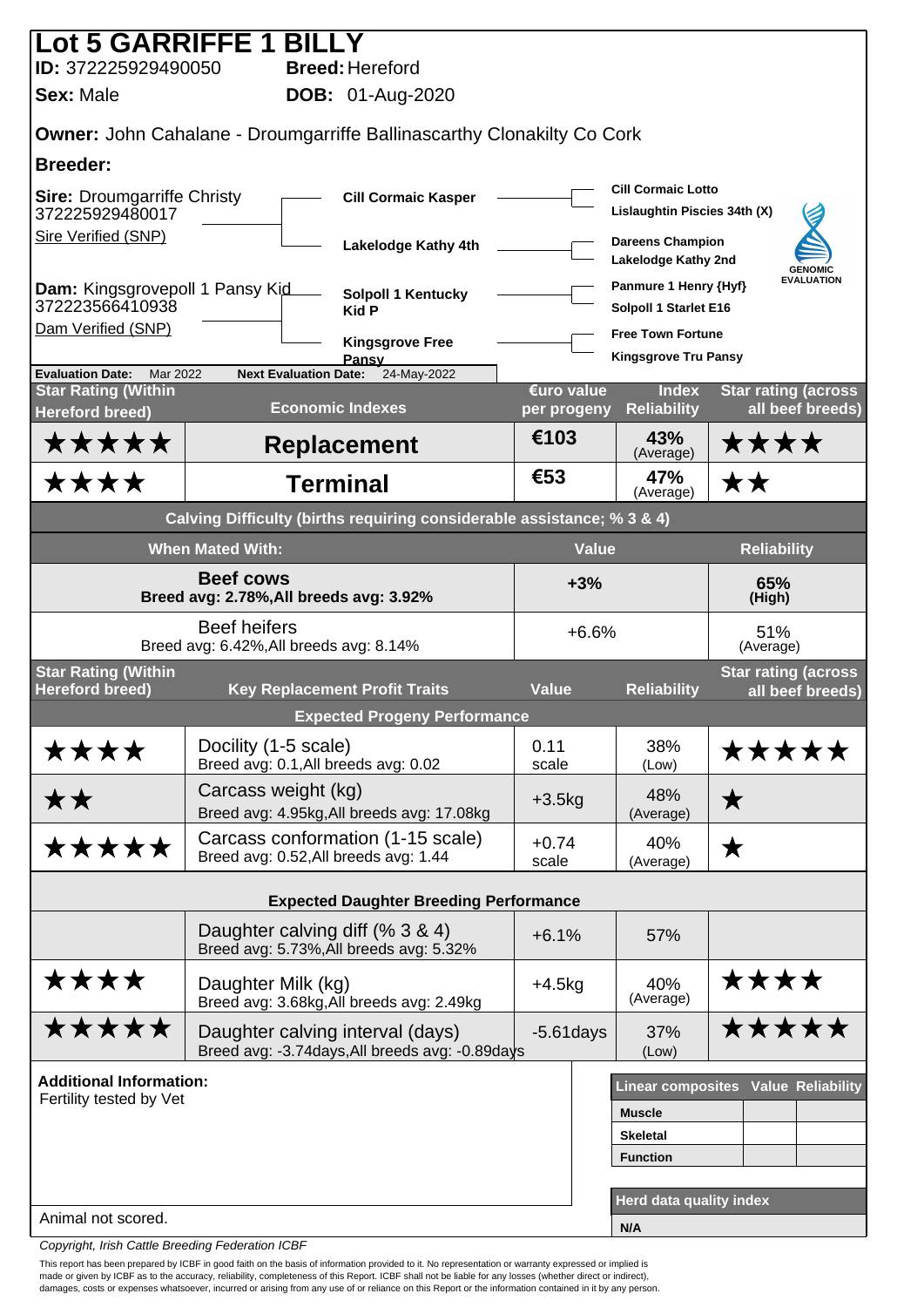| Lot 6 GLASLOUGH WARRIOR                                     |                         |                                                                                     |                           |                                                          |                                                |  |
|-------------------------------------------------------------|-------------------------|-------------------------------------------------------------------------------------|---------------------------|----------------------------------------------------------|------------------------------------------------|--|
| ID: 372222650051434                                         |                         | <b>Breed: Hereford</b>                                                              |                           |                                                          |                                                |  |
| <b>Sex: Male</b>                                            |                         | <b>DOB:</b> 06-Aug-2020                                                             |                           |                                                          |                                                |  |
|                                                             |                         | <b>Owner: Nigel Heatrick - Annareagh Glaslough Co Monaghan</b>                      |                           |                                                          |                                                |  |
| <b>Breeder:</b>                                             |                         |                                                                                     |                           |                                                          |                                                |  |
| Sire: Clondrina 1110th<br>IE131390151138                    |                         | <b>Balleen Gilbert</b>                                                              |                           | <b>Gageboro Eugenic</b><br><b>Balleen Pride</b>          |                                                |  |
| <b>Sire Verified (SNP)</b>                                  |                         | Clondrina 881st                                                                     |                           | <b>Dunlever Umbert</b><br>Clondrina 457th                | <b>GENOMIC</b>                                 |  |
| Dam: Glaslough Shannon<br>IE291495171232                    |                         | <b>Ballyaville Ger {Hyf}</b>                                                        |                           | <b>Killeaney Pompeii</b><br><b>Ballyaville Bathsheba</b> | <b>EVALUATION</b>                              |  |
| Dam Verified (SNP)                                          |                         | <b>Glaslough Minnie</b>                                                             |                           | Rathregan Napoleon<br><b>Glaslough Apple Blossom</b>     |                                                |  |
| <b>Evaluation Date:</b><br>Mar 2022                         |                         | <b>Next Evaluation Date:</b><br>24-May-2022                                         |                           |                                                          |                                                |  |
| <b>Star Rating (Within</b><br><b>Hereford breed)</b>        |                         | <b>Economic Indexes</b>                                                             | €uro value<br>per progeny | <b>Index</b><br><b>Reliability</b>                       | <b>Star rating (across</b><br>all beef breeds) |  |
| <b>**</b>                                                   |                         | <b>Replacement</b>                                                                  | €51                       | 42%<br>(Average)                                         | $\bigstar$                                     |  |
| ★★★                                                         |                         | <b>Terminal</b>                                                                     | €49                       | 46%<br>(Average)                                         | $\bigstar$                                     |  |
|                                                             |                         | Calving Difficulty (births requiring considerable assistance; % 3 & 4)              |                           |                                                          |                                                |  |
|                                                             | <b>When Mated With:</b> |                                                                                     | <b>Value</b>              |                                                          | <b>Reliability</b>                             |  |
| <b>Beef cows</b><br>Breed avg: 2.78%, All breeds avg: 3.92% |                         |                                                                                     | $+3.1%$                   |                                                          | 72%<br>(High)                                  |  |
|                                                             | <b>Beef heifers</b>     | Breed avg: 6.42%, All breeds avg: 8.14%                                             | $+6.5%$                   |                                                          | 44%<br>(Average)                               |  |
| <b>Star Rating (Within</b><br><b>Hereford breed)</b>        |                         | <b>Key Replacement Profit Traits</b>                                                | <b>Value</b>              | <b>Reliability</b>                                       | <b>Star rating (across</b><br>all beef breeds) |  |
|                                                             |                         | <b>Expected Progeny Performance</b>                                                 |                           |                                                          |                                                |  |
| ★★★                                                         | Docility (1-5 scale)    | Breed avg: 0.1, All breeds avg: 0.02                                                | 0.1<br>scale              | 38%<br>(Low)                                             | <b>*****</b>                                   |  |
| ****                                                        | Carcass weight (kg)     | Breed avg: 4.95kg, All breeds avg: 17.08kg                                          | $+7.7$ kg                 | 43%<br>(Average)                                         | $\bigstar$                                     |  |
| ****                                                        |                         | Carcass conformation (1-15 scale)<br>Breed avg: 0.52, All breeds avg: 1.44          | $+0.61$<br>scale          | 43%<br>(Average)                                         | ★                                              |  |
|                                                             |                         | <b>Expected Daughter Breeding Performance</b>                                       |                           |                                                          |                                                |  |
|                                                             |                         | Daughter calving diff (% 3 & 4)<br>Breed avg: 5.73%, All breeds avg: 5.32%          | $+5.9%$                   | 59%                                                      |                                                |  |
| ★★★                                                         | Daughter Milk (kg)      | Breed avg: 3.68kg, All breeds avg: 2.49kg                                           | $+3.5kg$                  | 39%<br>(Low)                                             | ****                                           |  |
| <b>**</b>                                                   |                         | Daughter calving interval (days)<br>Breed avg: -3.74days, All breeds avg: -0.89days | $-3.2$ days               | 37%<br>(Low)                                             | <b>*****</b>                                   |  |
| <b>Additional Information:</b>                              |                         |                                                                                     |                           |                                                          | <b>Linear composites Value Reliability</b>     |  |
|                                                             |                         |                                                                                     |                           | <b>Muscle</b>                                            |                                                |  |
|                                                             |                         |                                                                                     |                           | <b>Skeletal</b>                                          |                                                |  |
|                                                             |                         |                                                                                     |                           | <b>Function</b>                                          |                                                |  |
|                                                             |                         |                                                                                     |                           | Herd data quality index                                  |                                                |  |
| Animal not scored.                                          |                         |                                                                                     |                           | N/A                                                      |                                                |  |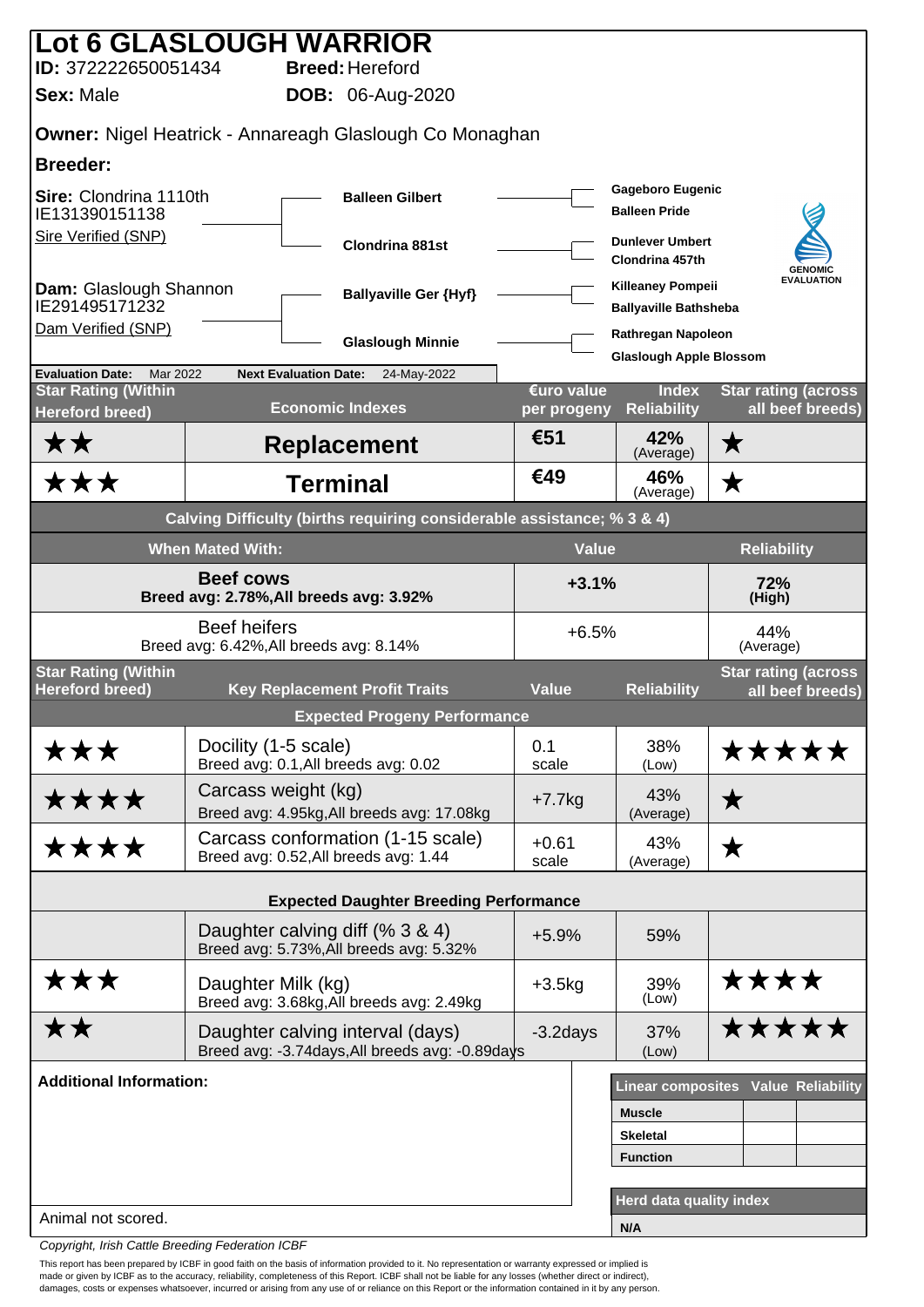| <b>Lot 7 BOVEEN ULTAN</b>                            |                                                                                     |                           |                                                           |                    |                                                 |
|------------------------------------------------------|-------------------------------------------------------------------------------------|---------------------------|-----------------------------------------------------------|--------------------|-------------------------------------------------|
| ID: 372214059670393                                  | <b>Breed: Hereford</b>                                                              |                           |                                                           |                    |                                                 |
| <b>Sex: Male</b>                                     | <b>DOB:</b> 10-Aug-2020                                                             |                           |                                                           |                    |                                                 |
|                                                      | <b>Owner: Joseph O'Connor - River View Sharavogue Birr Co Offaly</b>                |                           |                                                           |                    |                                                 |
| <b>Breeder:</b>                                      |                                                                                     |                           |                                                           |                    |                                                 |
| Sire: Ballyvlinngold Captain<br>IE301242940138       | <b>Cill Cormaic Kasper</b>                                                          |                           | <b>Cill Cormaic Lotto</b><br>Lislaughtin Piscies 34th (X) |                    |                                                 |
| <b>Sire Verified (SNP)</b>                           | <b>Ballylinngold Abbies</b><br>Gold                                                 |                           | <b>Kilsunny Goliath</b><br><b>Druimasail Olivia</b>       |                    | <b>GENOMIC</b>                                  |
| Dam: Boveen Stately 31th<br>372214059670328          | <b>Phocle Keystone</b>                                                              |                           | <b>Phocle Formula 1</b><br><b>Phocle Anastasia 255c</b>   |                    | <b>EVALUATION</b>                               |
| Dam Verified (SNP)                                   | <b>Boveen Stately 23rd</b>                                                          |                           | <b>Corran Hill Classic</b>                                |                    |                                                 |
| <b>Evaluation Date:</b><br>Mar 2022                  | <b>Next Evaluation Date:</b><br>24-May-2022                                         |                           | <b>Boveen Stately 13th</b>                                |                    |                                                 |
| <b>Star Rating (Within</b><br><b>Hereford breed)</b> | <b>Economic Indexes</b>                                                             | €uro value<br>per progeny | <b>Index</b><br><b>Reliability</b>                        |                    | <b>Star rating (across</b><br>all beef breeds)  |
| ★★★                                                  | <b>Replacement</b>                                                                  | €72                       | 43%<br>(Average)                                          | ★★                 |                                                 |
| ****                                                 | <b>Terminal</b>                                                                     | €57                       | 46%<br>(Average)                                          | ★★                 |                                                 |
|                                                      | Calving Difficulty (births requiring considerable assistance; % 3 & 4)              |                           |                                                           |                    |                                                 |
|                                                      | <b>When Mated With:</b>                                                             | <b>Value</b>              |                                                           | <b>Reliability</b> |                                                 |
|                                                      | <b>Beef cows</b><br>Breed avg: 2.78%, All breeds avg: 3.92%                         | $+3%$                     |                                                           | 68%<br>(High)      |                                                 |
|                                                      | <b>Beef heifers</b><br>Breed avg: 6.42%, All breeds avg: 8.14%                      | $+6.5%$                   |                                                           | 51%<br>(Average)   |                                                 |
| <b>Star Rating (Within</b><br><b>Hereford breed)</b> | <b>Key Replacement Profit Traits</b>                                                | <b>Value</b>              | <b>Reliability</b>                                        |                    | <b>Star rating (across)</b><br>all beef breeds) |
|                                                      | <b>Expected Progeny Performance</b>                                                 |                           |                                                           |                    |                                                 |
| Х                                                    | Docility (1-5 scale)<br>Breed avg: 0.1, All breeds avg: 0.02                        | 0.05<br>scale             | 45%<br>(Average)                                          | <b>****</b>        |                                                 |
| ****                                                 | Carcass weight (kg)<br>Breed avg: 4.95kg, All breeds avg: 17.08kg                   | $+6.6$ kg                 | 45%<br>(Average)                                          | ★                  |                                                 |
| *****                                                | Carcass conformation (1-15 scale)<br>Breed avg: 0.52, All breeds avg: 1.44          | $+0.73$<br>scale          | 41%<br>(Average)                                          | ★                  |                                                 |
|                                                      | <b>Expected Daughter Breeding Performance</b>                                       |                           |                                                           |                    |                                                 |
|                                                      | Daughter calving diff (% 3 & 4)                                                     | $+6.6%$                   | 58%                                                       |                    |                                                 |
|                                                      | Breed avg: 5.73%, All breeds avg: 5.32%                                             |                           |                                                           |                    |                                                 |
| ★                                                    | Daughter Milk (kg)<br>Breed avg: 3.68kg, All breeds avg: 2.49kg                     | $+1$ kg                   | 41%<br>(Average)                                          | **                 |                                                 |
| <b>****</b>                                          | Daughter calving interval (days)<br>Breed avg: -3.74days, All breeds avg: -0.89days | $-4.45$ days              | 36%<br>(Low)                                              | <b>*****</b>       |                                                 |
| <b>Additional Information:</b>                       |                                                                                     |                           | <b>Linear composites</b>                                  |                    | <b>Value Reliability</b>                        |
| Fertility tested                                     |                                                                                     |                           | <b>Muscle</b>                                             | 93                 | 53%                                             |
|                                                      |                                                                                     | <b>Skeletal</b>           | 90                                                        | 50%                |                                                 |
|                                                      |                                                                                     |                           | <b>Function</b>                                           | 99                 | 17%                                             |
|                                                      |                                                                                     |                           |                                                           |                    |                                                 |
|                                                      | Animal scored. Linear scores and weaning weights in evaluations                     |                           | Herd data quality index                                   |                    |                                                 |
| Conveniente Luigh Cottle Ducartine Fortcustion ICDF  |                                                                                     |                           | N/A                                                       |                    |                                                 |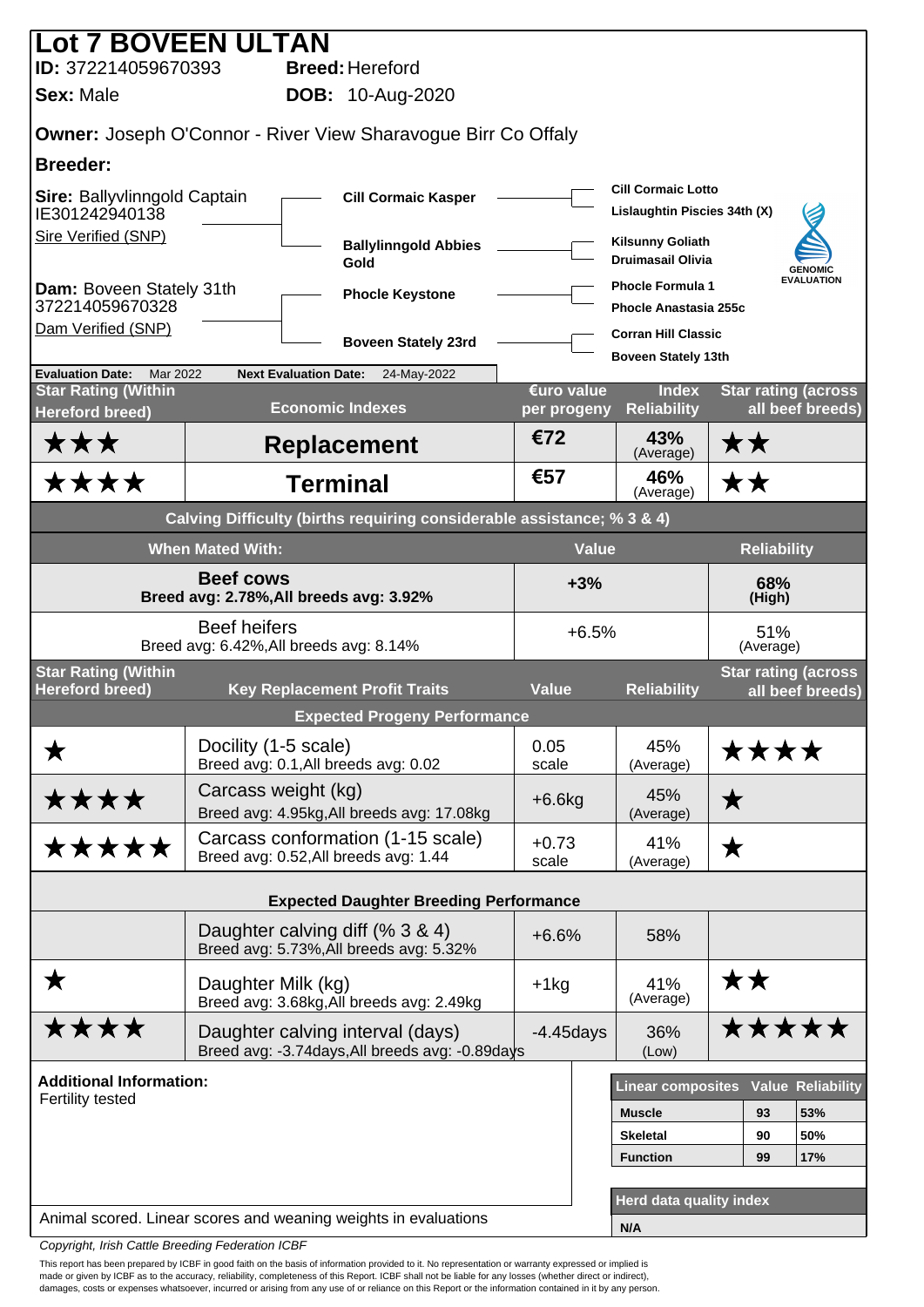|                                                      | <b>Lot 8 CARRICK HECTOR</b>                                                         |                           |                                                                 |                                                |  |
|------------------------------------------------------|-------------------------------------------------------------------------------------|---------------------------|-----------------------------------------------------------------|------------------------------------------------|--|
| ID: 372222897640211                                  | <b>Breed: Hereford</b>                                                              |                           |                                                                 |                                                |  |
| <b>Sex: Male</b>                                     | <b>DOB:</b> 02-Sep-2020                                                             |                           |                                                                 |                                                |  |
|                                                      | <b>Owner: Philip Lynch - Carrick Finea Via Mullingar Co Cavan</b>                   |                           |                                                                 |                                                |  |
| <b>Breeder:</b>                                      |                                                                                     |                           |                                                                 |                                                |  |
| <b>Sire: Cill Cormaic Orson</b><br>IE301326860562    | <b>Cill Cormaic Lincoln</b>                                                         |                           | <b>Cedar Liam</b><br><b>Cloonbracken Eithna</b>                 |                                                |  |
| <b>Sire Verified (SNP)</b>                           | <b>Cill Cormaic Eva</b>                                                             |                           | <b>Ballinphraise Brandy</b><br><b>Lislaughtin Playgirl 10th</b> | <b>GENOMIC</b>                                 |  |
| <b>Dam: Carrick Olive</b><br>IE121385340171          | <b>Corlismore Trumpeter</b><br>616                                                  |                           | <b>Grianan Firecracker</b><br><b>Corlismore Pinky</b>           | <b>EVALUATION</b>                              |  |
| Dam Verified (SNP)                                   | <b>Bally-Dowel Fliper</b>                                                           |                           | <b>Glaslough Esquire</b>                                        |                                                |  |
| Mar 2022<br><b>Evaluation Date:</b>                  | <b>Next Evaluation Date:</b><br>24-May-2022                                         |                           | <b>Bally-Dowel Abbie</b>                                        |                                                |  |
| <b>Star Rating (Within</b><br><b>Hereford breed)</b> | <b>Economic Indexes</b>                                                             | €uro value<br>per progeny | <b>Index</b><br><b>Reliability</b>                              | <b>Star rating (across</b><br>all beef breeds) |  |
| <b>**</b>                                            | <b>Replacement</b>                                                                  | €60                       | 41%<br>(Average)                                                | ★★                                             |  |
| ★★★                                                  | <b>Terminal</b>                                                                     | €50                       | 43%<br>(Average)                                                | ★                                              |  |
|                                                      | Calving Difficulty (births requiring considerable assistance; % 3 & 4)              |                           |                                                                 |                                                |  |
|                                                      | <b>When Mated With:</b>                                                             | <b>Value</b>              |                                                                 | <b>Reliability</b>                             |  |
|                                                      | <b>Beef cows</b><br>Breed avg: 2.78%, All breeds avg: 3.92%                         | $+3.3%$                   | 72%<br>(High)                                                   |                                                |  |
|                                                      | <b>Beef heifers</b><br>Breed avg: 6.42%, All breeds avg: 8.14%                      | $+6.7%$                   |                                                                 | 44%<br>(Average)                               |  |
| <b>Star Rating (Within</b><br><b>Hereford breed)</b> | <b>Key Replacement Profit Traits</b>                                                | <b>Value</b>              | <b>Reliability</b>                                              | <b>Star rating (across</b><br>all beef breeds) |  |
|                                                      | <b>Expected Progeny Performance</b>                                                 |                           |                                                                 |                                                |  |
| <b>**</b>                                            | Docility (1-5 scale)<br>Breed avg: 0.1, All breeds avg: 0.02                        | 0.07<br>scale             | 35%<br>(Low)                                                    | <b>****</b>                                    |  |
| *****                                                | Carcass weight (kg)<br>Breed avg: 4.95kg, All breeds avg: 17.08kg                   | $+9.4kg$                  | 40%<br>(Average)                                                | ★                                              |  |
| ★                                                    | Carcass conformation (1-15 scale)<br>Breed avg: 0.52, All breeds avg: 1.44          | $+0.26$<br>scale          | 36%<br>(Low)                                                    | ★                                              |  |
|                                                      | <b>Expected Daughter Breeding Performance</b>                                       |                           |                                                                 |                                                |  |
|                                                      | Daughter calving diff (% 3 & 4)                                                     |                           |                                                                 |                                                |  |
|                                                      | Breed avg: 5.73%, All breeds avg: 5.32%                                             | $+5.3%$                   | 59%                                                             |                                                |  |
| <b>**</b>                                            | Daughter Milk (kg)<br>Breed avg: 3.68kg, All breeds avg: 2.49kg                     | $+2.9kg$                  | 38%<br>(Low)                                                    | ★★★                                            |  |
| ★                                                    | Daughter calving interval (days)<br>Breed avg: -3.74days, All breeds avg: -0.89days | $-1.76$ days              | 35%<br>(Low)                                                    | ****                                           |  |
| <b>Additional Information:</b>                       |                                                                                     |                           |                                                                 | <b>Linear composites Value Reliability</b>     |  |
|                                                      |                                                                                     |                           | <b>Muscle</b>                                                   |                                                |  |
|                                                      |                                                                                     |                           | <b>Skeletal</b>                                                 |                                                |  |
|                                                      |                                                                                     |                           | <b>Function</b>                                                 |                                                |  |
|                                                      |                                                                                     |                           | Herd data quality index                                         |                                                |  |
| Animal not scored.                                   |                                                                                     |                           | N/A                                                             |                                                |  |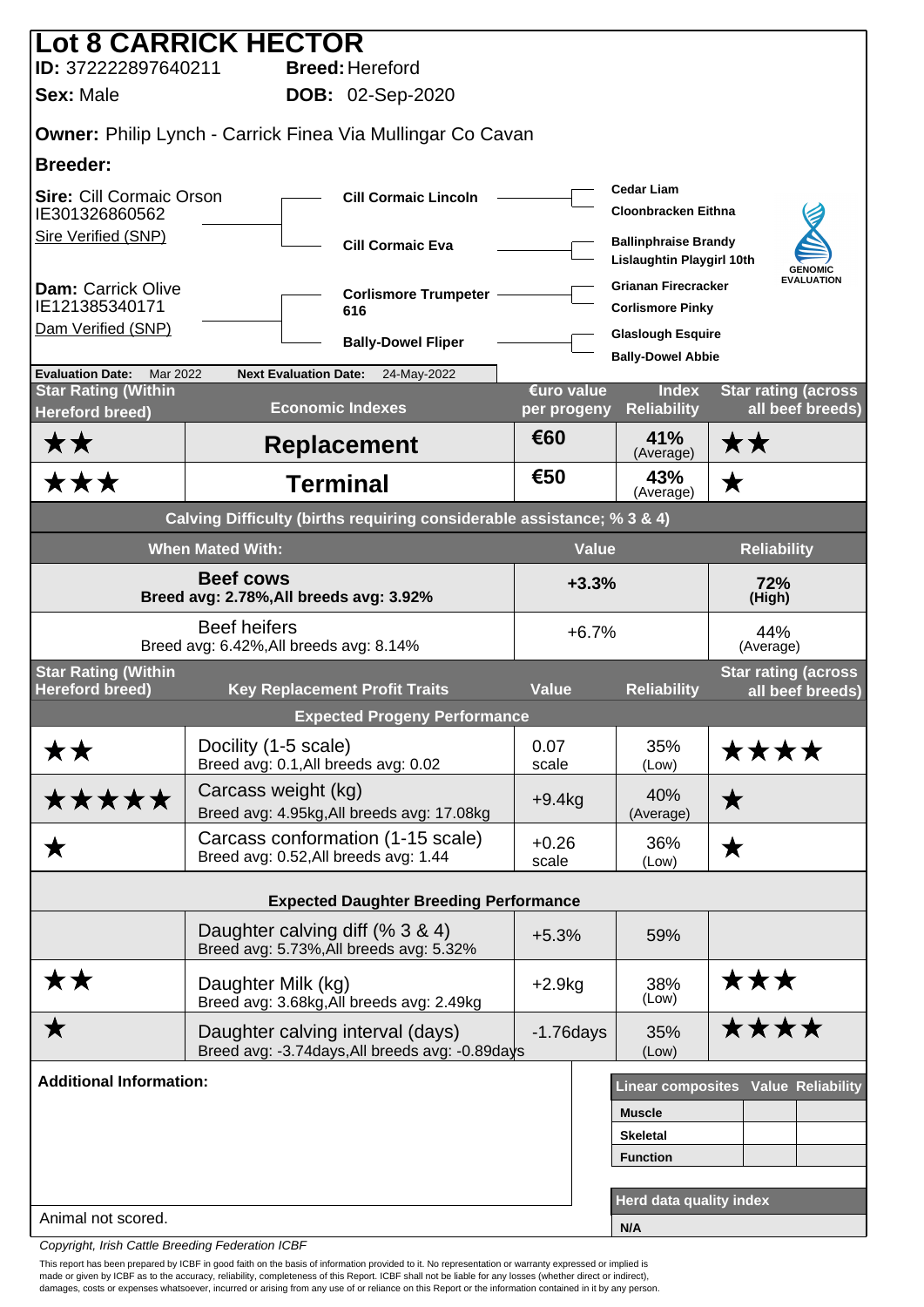| Lot 9 GARRIFFE 1 BOBBY                                      |                                       |                                                                                     |                           |                                                            |                                                |  |  |
|-------------------------------------------------------------|---------------------------------------|-------------------------------------------------------------------------------------|---------------------------|------------------------------------------------------------|------------------------------------------------|--|--|
| ID: 372225929470057                                         |                                       | <b>Breed: Hereford</b>                                                              |                           |                                                            |                                                |  |  |
| <b>Sex: Male</b>                                            |                                       | <b>DOB:</b> 04-Sep-2020                                                             |                           |                                                            |                                                |  |  |
|                                                             |                                       | <b>Owner: John Cahalane - Droumgarriffe Ballinascarthy Clonakilty Co Cork</b>       |                           |                                                            |                                                |  |  |
| <b>Breeder:</b>                                             |                                       |                                                                                     |                           |                                                            |                                                |  |  |
| <b>Sire: Conmelvin Ollie</b><br><b>HE4105</b>               |                                       | <b>Cill Cormaic Kasper</b>                                                          |                           | <b>Cill Cormaic Lotto</b><br>Lislaughtin Piscies 34th (X)  |                                                |  |  |
| Sire Verified (SNP)                                         |                                       | Clondrina 1035th                                                                    |                           | <b>Balleen Gilbert</b><br>Clondrina 823rd                  | <b>GENOMIC</b>                                 |  |  |
| Dam: Garriffe 1 Kyile<br>IE142015520002                     |                                       | <b>Kilsunny Goliath</b>                                                             |                           | <b>Clooncullane Star</b><br>Kilsunny Lass'S Wallflower (X) | <b>EVALUATION</b>                              |  |  |
| Dam Verified (SNP)                                          |                                       | Kingsgrovepoll 1 Cap                                                                |                           | Romany 1 Captain R22 C1                                    |                                                |  |  |
| <b>Evaluation Date:</b><br>Mar 2022                         | <b>Next Evaluation Date:</b>          | Kay<br>24-May-2022                                                                  |                           | <b>Kingsgrove Special Kay</b>                              |                                                |  |  |
| <b>Star Rating (Within</b><br><b>Hereford breed)</b>        |                                       | <b>Economic Indexes</b>                                                             | €uro value<br>per progeny | <b>Index</b><br><b>Reliability</b>                         | <b>Star rating (across</b><br>all beef breeds) |  |  |
| ★★★                                                         |                                       | <b>Replacement</b>                                                                  | €73                       | 47%<br>(Average)                                           | ★★                                             |  |  |
| ****                                                        |                                       | <b>Terminal</b>                                                                     | €59                       | 52%<br>(Average)                                           | ★★                                             |  |  |
|                                                             |                                       | Calving Difficulty (births requiring considerable assistance; % 3 & 4)              |                           |                                                            |                                                |  |  |
|                                                             | <b>When Mated With:</b>               |                                                                                     | <b>Value</b>              |                                                            | <b>Reliability</b>                             |  |  |
| <b>Beef cows</b><br>Breed avg: 2.78%, All breeds avg: 3.92% |                                       |                                                                                     | $+2.7%$                   |                                                            | 72%<br>(High)                                  |  |  |
|                                                             | <b>Beef heifers</b>                   | $+5.2%$<br>Breed avg: 6.42%, All breeds avg: 8.14%                                  |                           |                                                            | 47%<br>(Average)                               |  |  |
| <b>Star Rating (Within</b>                                  |                                       |                                                                                     |                           |                                                            | <b>Star rating (across</b>                     |  |  |
| <b>Hereford breed)</b>                                      |                                       | <b>Key Replacement Profit Traits</b><br><b>Expected Progeny Performance</b>         | <b>Value</b>              | <b>Reliability</b>                                         | all beef breeds)                               |  |  |
| ****                                                        | Docility (1-5 scale)                  |                                                                                     | 0.13                      | 46%                                                        | *****                                          |  |  |
|                                                             | Breed avg: 0.1, All breeds avg: 0.02  |                                                                                     | scale                     | (Average)                                                  |                                                |  |  |
| ****                                                        | Carcass weight (kg)                   | Breed avg: 4.95kg, All breeds avg: 17.08kg                                          | $+6.3kg$                  | 53%<br>(Average)                                           | ★                                              |  |  |
| *****                                                       | Breed avg: 0.52, All breeds avg: 1.44 | Carcass conformation (1-15 scale)                                                   | $+0.67$<br>scale          | 46%<br>(Average)                                           | ★                                              |  |  |
|                                                             |                                       | <b>Expected Daughter Breeding Performance</b>                                       |                           |                                                            |                                                |  |  |
|                                                             | Daughter calving diff (% 3 & 4)       | Breed avg: 5.73%, All breeds avg: 5.32%                                             | $+6.7%$                   | 58%                                                        |                                                |  |  |
| ★★★                                                         | Daughter Milk (kg)                    | Breed avg: 3.68kg, All breeds avg: 2.49kg                                           | $+4.1kg$                  | 44%<br>(Average)                                           | ****                                           |  |  |
| ****                                                        |                                       | Daughter calving interval (days)<br>Breed avg: -3.74days, All breeds avg: -0.89days | $-4.16$ days              | 40%<br>(Average)                                           | *****                                          |  |  |
| <b>Additional Information:</b>                              |                                       |                                                                                     |                           |                                                            | Linear composites Value Reliability            |  |  |
| Fertility tested by Vet                                     |                                       |                                                                                     |                           | <b>Muscle</b>                                              |                                                |  |  |
|                                                             |                                       |                                                                                     |                           | <b>Skeletal</b>                                            |                                                |  |  |
|                                                             |                                       |                                                                                     |                           | <b>Function</b>                                            |                                                |  |  |
|                                                             |                                       |                                                                                     |                           | Herd data quality index                                    |                                                |  |  |
| Animal not scored.                                          |                                       |                                                                                     |                           | N/A                                                        |                                                |  |  |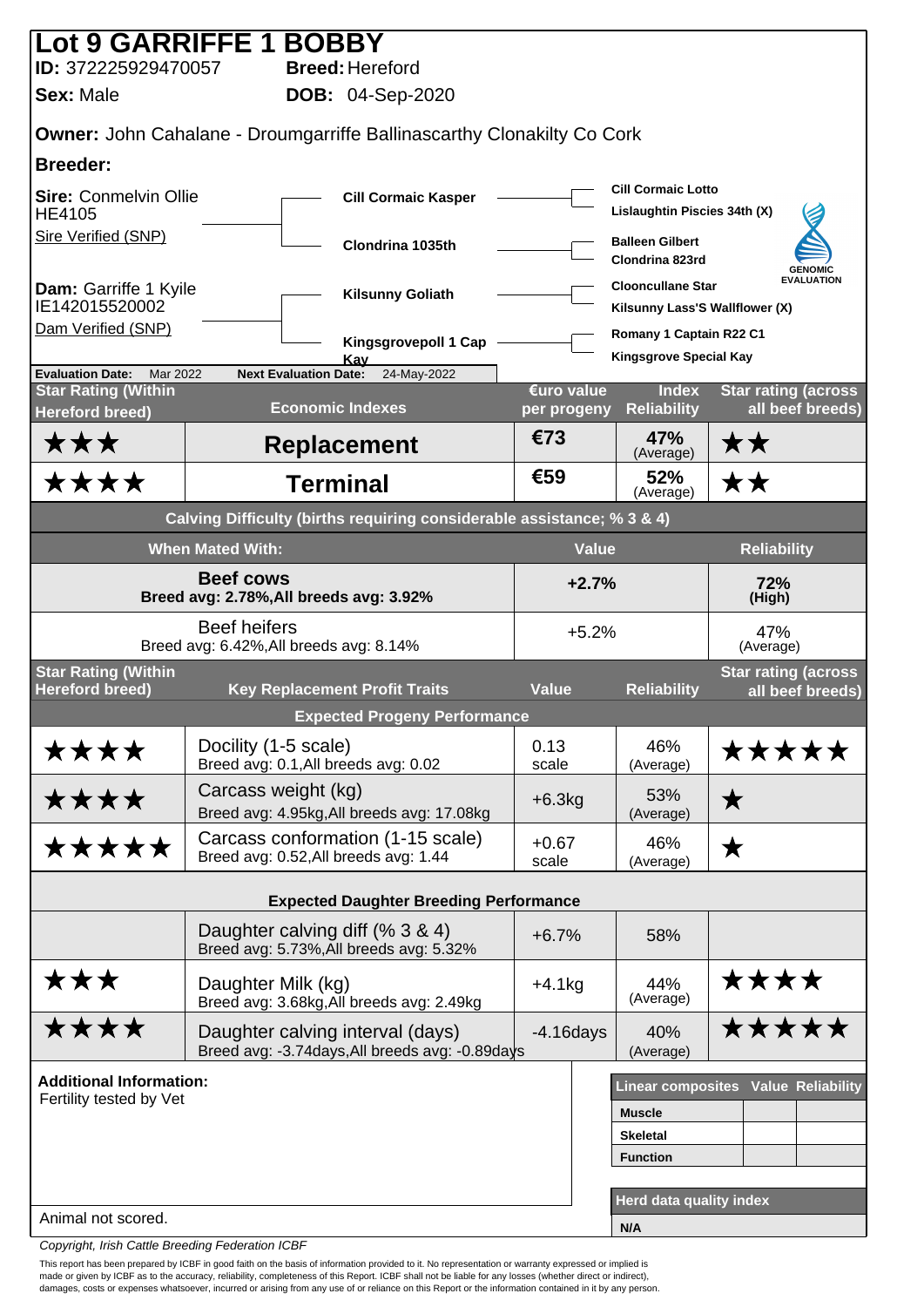|                                                      |                                                                | Lot 10 BURTOWN BIG 1 PADGE ET                                               |                           |              |                                                            |               |                    |                                                |
|------------------------------------------------------|----------------------------------------------------------------|-----------------------------------------------------------------------------|---------------------------|--------------|------------------------------------------------------------|---------------|--------------------|------------------------------------------------|
| ID: 372225302790131                                  |                                                                | <b>Breed: Hereford</b>                                                      |                           |              |                                                            |               |                    |                                                |
| <b>Sex: Male</b>                                     |                                                                | <b>DOB:</b> 17-Sep-2020                                                     |                           |              |                                                            |               |                    |                                                |
|                                                      |                                                                | <b>Owner:</b> Adrian Gerard Conlan - Riverlodge Burtown Big Athy Co Kildare |                           |              |                                                            |               |                    |                                                |
| <b>Breeder:</b>                                      |                                                                |                                                                             |                           |              |                                                            |               |                    |                                                |
| <b>Sire: Panmure 1 Henry {Hyf}</b><br>S3081          |                                                                | <b>Romany 1 Distiller</b><br>A84 D53                                        |                           |              | <b>Baybridge 1 Atlas</b><br>Romany 1 Mink L46 T20          |               |                    |                                                |
| Sire Verified (SNP)                                  |                                                                | <b>Panmure 1 Plum E2</b>                                                    |                           |              | Solpoll 1 Brigadier<br>Panmure 1 Plum K3                   |               |                    | <b>GENOMIC</b>                                 |
| Dam: Gouldingpoll 1 Duchess 591<br>IE191198980591    |                                                                | <b>Remitall Super Duty</b><br>42s                                           |                           |              | <b>Remitall Patriot Et 13p</b><br><b>Remitall Rita 91h</b> |               |                    | <b>EVALUATION</b>                              |
| Dam Verified (SNP)                                   |                                                                | Dorepoll 1 R 51                                                             |                           |              | Doonbiddie Hustler (P)                                     |               |                    |                                                |
| <b>Evaluation Date:</b><br>Mar 2022                  | <b>Next Evaluation Date:</b>                                   | Duchess 525<br>24-May-2022                                                  |                           |              | Dorepoll 1 H.L. Duchess                                    |               |                    |                                                |
| <b>Star Rating (Within</b><br><b>Hereford breed)</b> |                                                                | <b>Economic Indexes</b>                                                     | €uro value<br>per progeny |              | <b>Index</b><br><b>Reliability</b>                         |               |                    | <b>Star rating (across</b><br>all beef breeds) |
| *****                                                |                                                                | <b>Replacement</b>                                                          | €156                      |              | 45%<br>(Average)                                           |               |                    | *****                                          |
| *****                                                |                                                                | <b>Terminal</b>                                                             | €105                      |              | 49%<br>(Average)                                           |               | ★★★                |                                                |
|                                                      |                                                                | Calving Difficulty (births requiring considerable assistance; % 3 & 4)      |                           |              |                                                            |               |                    |                                                |
|                                                      | <b>When Mated With:</b>                                        |                                                                             |                           | <b>Value</b> |                                                            |               | <b>Reliability</b> |                                                |
|                                                      | <b>Beef cows</b><br>Breed avg: 2.78%, All breeds avg: 3.92%    |                                                                             | $+3.6%$                   |              |                                                            | 68%<br>(High) |                    |                                                |
|                                                      | <b>Beef heifers</b><br>Breed avg: 6.42%, All breeds avg: 8.14% |                                                                             | $+7.6%$                   |              | 46%<br>(Average)                                           |               |                    |                                                |
| <b>Star Rating (Within</b><br><b>Hereford breed)</b> |                                                                | <b>Key Replacement Profit Traits</b>                                        | <b>Value</b>              |              | <b>Reliability</b>                                         |               |                    | <b>Star rating (across</b>                     |
|                                                      |                                                                | <b>Expected Progeny Performance</b>                                         |                           |              |                                                            |               |                    | all beef breeds)                               |
| *****                                                | Docility (1-5 scale)                                           |                                                                             | 0.2                       |              | 50%                                                        |               |                    | *****                                          |
|                                                      | Breed avg: 0.1, All breeds avg: 0.02                           |                                                                             | scale                     |              | (Average)                                                  |               |                    |                                                |
| *****                                                | Carcass weight (kg)                                            | Breed avg: 4.95kg, All breeds avg: 17.08kg                                  | $+21.8kg$                 |              | 48%<br>(Average)                                           |               | ****               |                                                |
| *****                                                | Breed avg: 0.52, All breeds avg: 1.44                          | Carcass conformation (1-15 scale)                                           | $+0.99$<br>scale          |              | 45%<br>(Average)                                           | <b>**</b>     |                    |                                                |
|                                                      |                                                                | <b>Expected Daughter Breeding Performance</b>                               |                           |              |                                                            |               |                    |                                                |
|                                                      | Daughter calving diff (% 3 & 4)                                |                                                                             |                           |              |                                                            |               |                    |                                                |
|                                                      |                                                                | Breed avg: 5.73%, All breeds avg: 5.32%                                     | $+6%$                     |              | 58%                                                        |               |                    |                                                |
| *****                                                | Daughter Milk (kg)                                             | Breed avg: 3.68kg, All breeds avg: 2.49kg                                   | $+10.2$ kg                |              | 44%<br>(Average)                                           |               |                    | *****                                          |
| ★★★                                                  | Daughter calving interval (days)                               | Breed avg: -3.74days, All breeds avg: -0.89days                             | $-4.08$ days              |              | 37%<br>(Low)                                               |               |                    | *****                                          |
| <b>Additional Information:</b>                       |                                                                |                                                                             |                           |              | <b>Linear composites</b>                                   |               |                    | <b>Value Reliability</b>                       |
| Calves.                                              |                                                                | Polled Pedigree. Easy calving bull. Homozygus Polled. No Horns on           |                           |              | <b>Muscle</b>                                              |               | 121                | 52%                                            |
|                                                      |                                                                |                                                                             |                           |              | <b>Skeletal</b>                                            |               | 120                | 50%                                            |
|                                                      |                                                                |                                                                             |                           |              | <b>Function</b>                                            |               | 110                | 17%                                            |
|                                                      |                                                                |                                                                             |                           |              | Herd data quality index                                    |               |                    |                                                |
|                                                      |                                                                | Animal scored. Linear scores and weaning weights in evaluations             |                           |              | N/A                                                        |               |                    |                                                |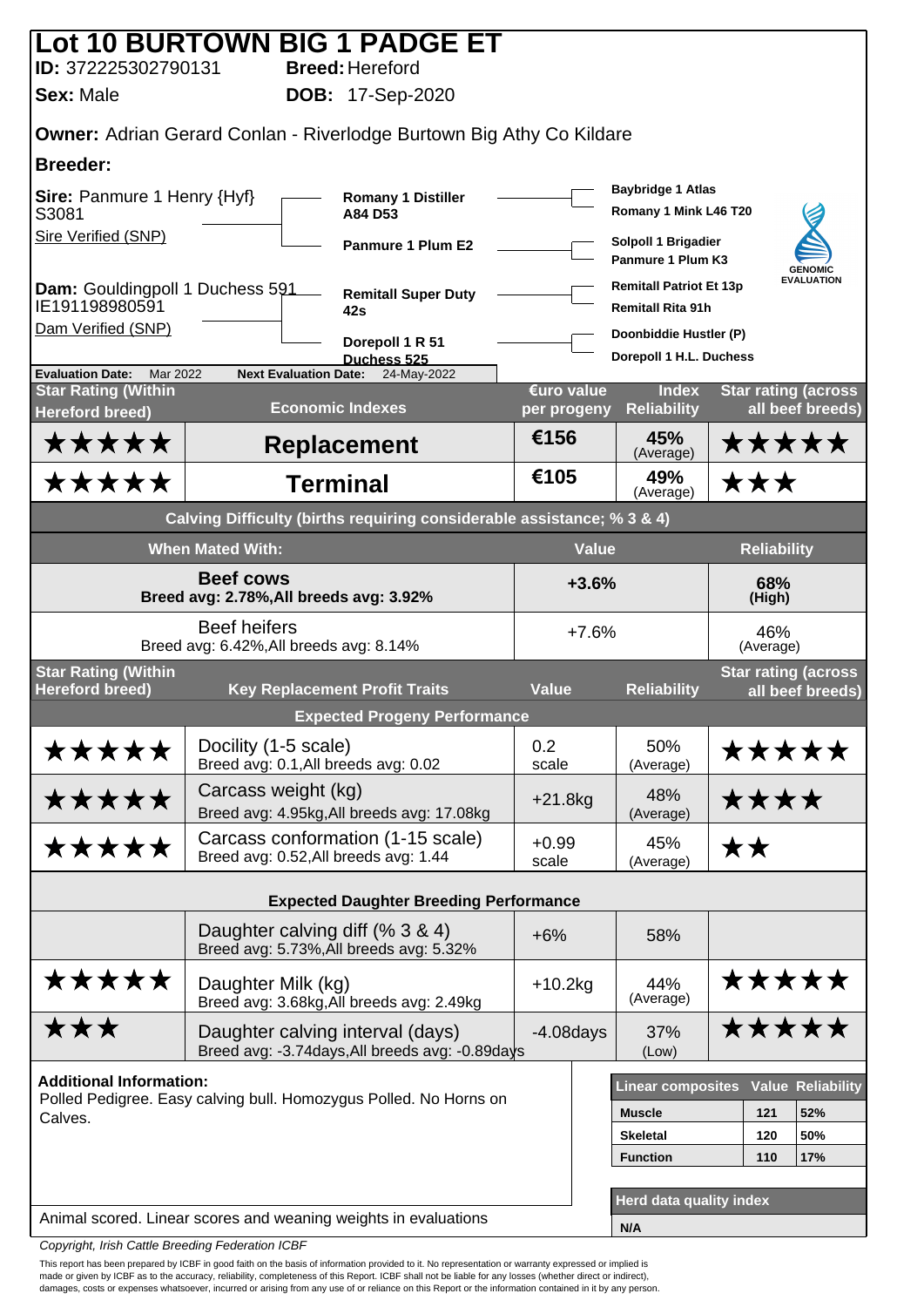|                                                      | Lot 11 BALLINVENEY DAZZLER                                                          |                           |                                                        |                                                |  |
|------------------------------------------------------|-------------------------------------------------------------------------------------|---------------------------|--------------------------------------------------------|------------------------------------------------|--|
| ID: 372217709530801<br><b>Sex: Male</b>              | <b>Breed: Hereford</b><br><b>DOB: 25-Sep-2020</b>                                   |                           |                                                        |                                                |  |
|                                                      |                                                                                     |                           |                                                        |                                                |  |
|                                                      | Owner: Rory Farrell - Ballinveney Toomevara Nenagh Co Tipperary                     |                           |                                                        |                                                |  |
| <b>Breeder:</b>                                      |                                                                                     |                           | <b>Kaludah Mission F037</b>                            |                                                |  |
| Sire: Kaludah Powerhouse L478-<br><b>HE4658</b>      | Kaludah Nugget J920                                                                 |                           | Kaludah Lass F118                                      |                                                |  |
| <b>Sire Verified (SNP)</b>                           | Kaludah Chloe B557                                                                  |                           | <b>Red Hill Insight</b><br>Kaludah Chloe X884          | <b>GENOMIC</b>                                 |  |
| Dam: Ballinveney Penny<br>IE331493120499             | <b>Bowmont Storm A584</b>                                                           |                           | Glendan Park Storm W134<br><b>Bowmont Maritana 340</b> | <b>EVALUATION</b>                              |  |
| Dam Verified (SNP)                                   | <b>Ballinveney Hilda</b>                                                            |                           | <b>Glaslough Esquire</b>                               |                                                |  |
| Mar 2022<br><b>Evaluation Date:</b>                  | <b>Next Evaluation Date:</b><br>24-May-2022                                         |                           | <b>Ballinveney Lily</b>                                |                                                |  |
| <b>Star Rating (Within</b><br><b>Hereford breed)</b> | <b>Economic Indexes</b>                                                             | €uro value<br>per progeny | <b>Index</b><br><b>Reliability</b>                     | <b>Star rating (across</b><br>all beef breeds) |  |
| ★★★                                                  | <b>Replacement</b>                                                                  | €76                       | 40%<br>(Average)                                       | ★★                                             |  |
| <b>****</b>                                          | <b>Terminal</b>                                                                     | €59                       | 44%<br>(Average)                                       | ★★                                             |  |
|                                                      | Calving Difficulty (births requiring considerable assistance; % 3 & 4)              |                           |                                                        |                                                |  |
|                                                      | <b>When Mated With:</b>                                                             | <b>Value</b>              |                                                        | <b>Reliability</b>                             |  |
| Breed avg: 2.78%, All breeds avg: 3.92%              | $+1.9%$<br>71%<br>(High)                                                            |                           |                                                        |                                                |  |
|                                                      | <b>Beef heifers</b><br>Breed avg: 6.42%, All breeds avg: 8.14%                      | $+4.1%$                   | 43%<br>(Average)                                       |                                                |  |
| <b>Star Rating (Within</b><br><b>Hereford breed)</b> | <b>Key Replacement Profit Traits</b>                                                | <b>Value</b>              | <b>Reliability</b>                                     | <b>Star rating (across</b>                     |  |
|                                                      | <b>Expected Progeny Performance</b>                                                 |                           |                                                        | all beef breeds)                               |  |
| <b>**</b>                                            | Docility (1-5 scale)<br>Breed avg: 0.1, All breeds avg: 0.02                        | 0.07<br>scale             | 39%                                                    | <b>****</b>                                    |  |
| ****                                                 | Carcass weight (kg)                                                                 | $+6.6kg$                  | (Low)<br>40%                                           | ★                                              |  |
|                                                      | Breed avg: 4.95kg, All breeds avg: 17.08kg<br>Carcass conformation (1-15 scale)     | $+0.47$                   | (Average)<br>39%                                       |                                                |  |
| <b>**</b>                                            | Breed avg: 0.52, All breeds avg: 1.44                                               | scale                     | (Low)                                                  | ★                                              |  |
|                                                      | <b>Expected Daughter Breeding Performance</b>                                       |                           |                                                        |                                                |  |
|                                                      | Daughter calving diff (% 3 & 4)<br>Breed avg: 5.73%, All breeds avg: 5.32%          | $+6.1%$                   | 58%                                                    |                                                |  |
| ****                                                 | Daughter Milk (kg)<br>Breed avg: 3.68kg, All breeds avg: 2.49kg                     | $+4.4$ kg                 | 38%<br>(Low)                                           | ****                                           |  |
| Х                                                    | Daughter calving interval (days)<br>Breed avg: -3.74days, All breeds avg: -0.89days | $-1.45$ days              | 35%<br>(Low)                                           | <b>****</b>                                    |  |
| <b>Additional Information:</b>                       |                                                                                     |                           |                                                        | Linear composites Value Reliability            |  |
|                                                      |                                                                                     |                           | <b>Muscle</b>                                          |                                                |  |
|                                                      |                                                                                     |                           | <b>Skeletal</b>                                        |                                                |  |
|                                                      |                                                                                     |                           | <b>Function</b>                                        |                                                |  |
|                                                      |                                                                                     |                           | Herd data quality index                                |                                                |  |
| Animal not scored.                                   |                                                                                     |                           | N/A                                                    |                                                |  |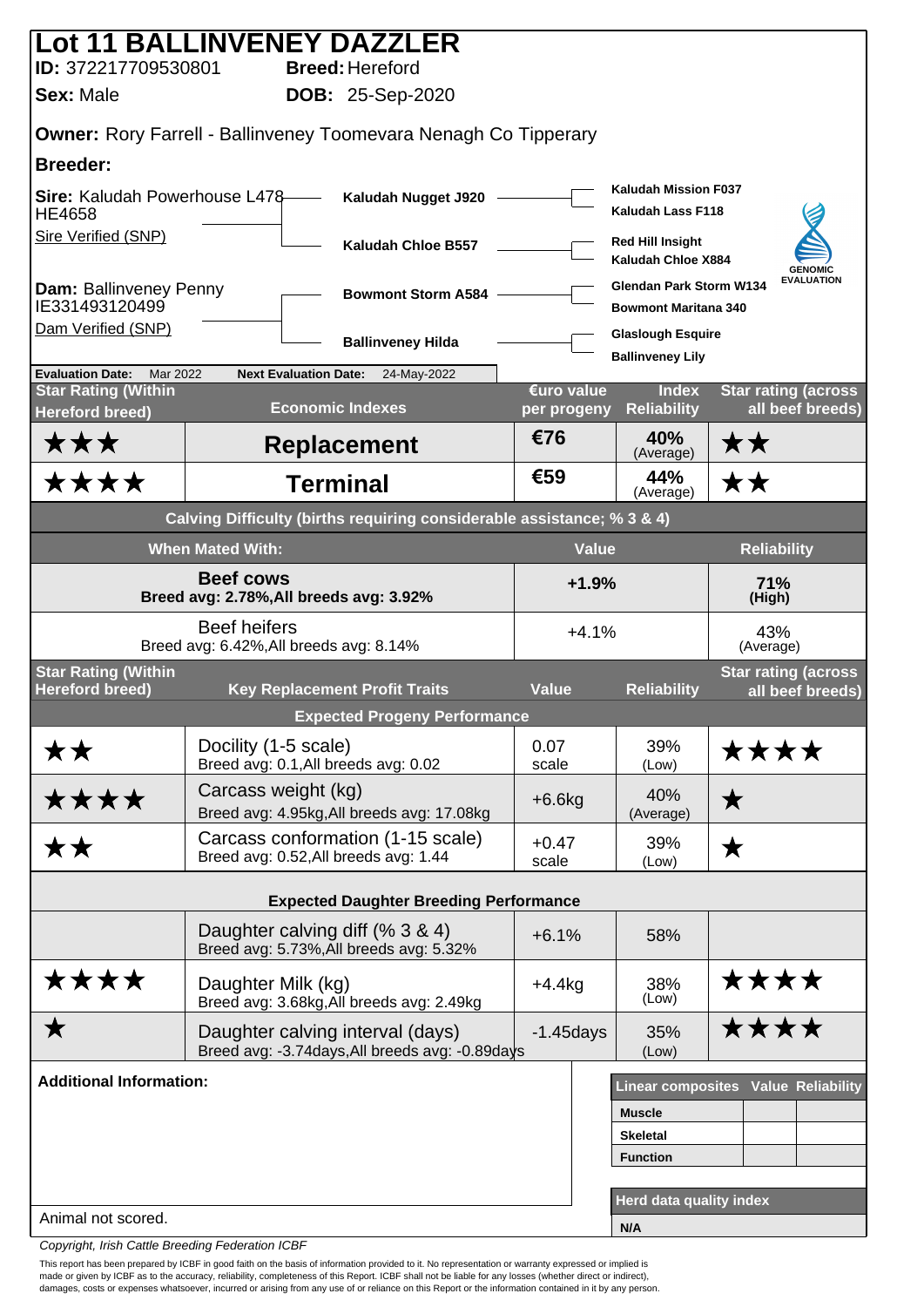|                                                             |                         | Lot 12 BALLYRAGGAN WOODMAN 1032ND                                                   |                           |                                                       |                                                |
|-------------------------------------------------------------|-------------------------|-------------------------------------------------------------------------------------|---------------------------|-------------------------------------------------------|------------------------------------------------|
| ID: 372219931011354                                         |                         | <b>Breed: Hereford</b>                                                              |                           |                                                       |                                                |
| <b>Sex: Male</b>                                            |                         | <b>DOB: 06-Oct-2020</b>                                                             |                           |                                                       |                                                |
|                                                             |                         | Owner: James Thompson - Ballyraggan Rathvilly Co Carlow                             |                           |                                                       |                                                |
| <b>Breeder:</b>                                             |                         |                                                                                     |                           |                                                       |                                                |
| Sire: Ballyraggan Isaac 862nd<br>IE201173621077             |                         | Black Water Lad {Hyf} -                                                             |                           | <b>Cill Cormaic Isaac</b><br><b>Black Water April</b> |                                                |
| <b>Sire Verified (SNP)</b>                                  |                         | <b>Glaslough Flora</b>                                                              |                           | <b>Glaslough Cracker</b><br>Drumakeenan Pansy 94th T  | <b>GENOMIC</b>                                 |
| Dam: Ballyraggan Kasey 720th<br>IE201173680844              |                         | <b>Woodview Everest</b>                                                             |                           | <b>Woodview Sergeant</b><br><b>Woodview Rebecca</b>   | <b>EVALUATION</b>                              |
|                                                             |                         | <b>Ballyraggan</b>                                                                  |                           | <b>Glaslough Esquire</b>                              |                                                |
| <b>Evaluation Date:</b><br>Mar 2022                         |                         | Glamorous 640th<br><b>Next Evaluation Date:</b><br>24-May-2022                      |                           | Ballyraggan Snowdrop 579th                            |                                                |
| <b>Star Rating (Within</b><br><b>Hereford breed)</b>        |                         | <b>Economic Indexes</b>                                                             | €uro value<br>per progeny | <b>Index</b><br><b>Reliability</b>                    | <b>Star rating (across</b><br>all beef breeds) |
| ★★                                                          |                         | <b>Replacement</b>                                                                  | €55                       | 42%<br>(Average)                                      | $\bigstar$                                     |
| ★★★★                                                        |                         | <b>Terminal</b>                                                                     | €55                       | 45%<br>(Average)                                      | ★★                                             |
|                                                             |                         | Calving Difficulty (births requiring considerable assistance; % 3 & 4)              |                           |                                                       |                                                |
|                                                             | <b>When Mated With:</b> |                                                                                     | <b>Value</b>              |                                                       | <b>Reliability</b>                             |
| <b>Beef cows</b><br>Breed avg: 2.78%, All breeds avg: 3.92% |                         |                                                                                     | $+1.5%$                   |                                                       | 73%<br>(High)                                  |
|                                                             | <b>Beef heifers</b>     | Breed avg: 6.42%, All breeds avg: 8.14%                                             | $+6.6%$                   |                                                       | 45%<br>(Average)                               |
| <b>Star Rating (Within</b><br><b>Hereford breed)</b>        |                         | <b>Key Replacement Profit Traits</b>                                                | <b>Value</b>              | <b>Reliability</b>                                    | <b>Star rating (across</b><br>all beef breeds) |
|                                                             |                         | <b>Expected Progeny Performance</b>                                                 |                           |                                                       |                                                |
| ****                                                        | Docility (1-5 scale)    | Breed avg: 0.1, All breeds avg: 0.02                                                | 0.11<br>scale             | 39%<br>(Low)                                          | *****                                          |
| ****                                                        | Carcass weight (kg)     | Breed avg: 4.95kg, All breeds avg: 17.08kg                                          | $+6.8kg$                  | 42%<br>(Average)                                      | ★                                              |
| ▼                                                           |                         | Carcass conformation (1-15 scale)<br>Breed avg: 0.52, All breeds avg: 1.44          | $+0.38$<br>scale          | 39%<br>(Low)                                          | ★                                              |
|                                                             |                         | <b>Expected Daughter Breeding Performance</b>                                       |                           |                                                       |                                                |
|                                                             |                         | Daughter calving diff (% 3 & 4)                                                     |                           |                                                       |                                                |
|                                                             |                         | Breed avg: 5.73%, All breeds avg: 5.32%                                             | $+6.4%$                   | 61%                                                   |                                                |
| ****                                                        | Daughter Milk (kg)      | Breed avg: 3.68kg, All breeds avg: 2.49kg                                           | $+4.7kg$                  | 41%<br>(Average)                                      | ****                                           |
| ★                                                           |                         | Daughter calving interval (days)<br>Breed avg: -3.74days, All breeds avg: -0.89days | $-2.33$ days              | 37%<br>(Low)                                          | ****                                           |
| <b>Additional Information:</b>                              |                         |                                                                                     |                           |                                                       | <b>Linear composites Value Reliability</b>     |
|                                                             |                         |                                                                                     |                           | <b>Muscle</b>                                         |                                                |
|                                                             |                         |                                                                                     |                           | <b>Skeletal</b>                                       |                                                |
|                                                             |                         |                                                                                     |                           | <b>Function</b>                                       |                                                |
| Animal not scored.                                          |                         |                                                                                     |                           | Herd data quality index                               |                                                |
|                                                             |                         |                                                                                     |                           | N/A                                                   |                                                |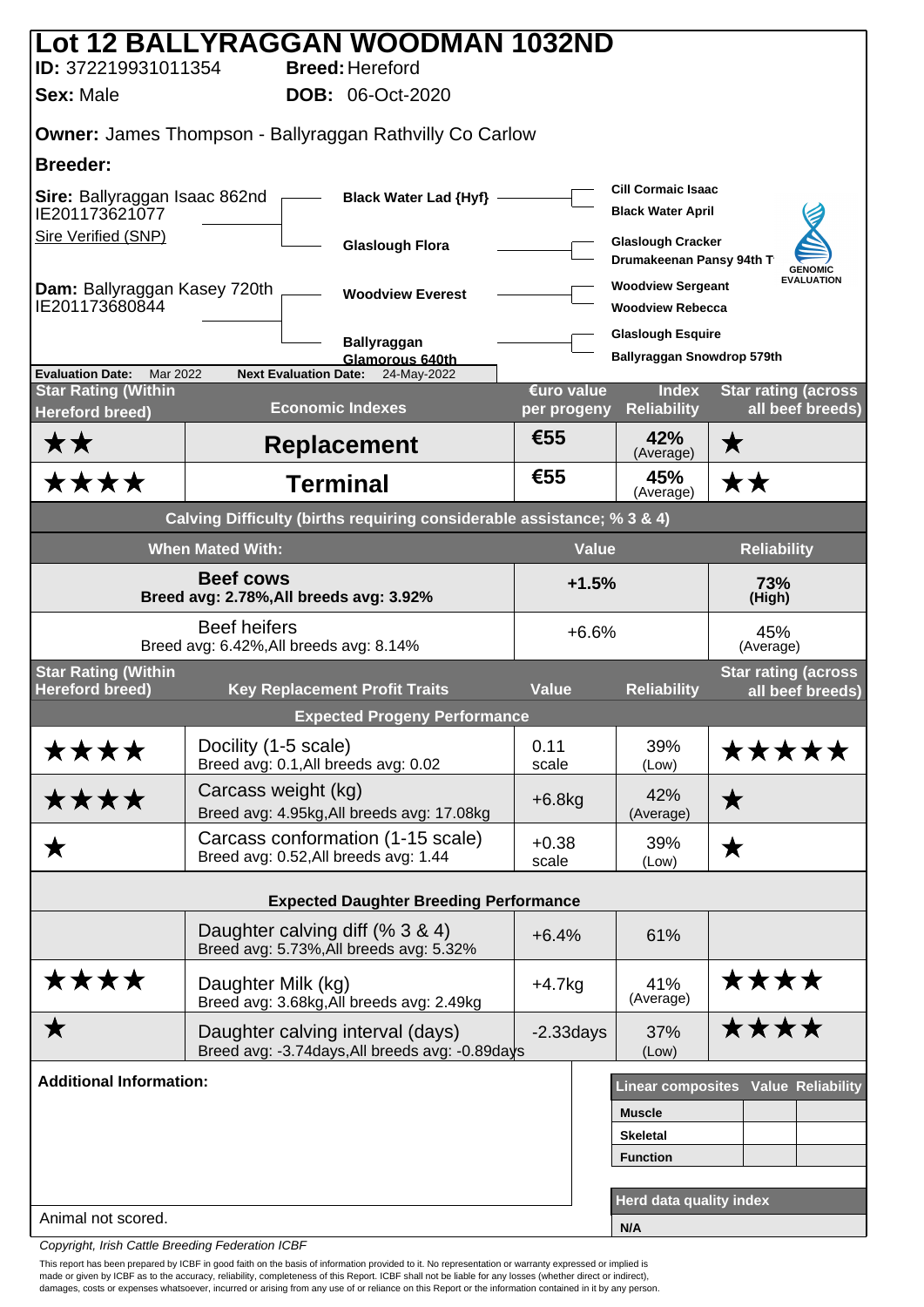|                                                                              | Lot 13 BALLYRAGGAN MASTERPIECE 1037TH                                               |                                               |                  |                                                                |                                                |
|------------------------------------------------------------------------------|-------------------------------------------------------------------------------------|-----------------------------------------------|------------------|----------------------------------------------------------------|------------------------------------------------|
| ID: 372219931011362<br><b>Sex: Male</b>                                      | <b>Breed: Hereford</b><br><b>DOB: 03-Dec-2020</b>                                   |                                               |                  |                                                                |                                                |
|                                                                              | <b>Owner: James Thompson - Ballyraggan Rathvilly Co Carlow</b>                      |                                               |                  |                                                                |                                                |
| <b>Breeder:</b>                                                              |                                                                                     |                                               |                  |                                                                |                                                |
| Sire: Rathnollag Lucky 790<br><b>Knoxlustre Twilight A</b><br>IE311580830790 |                                                                                     |                                               |                  | <b>Ballinascraw Ultra</b><br><b>Knoxlustre Galaxy A</b>        |                                                |
| Sire Verified (SNP)                                                          | Kye Holly 666                                                                       |                                               |                  | <b>Free Town Hotspur</b><br>Kye Paula 487                      | <b>GENOMIC</b>                                 |
| Dam: Ballyraggan Colleen 861st<br>IE201173611076                             |                                                                                     | <b>Black Water Lad {Hyf}</b>                  |                  | <b>Cill Cormaic Isaac</b><br><b>Black Water April</b>          | <b>EVALUATION</b>                              |
| Dam Verified (SNP)                                                           | 754th                                                                               | <b>Ballyraggan Lainey</b>                     |                  | <b>Bowmont Vancouver D103 (Hyf)</b><br>Ballyraggan Avril 662nd |                                                |
| <b>Evaluation Date:</b><br>Mar 2022                                          | <b>Next Evaluation Date:</b>                                                        | 24-May-2022                                   | €uro value       | <b>Index</b>                                                   |                                                |
| <b>Star Rating (Within</b><br><b>Hereford breed)</b>                         | <b>Economic Indexes</b>                                                             |                                               | per progeny      | <b>Reliability</b>                                             | <b>Star rating (across</b><br>all beef breeds) |
| ****                                                                         | <b>Replacement</b>                                                                  |                                               | €82              | 41%<br>(Average)                                               | ★★★                                            |
| *****                                                                        | <b>Terminal</b>                                                                     |                                               | €68              | 45%<br>(Average)                                               | ★★                                             |
|                                                                              | Calving Difficulty (births requiring considerable assistance; % 3 & 4)              |                                               |                  |                                                                |                                                |
|                                                                              | <b>When Mated With:</b>                                                             |                                               | <b>Value</b>     |                                                                | <b>Reliability</b>                             |
|                                                                              | <b>Beef cows</b><br>Breed avg: 2.78%, All breeds avg: 3.92%                         |                                               | $+2.3%$          |                                                                | 71%<br>(High)                                  |
|                                                                              | <b>Beef heifers</b><br>Breed avg: 6.42%, All breeds avg: 8.14%                      |                                               | $+7.8%$          |                                                                | 44%<br>(Average)                               |
| <b>Star Rating (Within</b><br><b>Hereford breed)</b>                         | <b>Key Replacement Profit Traits</b>                                                |                                               | <b>Value</b>     | <b>Reliability</b>                                             | <b>Star rating (across</b><br>all beef breeds) |
|                                                                              |                                                                                     | <b>Expected Progeny Performance</b>           |                  |                                                                |                                                |
| *****                                                                        | Docility (1-5 scale)<br>Breed avg: 0.1, All breeds avg: 0.02                        |                                               | 0.16<br>scale    | 37%<br>(Low)                                                   | *****                                          |
| *****                                                                        | Carcass weight (kg)<br>Breed avg: 4.95kg, All breeds avg: 17.08kg                   |                                               | $+11.8kg$        | 42%<br>(Average)                                               | ★★                                             |
| *****                                                                        | Carcass conformation (1-15 scale)<br>Breed avg: 0.52, All breeds avg: 1.44          |                                               | $+0.64$<br>scale | 40%<br>(Average)                                               | ★                                              |
|                                                                              |                                                                                     | <b>Expected Daughter Breeding Performance</b> |                  |                                                                |                                                |
|                                                                              | Daughter calving diff (% 3 & 4)<br>Breed avg: 5.73%, All breeds avg: 5.32%          |                                               | $+5.5%$          | 57%                                                            |                                                |
|                                                                              |                                                                                     |                                               |                  |                                                                |                                                |
| <b>**</b>                                                                    | Daughter Milk (kg)<br>Breed avg: 3.68kg, All breeds avg: 2.49kg                     |                                               | $+2.2kg$         | 39%<br>(Low)                                                   | ★★★                                            |
| ★★★                                                                          | Daughter calving interval (days)<br>Breed avg: -3.74days, All breeds avg: -0.89days |                                               | $-3.56$ days     | 35%<br>(Low)                                                   | *****                                          |
| <b>Additional Information:</b>                                               |                                                                                     |                                               |                  |                                                                | <b>Linear composites Value Reliability</b>     |
|                                                                              |                                                                                     |                                               |                  | <b>Muscle</b>                                                  |                                                |
|                                                                              |                                                                                     |                                               |                  | <b>Skeletal</b>                                                |                                                |
|                                                                              |                                                                                     |                                               |                  | <b>Function</b>                                                |                                                |
|                                                                              |                                                                                     |                                               |                  | Herd data quality index                                        |                                                |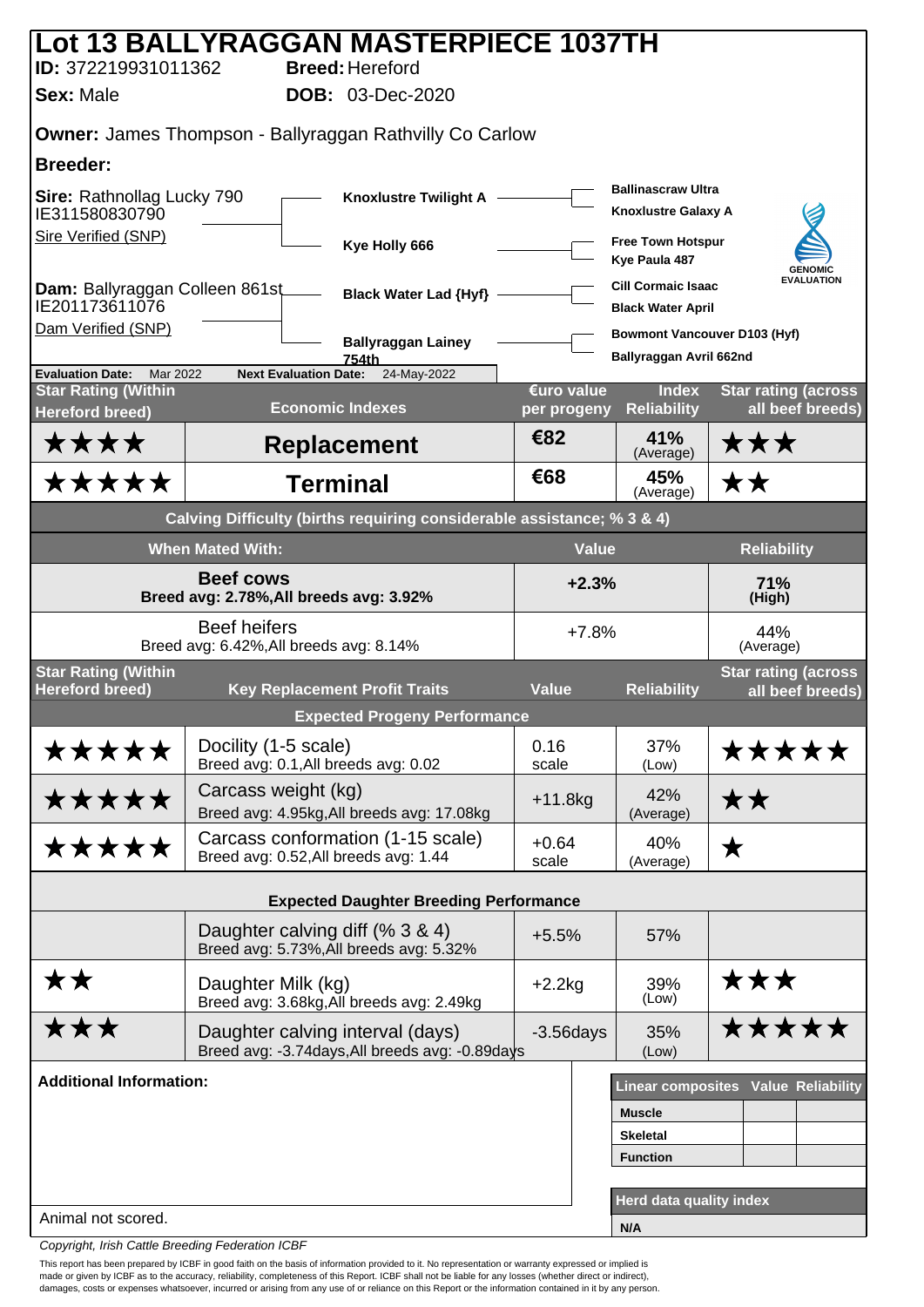|                                                                   |                         | <b>Lot 14 CLOONCULLANE LUCKY 476</b>                                                |                  |                                                            |                                                |
|-------------------------------------------------------------------|-------------------------|-------------------------------------------------------------------------------------|------------------|------------------------------------------------------------|------------------------------------------------|
| ID: 372218195140476<br><b>Sex: Male</b>                           |                         | <b>Breed: Hereford</b><br><b>DOB: 03-Dec-2020</b>                                   |                  |                                                            |                                                |
|                                                                   |                         |                                                                                     |                  |                                                            |                                                |
|                                                                   |                         | Owner: Coman Neary - Clooncullane Strokestown Co Roscommon                          |                  |                                                            |                                                |
| <b>Breeder:</b>                                                   |                         |                                                                                     |                  | <b>Mawarra Unique C041</b>                                 |                                                |
| <b>Sire: Pulham Powerhouse</b><br>HE5136                          |                         | <b>Yarram Unique F181</b>                                                           |                  | <b>Yarram Flossie A096</b>                                 |                                                |
| Sire Verified (SNP)                                               |                         | <b>Clipston Tiara R16</b>                                                           |                  | Auckvale Grandee 943g<br><b>Clipston Tiara G27</b>         | <b>GENOMIC</b>                                 |
| Dam: Clooncullane May 297<br>IE311370910297                       |                         | <b>Kilsunny Goliath</b>                                                             |                  | <b>Clooncullane Star</b><br>Kilsunny Lass'S Wallflower (X) | <b>EVALUATION</b>                              |
| Dam Verified (SNP)                                                |                         | <b>Clooncullane Hanna</b>                                                           |                  | <b>Bowmont Storm A584</b><br><b>Clooncullane Ruth</b>      |                                                |
| <b>Evaluation Date:</b><br>Mar 2022<br><b>Star Rating (Within</b> |                         | <b>Next Evaluation Date:</b><br>24-May-2022                                         | €uro value       | <b>Index</b>                                               | <b>Star rating (across</b>                     |
| <b>Hereford breed)</b>                                            |                         | <b>Economic Indexes</b>                                                             | per progeny      | <b>Reliability</b>                                         | all beef breeds)                               |
| *****                                                             |                         | <b>Replacement</b>                                                                  | €98              | 40%<br>(Average)                                           | ****                                           |
| ****                                                              |                         | <b>Terminal</b>                                                                     | €58              | 44%<br>(Average)                                           | ★★                                             |
|                                                                   |                         | Calving Difficulty (births requiring considerable assistance; % 3 & 4)              |                  |                                                            |                                                |
|                                                                   | <b>When Mated With:</b> |                                                                                     |                  | <b>Value</b>                                               | <b>Reliability</b>                             |
| <b>Beef cows</b><br>Breed avg: 2.78%, All breeds avg: 3.92%       |                         |                                                                                     | $+2.7%$          |                                                            | 72%<br>(High)                                  |
|                                                                   | <b>Beef heifers</b>     | Breed avg: 6.42%, All breeds avg: 8.14%                                             |                  | $+4.8%$                                                    | 44%<br>(Average)                               |
| <b>Star Rating (Within</b><br><b>Hereford breed)</b>              |                         | <b>Key Replacement Profit Traits</b>                                                | <b>Value</b>     | <b>Reliability</b>                                         | <b>Star rating (across</b><br>all beef breeds) |
|                                                                   |                         | <b>Expected Progeny Performance</b>                                                 |                  |                                                            |                                                |
| ★★★                                                               | Docility (1-5 scale)    | Breed avg: 0.1, All breeds avg: 0.02                                                | 0.1<br>scale     | 39%<br>(Low)                                               | *****                                          |
| ****                                                              | Carcass weight (kg)     | Breed avg: 4.95kg, All breeds avg: 17.08kg                                          | $+8.8$ kg        | 39%<br>(Low)                                               | $\bigstar$                                     |
| *****                                                             |                         | Carcass conformation (1-15 scale)<br>Breed avg: 0.52, All breeds avg: 1.44          | $+0.72$<br>scale | 38%<br>(Low)                                               | ★                                              |
|                                                                   |                         | <b>Expected Daughter Breeding Performance</b>                                       |                  |                                                            |                                                |
|                                                                   |                         | Daughter calving diff (% 3 & 4)<br>Breed avg: 5.73%, All breeds avg: 5.32%          | $+5.2%$          | 57%                                                        |                                                |
| *****                                                             | Daughter Milk (kg)      | Breed avg: 3.68kg, All breeds avg: 2.49kg                                           | $+5.5kg$         | 37%<br>(Low)                                               | ****                                           |
| ★★★                                                               |                         | Daughter calving interval (days)<br>Breed avg: -3.74days, All breeds avg: -0.89days | $-4.07$ days     | 36%<br>(Low)                                               | *****                                          |
| <b>Additional Information:</b>                                    |                         |                                                                                     |                  |                                                            | Linear composites Value Reliability            |
| percent calving difficulty.                                       |                         | Fertility tested 4 star replacement and terminal and dairy beef only 2 point 7      |                  | <b>Muscle</b>                                              |                                                |
|                                                                   |                         |                                                                                     |                  | <b>Skeletal</b><br><b>Function</b>                         |                                                |
|                                                                   |                         |                                                                                     |                  |                                                            |                                                |
| Animal not scored.                                                |                         |                                                                                     |                  | Herd data quality index                                    |                                                |
|                                                                   |                         |                                                                                     |                  | N/A                                                        |                                                |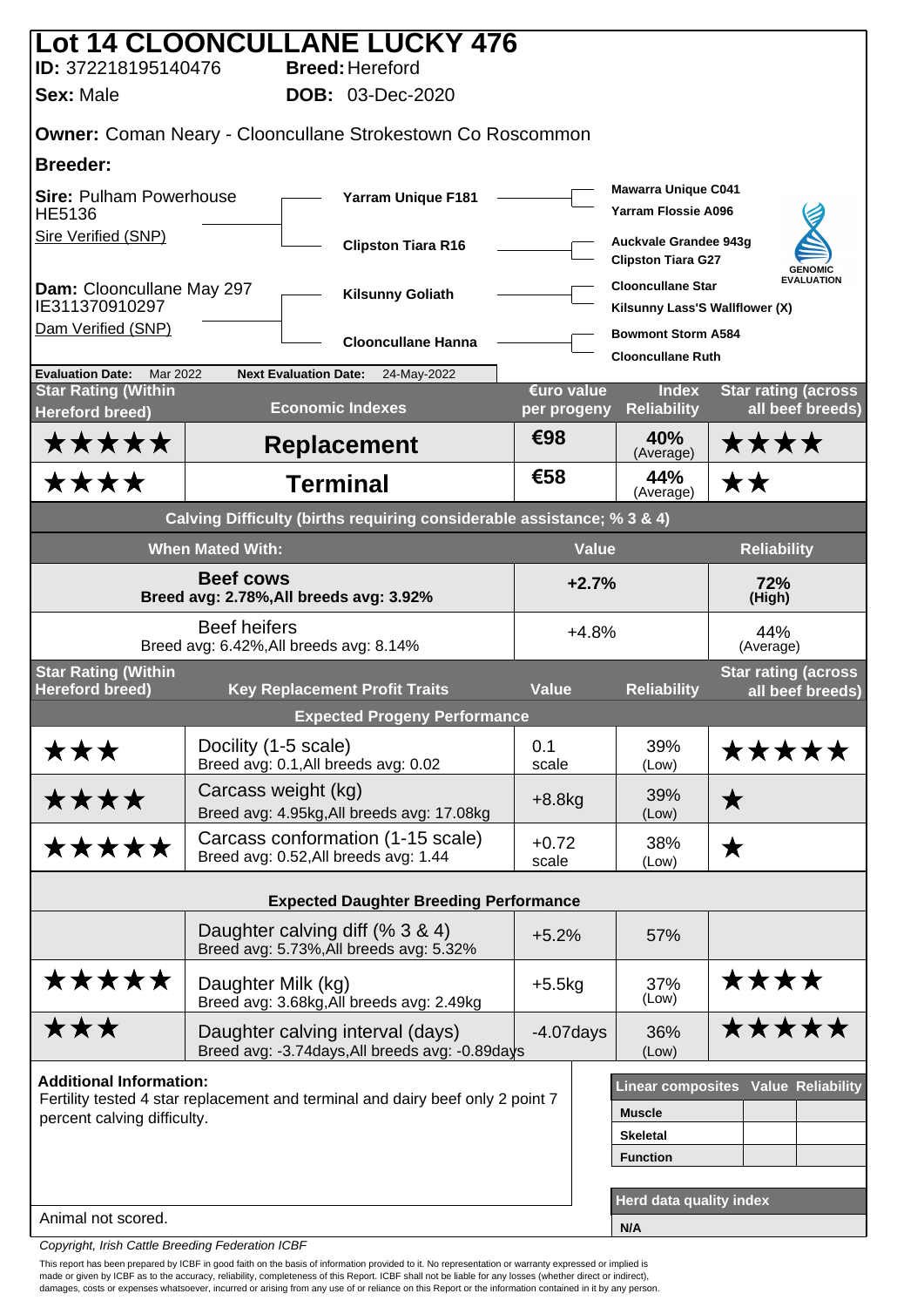|                                                             |                                                                | Lot 15 GLASLOUGH WELLINGTON                                                         |                           |                                                        |                                                |  |
|-------------------------------------------------------------|----------------------------------------------------------------|-------------------------------------------------------------------------------------|---------------------------|--------------------------------------------------------|------------------------------------------------|--|
| ID: 372222650061451                                         |                                                                | <b>Breed: Hereford</b>                                                              |                           |                                                        |                                                |  |
| <b>Sex: Male</b>                                            |                                                                | <b>DOB:</b> 04-Dec-2020                                                             |                           |                                                        |                                                |  |
|                                                             |                                                                | <b>Owner: Nigel Heatrick - Annareagh Glaslough Co Monaghan</b>                      |                           |                                                        |                                                |  |
| <b>Breeder:</b>                                             |                                                                |                                                                                     |                           |                                                        |                                                |  |
| <b>Sire: Ballyaville Ger {Hyf}</b><br>IE301104041526        |                                                                | <b>Killeaney Pompeii</b>                                                            |                           | Yarram Pompeii V055 Imp Aus<br><b>Killeaney Kora</b>   |                                                |  |
| Sire Verified (SNP)                                         |                                                                | <b>Ballyaville Bathsheba</b>                                                        |                           | <b>Corlismore Swampy</b><br><b>Ballyaville Rebecca</b> | <b>GENOMIC</b>                                 |  |
| Dam: Glaslough New Look<br>IE291495111086                   |                                                                | <b>Glaslough Karl</b>                                                               |                           | Rathregan Napoleon<br><b>Glaslough Flower</b>          | <b>EVALUATION</b>                              |  |
| Dam Verified (SNP)                                          |                                                                | <b>Glaslough Flick</b>                                                              |                           | <b>Cill Cormaic Playboy</b>                            |                                                |  |
| <b>Evaluation Date:</b><br>Mar 2022                         | <b>Next Evaluation Date:</b>                                   | 24-May-2022                                                                         |                           | <b>Glaslough Bessie</b>                                |                                                |  |
| <b>Star Rating (Within</b><br><b>Hereford breed)</b>        |                                                                | <b>Economic Indexes</b>                                                             | €uro value<br>per progeny | <b>Index</b><br><b>Reliability</b>                     | <b>Star rating (across</b><br>all beef breeds) |  |
| ★                                                           |                                                                | <b>Replacement</b>                                                                  | €46                       | 44%<br>(Average)                                       | ★                                              |  |
| ★★★                                                         |                                                                | <b>Terminal</b>                                                                     | €47                       | 48%<br>(Average)                                       | ★                                              |  |
|                                                             |                                                                | Calving Difficulty (births requiring considerable assistance; % 3 & 4)              |                           |                                                        |                                                |  |
|                                                             | <b>When Mated With:</b>                                        |                                                                                     |                           | <b>Value</b>                                           | <b>Reliability</b>                             |  |
| <b>Beef cows</b><br>Breed avg: 2.78%, All breeds avg: 3.92% |                                                                |                                                                                     |                           | $+3.5%$<br>72%<br>(High)                               |                                                |  |
|                                                             | <b>Beef heifers</b><br>Breed avg: 6.42%, All breeds avg: 8.14% |                                                                                     | $+6.2%$                   |                                                        | 48%<br>(Average)                               |  |
| <b>Star Rating (Within</b><br><b>Hereford breed)</b>        |                                                                | <b>Key Replacement Profit Traits</b>                                                | <b>Value</b>              | <b>Reliability</b>                                     | <b>Star rating (across</b><br>all beef breeds) |  |
|                                                             |                                                                | <b>Expected Progeny Performance</b>                                                 |                           |                                                        |                                                |  |
| ****                                                        | Docility (1-5 scale)                                           | Breed avg: 0.1, All breeds avg: 0.02                                                | 0.12<br>scale             | 42%<br>(Average)                                       | *****                                          |  |
| ****                                                        | Carcass weight (kg)                                            | Breed avg: 4.95kg, All breeds avg: 17.08kg                                          | $+7.9kg$                  | 45%<br>(Average)                                       | ★                                              |  |
| ▼                                                           |                                                                | Carcass conformation (1-15 scale)<br>Breed avg: 0.52, All breeds avg: 1.44          | $+0.31$<br>scale          | 45%<br>(Average)                                       | ★                                              |  |
|                                                             |                                                                | <b>Expected Daughter Breeding Performance</b>                                       |                           |                                                        |                                                |  |
|                                                             |                                                                | Daughter calving diff (% 3 & 4)<br>Breed avg: 5.73%, All breeds avg: 5.32%          | $+5%$                     | 60%                                                    |                                                |  |
| <b>**</b>                                                   | Daughter Milk (kg)                                             | Breed avg: 3.68kg, All breeds avg: 2.49kg                                           | $+2.7kg$                  | 42%<br>(Average)                                       | ★★★                                            |  |
| ★★★                                                         |                                                                | Daughter calving interval (days)<br>Breed avg: -3.74days, All breeds avg: -0.89days | $-4.09$ days              | 38%<br>(Low)                                           | *****                                          |  |
| <b>Additional Information:</b>                              |                                                                |                                                                                     |                           |                                                        | <b>Linear composites Value Reliability</b>     |  |
|                                                             |                                                                |                                                                                     |                           | <b>Muscle</b>                                          |                                                |  |
|                                                             |                                                                |                                                                                     |                           | <b>Skeletal</b>                                        |                                                |  |
|                                                             |                                                                |                                                                                     |                           | <b>Function</b>                                        |                                                |  |
| Animal not scored.                                          |                                                                |                                                                                     |                           | Herd data quality index                                |                                                |  |
|                                                             |                                                                |                                                                                     |                           | N/A                                                    |                                                |  |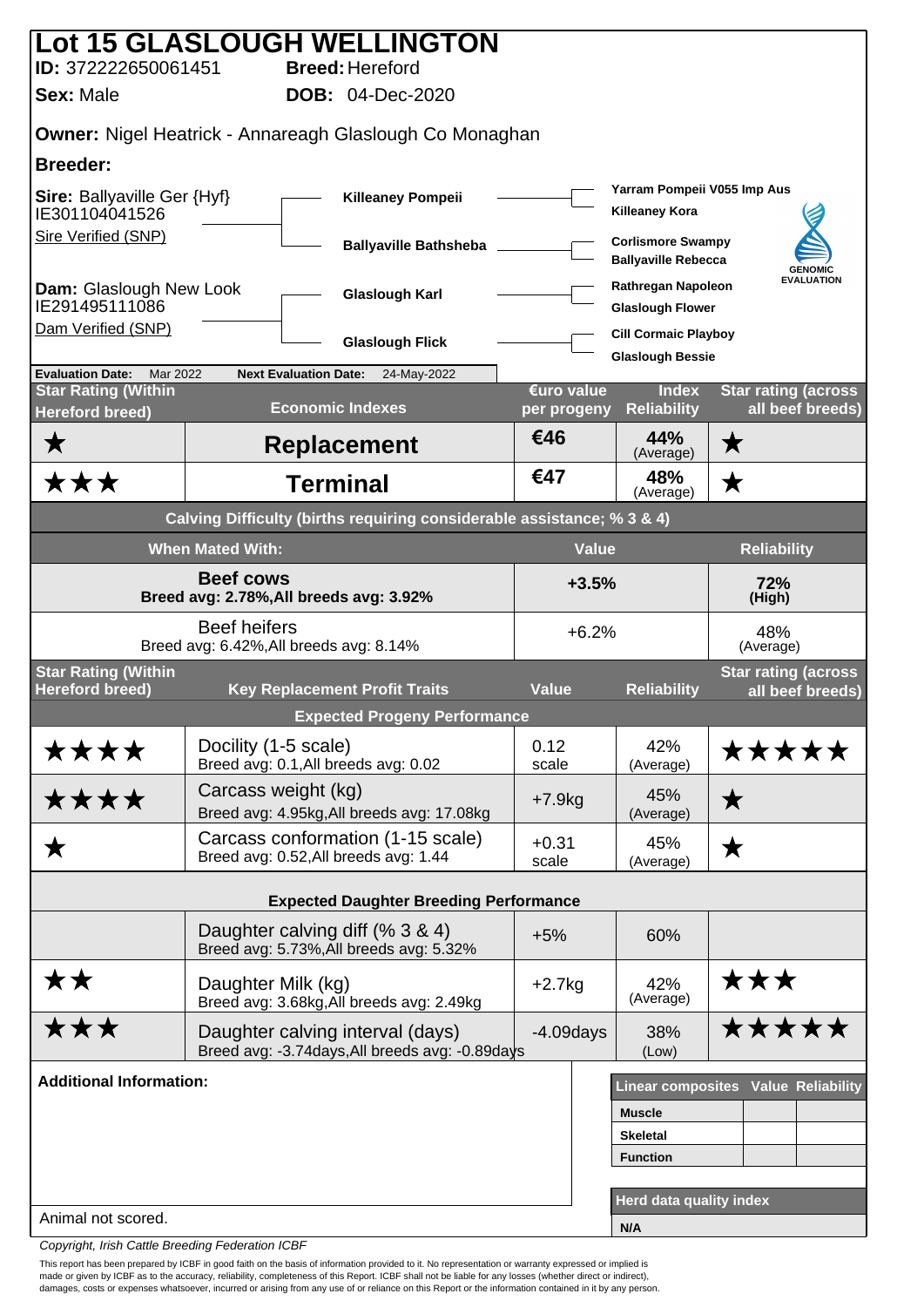|                                                                                    | Lot 16 BALLINVENEY DUKE                                                             |                           |                                                             |                                                |
|------------------------------------------------------------------------------------|-------------------------------------------------------------------------------------|---------------------------|-------------------------------------------------------------|------------------------------------------------|
| ID: 372217709550811                                                                | <b>Breed: Hereford</b>                                                              |                           |                                                             |                                                |
| <b>Sex: Male</b>                                                                   | <b>DOB: 21-Dec-2020</b>                                                             |                           |                                                             |                                                |
|                                                                                    | <b>Owner:</b> Rory Farrell - Ballinveney Toomevara Nenagh Co Tipperary              |                           |                                                             |                                                |
| <b>Breeder:</b>                                                                    |                                                                                     |                           |                                                             |                                                |
| Sire: Karoonda Sampson<br><b>Glenwarrah Men At</b><br><b>HE4654</b><br><b>Work</b> |                                                                                     |                           | <b>Red Hill Idle Rich Et</b><br><b>Glenwrrah Minery U44</b> |                                                |
| Sire Verified (SNP)                                                                | Karoonda Cora H232                                                                  |                           | <b>Curracabark Satellite</b><br>Kaoonda Coraz 812           | <b>GENOMIC</b>                                 |
| Dam: Ballinveney Brid<br>372217709530727                                           | F.H. William {Hyf}                                                                  |                           | <b>Yarram Unique F181</b><br><b>F.H. Blossom Celine</b>     | <b>EVALUATION</b>                              |
| Dam Verified (SNP)                                                                 | <b>Ballinveney Penny</b>                                                            |                           | <b>Bowmont Storm A584</b><br><b>Ballinveney Hilda</b>       |                                                |
| <b>Evaluation Date:</b><br>Mar 2022                                                | <b>Next Evaluation Date:</b><br>24-May-2022                                         |                           |                                                             |                                                |
| <b>Star Rating (Within</b><br><b>Hereford breed)</b>                               | <b>Economic Indexes</b>                                                             | €uro value<br>per progeny | <b>Index</b><br><b>Reliability</b>                          | <b>Star rating (across</b><br>all beef breeds) |
| <b>****</b>                                                                        | <b>Replacement</b>                                                                  | €81                       | 40%<br>(Average)                                            | ★★★                                            |
| ★★★                                                                                | <b>Terminal</b>                                                                     | €48                       | 45%<br>(Average)                                            | $\bigstar$                                     |
|                                                                                    | Calving Difficulty (births requiring considerable assistance; % 3 & 4)              |                           |                                                             |                                                |
|                                                                                    | <b>When Mated With:</b>                                                             |                           | <b>Value</b>                                                | <b>Reliability</b>                             |
| <b>Beef cows</b><br>Breed avg: 2.78%, All breeds avg: 3.92%                        |                                                                                     |                           | $+3.4%$                                                     | 65%<br>(High)                                  |
|                                                                                    | <b>Beef heifers</b><br>Breed avg: 6.42%, All breeds avg: 8.14%                      |                           | $+5.8%$                                                     | 46%<br>(Average)                               |
| <b>Star Rating (Within</b><br><b>Hereford breed)</b>                               | <b>Key Replacement Profit Traits</b>                                                | <b>Value</b>              | <b>Reliability</b>                                          | <b>Star rating (across</b>                     |
|                                                                                    | <b>Expected Progeny Performance</b>                                                 |                           |                                                             | all beef breeds)                               |
| <b>**</b>                                                                          | Docility (1-5 scale)                                                                | 0.06                      | 37%                                                         | <b>****</b>                                    |
|                                                                                    | Breed avg: 0.1, All breeds avg: 0.02                                                | scale                     | (Low)                                                       |                                                |
| ★★★                                                                                | Carcass weight (kg)<br>Breed avg: 4.95kg, All breeds avg: 17.08kg                   | $+5kg$                    | 42%<br>(Average)                                            | $\bigstar$                                     |
| *****                                                                              | Carcass conformation (1-15 scale)<br>Breed avg: 0.52, All breeds avg: 1.44          | $+0.72$<br>scale          | 42%<br>(Average)                                            | ★                                              |
|                                                                                    | <b>Expected Daughter Breeding Performance</b>                                       |                           |                                                             |                                                |
|                                                                                    | Daughter calving diff (% 3 & 4)<br>Breed avg: 5.73%, All breeds avg: 5.32%          | $+5.4%$                   | 54%                                                         |                                                |
| *****                                                                              | Daughter Milk (kg)<br>Breed avg: 3.68kg, All breeds avg: 2.49kg                     | $+6.5kg$                  | 35%<br>(Low)                                                | *****                                          |
| <b>**</b>                                                                          | Daughter calving interval (days)<br>Breed avg: -3.74days, All breeds avg: -0.89days | $-2.54$ days              | 34%<br>(Low)                                                | ****                                           |
| <b>Additional Information:</b>                                                     |                                                                                     |                           |                                                             | Linear composites Value Reliability            |
|                                                                                    |                                                                                     |                           | <b>Muscle</b>                                               |                                                |
|                                                                                    |                                                                                     |                           | <b>Skeletal</b>                                             |                                                |
|                                                                                    |                                                                                     |                           | <b>Function</b>                                             |                                                |
| Animal not scored.                                                                 |                                                                                     |                           | <b>Herd data quality index</b>                              |                                                |
|                                                                                    |                                                                                     |                           | N/A                                                         |                                                |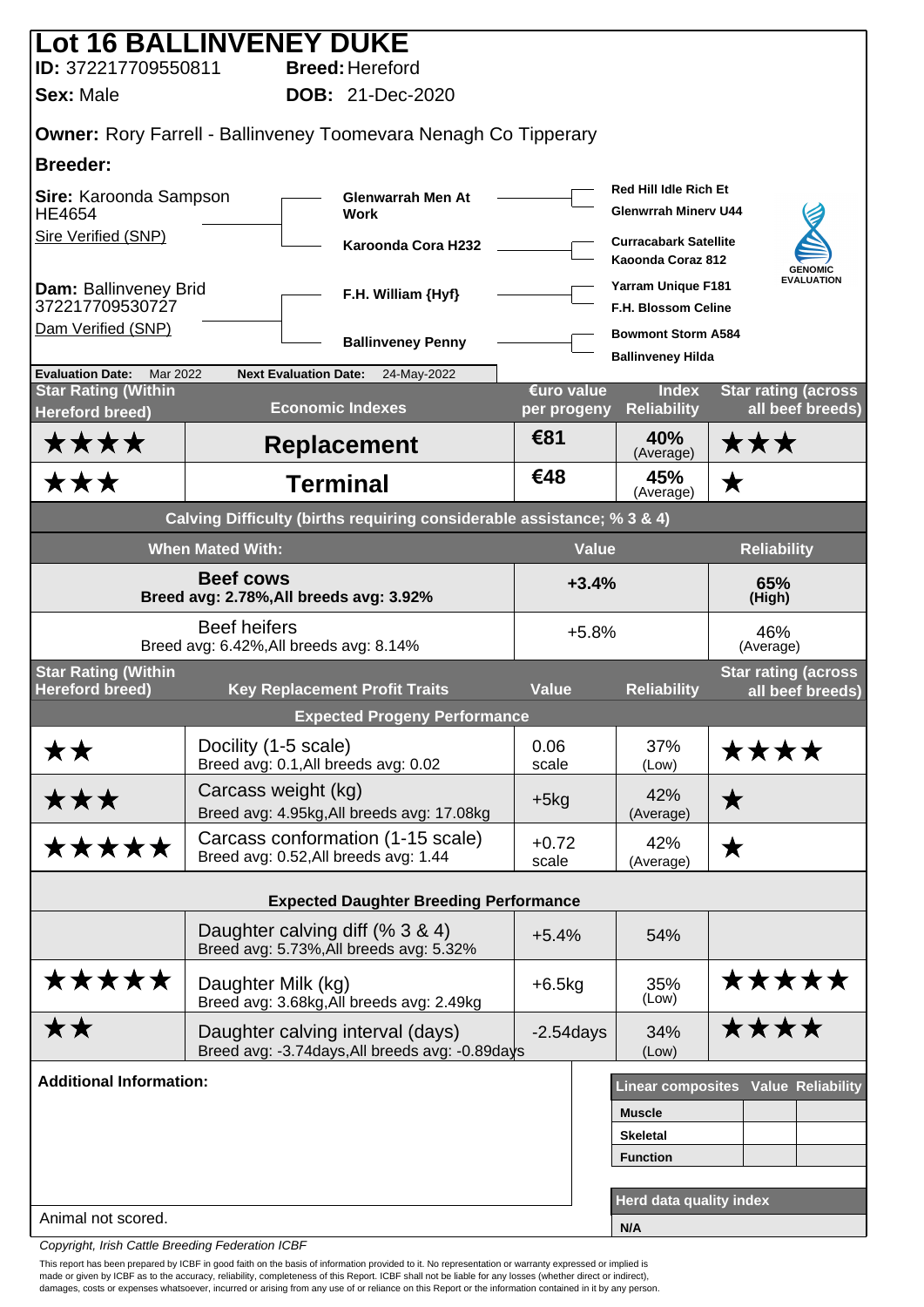| Lot 17 KYE STEVE 929                                              |                                                                |                              |                                                                                     |                           |                                                            |                                                |
|-------------------------------------------------------------------|----------------------------------------------------------------|------------------------------|-------------------------------------------------------------------------------------|---------------------------|------------------------------------------------------------|------------------------------------------------|
| ID: 372214969220929                                               |                                                                |                              | <b>Breed: Hereford</b>                                                              |                           |                                                            |                                                |
| <b>Sex: Male</b>                                                  |                                                                |                              | <b>DOB: 26-Dec-2020</b>                                                             |                           |                                                            |                                                |
| <b>Owner: Padraig Mcgrath - Cloonshannagh Elphin Co Roscommon</b> |                                                                |                              |                                                                                     |                           |                                                            |                                                |
| Breeder:                                                          |                                                                |                              |                                                                                     |                           |                                                            |                                                |
| Sire: Pulham Ranger<br>F387                                       |                                                                |                              | <b>Haven Hotspur</b>                                                                |                           | <b>Mawarra Vice Admiral Aus</b><br><b>Haven Curly 72nd</b> |                                                |
| Sire Verified (SNP)                                               |                                                                |                              | <b>Border Pansy G39</b>                                                             |                           | <b>Border Benefactor C64</b><br><b>Border Pansy C10</b>    | <b>GENOMIC</b>                                 |
| Dam: Kye Twink 803<br>372214969290803                             |                                                                |                              | <b>Knoxlustre Twilight A</b>                                                        |                           | <b>Ballinascraw Ultra</b><br><b>Knoxlustre Galaxy A</b>    | <b>EVALUATION</b>                              |
| Dam Verified (SNP)                                                |                                                                |                              | <b>Kye Paula 1st</b>                                                                |                           | Yarram Pompeii V055 Imp Aus<br>Kye Spot 18th               |                                                |
| <b>Evaluation Date:</b><br>Mar 2022                               |                                                                | <b>Next Evaluation Date:</b> | 24-May-2022                                                                         |                           |                                                            |                                                |
| <b>Star Rating (Within</b><br><b>Hereford breed)</b>              |                                                                | <b>Economic Indexes</b>      |                                                                                     | €uro value<br>per progeny | <b>Index</b><br><b>Reliability</b>                         | <b>Star rating (across</b><br>all beef breeds) |
| ★★                                                                |                                                                |                              | <b>Replacement</b>                                                                  | €53                       | 39%<br>(Low)                                               | ★                                              |
| *****                                                             |                                                                | <b>Terminal</b>              |                                                                                     | €68                       | 41%<br>(Average)                                           | ★★                                             |
|                                                                   |                                                                |                              | Calving Difficulty (births requiring considerable assistance; % 3 & 4)              |                           |                                                            |                                                |
|                                                                   | <b>When Mated With:</b>                                        |                              |                                                                                     | <b>Value</b>              |                                                            | <b>Reliability</b>                             |
|                                                                   | <b>Beef cows</b><br>Breed avg: 2.78%, All breeds avg: 3.92%    |                              |                                                                                     | $+3.2%$                   |                                                            | 63%<br>(High)                                  |
|                                                                   | <b>Beef heifers</b><br>Breed avg: 6.42%, All breeds avg: 8.14% |                              |                                                                                     | $+4.8%$                   |                                                            | 42%<br>(Average)                               |
| <b>Star Rating (Within</b><br><b>Hereford breed)</b>              |                                                                |                              | <b>Key Replacement Profit Traits</b>                                                | <b>Value</b>              | <b>Reliability</b>                                         | <b>Star rating (across</b><br>all beef breeds) |
|                                                                   |                                                                |                              | <b>Expected Progeny Performance</b>                                                 |                           |                                                            |                                                |
| *****                                                             | Docility (1-5 scale)                                           |                              | Breed avg: 0.1, All breeds avg: 0.02                                                | 0.17<br>scale             | 33%<br>(Low)                                               | *****                                          |
| *****                                                             | Carcass weight (kg)                                            |                              | Breed avg: 4.95kg, All breeds avg: 17.08kg                                          | $+12.5$ kg                | 39%<br>(Low)                                               | ★★                                             |
| ****                                                              |                                                                |                              | Carcass conformation (1-15 scale)<br>Breed avg: 0.52, All breeds avg: 1.44          | $+0.58$<br>scale          | 37%<br>(Low)                                               | ★                                              |
|                                                                   |                                                                |                              | <b>Expected Daughter Breeding Performance</b>                                       |                           |                                                            |                                                |
|                                                                   |                                                                |                              |                                                                                     |                           |                                                            |                                                |
|                                                                   |                                                                |                              | Daughter calving diff (% 3 & 4)<br>Breed avg: 5.73%, All breeds avg: 5.32%          | $+5.8%$                   | 55%                                                        |                                                |
| ★★                                                                | Daughter Milk (kg)                                             |                              | Breed avg: 3.68kg, All breeds avg: 2.49kg                                           | $+2.7kg$                  | 36%<br>(Low)                                               | ★★★                                            |
| ▼                                                                 |                                                                |                              | Daughter calving interval (days)<br>Breed avg: -3.74days, All breeds avg: -0.89days | $-1.85$ days              | 34%<br>(Low)                                               | ****                                           |
| <b>Additional Information:</b>                                    |                                                                |                              |                                                                                     |                           |                                                            | Linear composites Value Reliability            |
| Fertility tested                                                  |                                                                |                              |                                                                                     |                           | <b>Muscle</b>                                              |                                                |
|                                                                   |                                                                |                              |                                                                                     |                           | <b>Skeletal</b>                                            |                                                |
|                                                                   |                                                                |                              |                                                                                     |                           | <b>Function</b>                                            |                                                |
| Animal not scored.                                                |                                                                |                              |                                                                                     |                           | Herd data quality index                                    |                                                |
|                                                                   |                                                                |                              |                                                                                     |                           | N/A                                                        |                                                |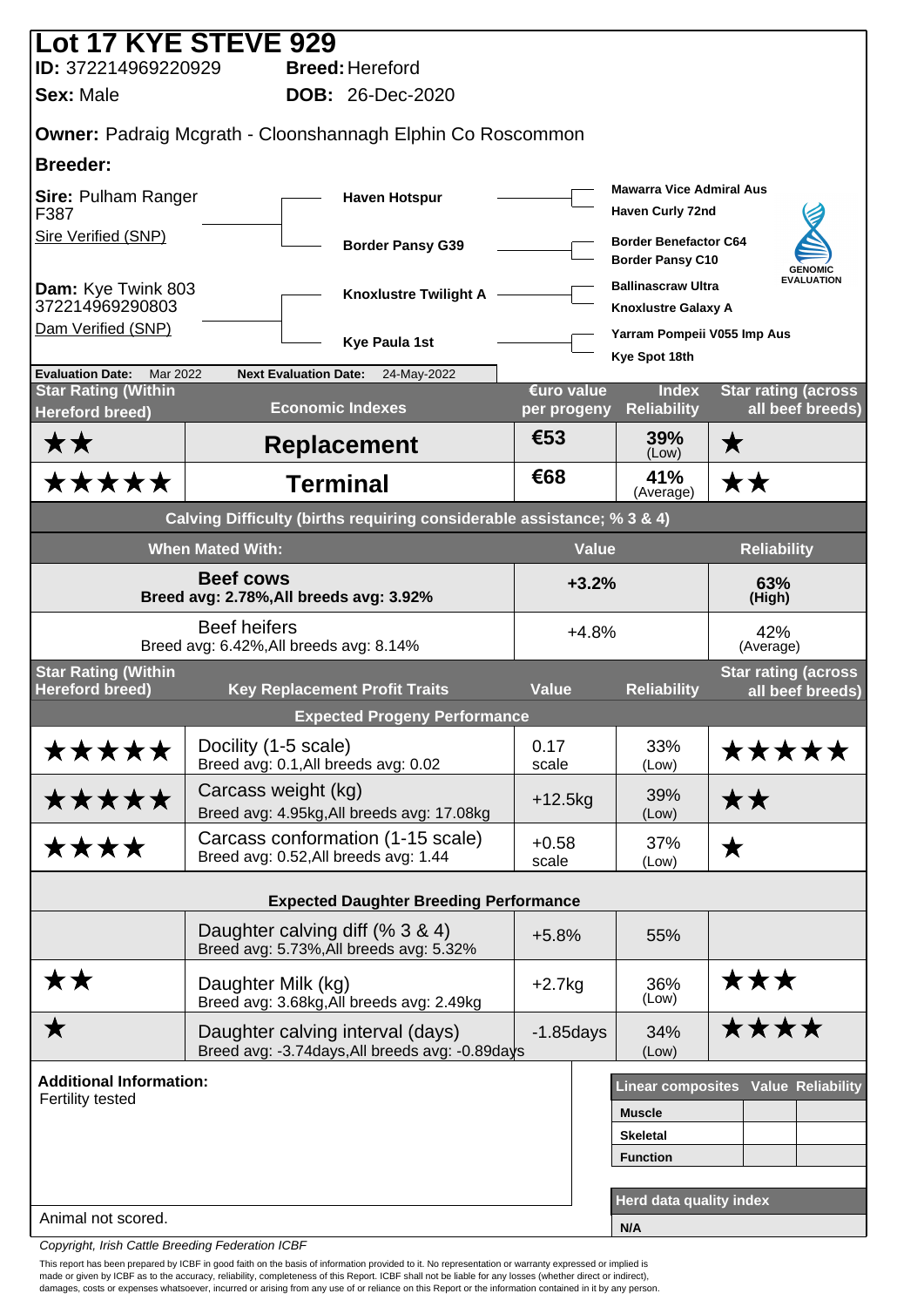| <b>Lot 18 RYANSTOWN BUDDY</b>                                     |                                                                |                                                                        |                  |                                                           |                                                |  |
|-------------------------------------------------------------------|----------------------------------------------------------------|------------------------------------------------------------------------|------------------|-----------------------------------------------------------|------------------------------------------------|--|
| ID: 372219671491574                                               |                                                                | <b>Breed: Hereford</b>                                                 |                  | <b>Twin to Male</b>                                       |                                                |  |
| <b>Sex: Male</b>                                                  |                                                                | <b>DOB: 30-Dec-2020</b>                                                |                  |                                                           |                                                |  |
|                                                                   |                                                                | <b>Owner:</b> Sean Ryan - Curraghmore Carrigatoher Nenagh Co Tipperary |                  |                                                           |                                                |  |
| <b>Breeder:</b>                                                   |                                                                |                                                                        |                  |                                                           |                                                |  |
| <b>Sire: Conmelvin Ollie</b><br><b>HE4105</b>                     |                                                                | <b>Cill Cormaic Kasper</b>                                             |                  | <b>Cill Cormaic Lotto</b><br>Lislaughtin Piscies 34th (X) |                                                |  |
| Sire Verified (SNP)                                               |                                                                | Clondrina 1035th                                                       |                  | <b>Balleen Gilbert</b><br>Clondrina 823rd                 | <b>GENOMIC</b>                                 |  |
| <b>Dam:</b> Ryanstown Lily<br>IE331187651065                      |                                                                | <b>Balleen Generator 6th</b><br>E T Hyf                                |                  | Sns Generator 28x Imp Can<br><b>Balleen Fergie</b>        | <b>EVALUATION</b>                              |  |
|                                                                   |                                                                | <b>Balleen Pansy 712</b>                                               |                  | <b>Castledaly Gearoid</b><br><b>Balleen Pansy 590</b>     |                                                |  |
| <b>Evaluation Date:</b><br>Mar 2022<br><b>Star Rating (Within</b> | <b>Next Evaluation Date:</b>                                   | 24-May-2022                                                            | €uro value       | <b>Index</b>                                              | <b>Star rating (across</b>                     |  |
| <b>Hereford breed)</b>                                            |                                                                | <b>Economic Indexes</b>                                                | per progeny      | <b>Reliability</b>                                        | all beef breeds)                               |  |
| <b>*****</b>                                                      |                                                                | <b>Replacement</b>                                                     | €100             | 44%<br>(Average)                                          | ****                                           |  |
| **                                                                |                                                                | <b>Terminal</b>                                                        | €35              | 48%<br>(Average)                                          | ★                                              |  |
|                                                                   |                                                                | Calving Difficulty (births requiring considerable assistance; % 3 & 4) |                  |                                                           |                                                |  |
|                                                                   | <b>When Mated With:</b>                                        |                                                                        |                  | <b>Value</b>                                              | <b>Reliability</b>                             |  |
|                                                                   | <b>Beef cows</b><br>Breed avg: 2.78%, All breeds avg: 3.92%    |                                                                        |                  | $+1.9%$                                                   | 70%<br>(High)                                  |  |
|                                                                   | <b>Beef heifers</b><br>Breed avg: 6.42%, All breeds avg: 8.14% |                                                                        |                  | $+5.6%$                                                   | 50%<br>(Average)                               |  |
| <b>Star Rating (Within</b><br><b>Hereford breed)</b>              |                                                                | <b>Key Replacement Profit Traits</b>                                   | <b>Value</b>     | <b>Reliability</b>                                        | <b>Star rating (across</b><br>all beef breeds) |  |
|                                                                   |                                                                | <b>Expected Progeny Performance</b>                                    |                  |                                                           |                                                |  |
| *****                                                             | Docility (1-5 scale)<br>Breed avg: 0.1, All breeds avg: 0.02   |                                                                        | 0.17<br>scale    | 44%<br>(Average)                                          | *****                                          |  |
| ★                                                                 | Carcass weight (kg)                                            | Breed avg: 4.95kg, All breeds avg: 17.08kg                             | $-1.8$           | 46%<br>(Average)                                          | ★                                              |  |
| ★★★                                                               | Breed avg: 0.52, All breeds avg: 1.44                          | Carcass conformation (1-15 scale)                                      | $+0.52$<br>scale | 46%<br>(Average)                                          | ★                                              |  |
|                                                                   |                                                                | <b>Expected Daughter Breeding Performance</b>                          |                  |                                                           |                                                |  |
|                                                                   | Daughter calving diff (% 3 & 4)                                | Breed avg: 5.73%, All breeds avg: 5.32%                                | $+5.9%$          | 61%                                                       |                                                |  |
| ****                                                              | Daughter Milk (kg)                                             | Breed avg: 3.68kg, All breeds avg: 2.49kg                              | $+4.6kg$         | 41%<br>(Average)                                          | ****                                           |  |
| ****                                                              | Daughter calving interval (days)                               | Breed avg: -3.74days, All breeds avg: -0.89days                        | $-4.82$ days     | 38%<br>(Low)                                              | *****                                          |  |
| <b>Additional Information:</b>                                    |                                                                |                                                                        |                  |                                                           | Linear composites Value Reliability            |  |
| Fertility tested and Vaccinated for IBR                           |                                                                |                                                                        |                  | <b>Muscle</b>                                             |                                                |  |
|                                                                   |                                                                |                                                                        |                  | <b>Skeletal</b>                                           |                                                |  |
|                                                                   |                                                                |                                                                        |                  | <b>Function</b>                                           |                                                |  |
| Animal not scored.                                                |                                                                |                                                                        |                  | Herd data quality index                                   |                                                |  |
|                                                                   |                                                                |                                                                        |                  | N/A                                                       |                                                |  |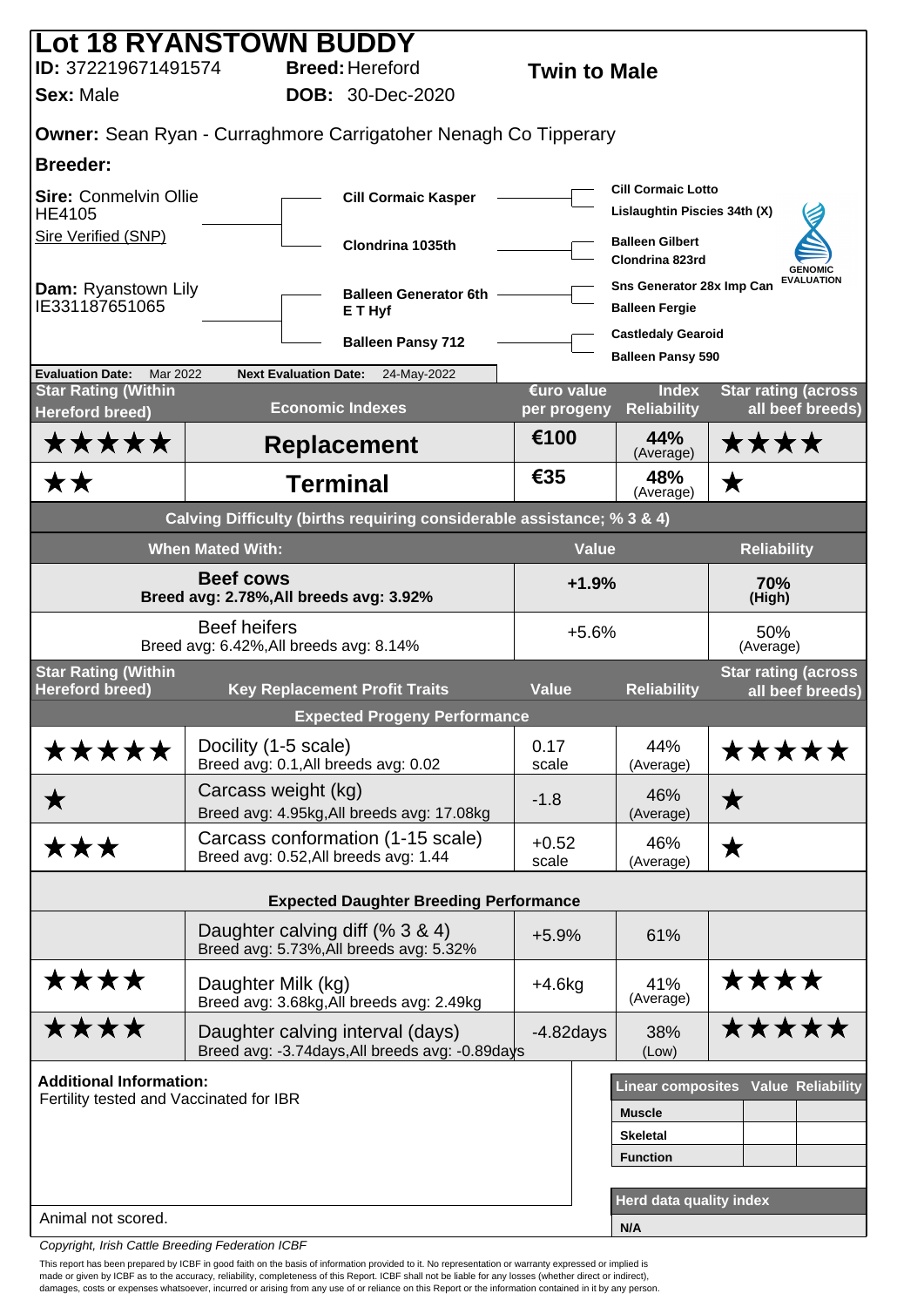|                                                                   | <b>Lot 19 RYANSTOWN ASH</b>                                                |                                                                          |                  |                                                       |                                                |
|-------------------------------------------------------------------|----------------------------------------------------------------------------|--------------------------------------------------------------------------|------------------|-------------------------------------------------------|------------------------------------------------|
| ID: 372219671411575                                               |                                                                            | <b>Breed: Hereford</b><br><b>Twin to Male</b><br><b>DOB: 30-Dec-2020</b> |                  |                                                       |                                                |
| <b>Sex: Male</b>                                                  |                                                                            |                                                                          |                  |                                                       |                                                |
|                                                                   |                                                                            | <b>Owner:</b> Sean Ryan - Curraghmore Carrigatoher Nenagh Co Tipperary   |                  |                                                       |                                                |
| <b>Breeder:</b>                                                   |                                                                            |                                                                          |                  | <b>Cill Cormaic Lotto</b>                             |                                                |
| <b>Sire: Conmelvin Ollie</b><br>HE4105                            |                                                                            | <b>Cill Cormaic Kasper</b>                                               |                  | Lislaughtin Piscies 34th (X)                          |                                                |
| <b>Sire Verified (SNP)</b>                                        |                                                                            | Clondrina 1035th                                                         |                  | <b>Balleen Gilbert</b><br>Clondrina 823rd             | <b>GENOMIC</b>                                 |
| Dam: Ryanstown Lily<br>IE331187651065                             |                                                                            | <b>Balleen Generator 6th</b><br>E T Hyf                                  |                  | Sns Generator 28x Imp Can<br><b>Balleen Fergie</b>    | <b>EVALUATION</b>                              |
|                                                                   |                                                                            | <b>Balleen Pansy 712</b>                                                 |                  | <b>Castledaly Gearoid</b><br><b>Balleen Pansy 590</b> |                                                |
| <b>Evaluation Date:</b><br>Mar 2022<br><b>Star Rating (Within</b> | <b>Next Evaluation Date:</b>                                               | 24-May-2022                                                              | €uro value       | <b>Index</b>                                          | <b>Star rating (across</b>                     |
| <b>Hereford breed)</b>                                            | <b>Economic Indexes</b>                                                    |                                                                          | per progeny      | <b>Reliability</b>                                    | all beef breeds)                               |
| ★★★                                                               |                                                                            | <b>Replacement</b>                                                       | €79              | 44%<br>(Average)                                      | ★★★                                            |
|                                                                   | <b>Terminal</b>                                                            |                                                                          | €27              | 48%<br>(Average)                                      | ★                                              |
|                                                                   |                                                                            | Calving Difficulty (births requiring considerable assistance; % 3 & 4)   |                  |                                                       |                                                |
|                                                                   | <b>When Mated With:</b>                                                    |                                                                          | <b>Value</b>     |                                                       | <b>Reliability</b>                             |
|                                                                   | Breed avg: 2.78%, All breeds avg: 3.92%                                    | $+1.9%$                                                                  |                  | 70%<br>(High)                                         |                                                |
|                                                                   | <b>Beef heifers</b><br>Breed avg: 6.42%, All breeds avg: 8.14%             |                                                                          | $+4.9%$          |                                                       | 52%<br>(Average)                               |
| <b>Star Rating (Within</b><br><b>Hereford breed)</b>              | <b>Key Replacement Profit Traits</b>                                       |                                                                          | <b>Value</b>     | <b>Reliability</b>                                    | <b>Star rating (across</b><br>all beef breeds) |
|                                                                   |                                                                            | <b>Expected Progeny Performance</b>                                      |                  |                                                       |                                                |
| *****                                                             | Docility (1-5 scale)<br>Breed avg: 0.1, All breeds avg: 0.02               |                                                                          | 0.19<br>scale    | 44%<br>(Average)                                      | *****                                          |
| ★                                                                 | Carcass weight (kg)                                                        | Breed avg: 4.95kg, All breeds avg: 17.08kg                               | $-2.9$           | 46%<br>(Average)                                      | ★                                              |
| **                                                                | Breed avg: 0.52, All breeds avg: 1.44                                      | Carcass conformation (1-15 scale)                                        | $+0.47$<br>scale | 46%<br>(Average)                                      | ★                                              |
|                                                                   |                                                                            | <b>Expected Daughter Breeding Performance</b>                            |                  |                                                       |                                                |
|                                                                   | Daughter calving diff (% 3 & 4)<br>Breed avg: 5.73%, All breeds avg: 5.32% |                                                                          | $+5.9%$          | 61%                                                   |                                                |
| ****                                                              | Daughter Milk (kg)                                                         | Breed avg: 3.68kg, All breeds avg: 2.49kg                                | $+4.6kg$         | 41%<br>(Average)                                      | ****                                           |
| ****                                                              | Daughter calving interval (days)                                           | Breed avg: -3.74days, All breeds avg: -0.89days                          | $-4.54$ days     | 38%<br>(Low)                                          | <b>*****</b>                                   |
| <b>Additional Information:</b>                                    |                                                                            |                                                                          |                  |                                                       | <b>Linear composites Value Reliability</b>     |
| Fertility tested and Vaccinated for IBR                           |                                                                            |                                                                          |                  | <b>Muscle</b>                                         |                                                |
|                                                                   |                                                                            |                                                                          |                  | <b>Skeletal</b>                                       |                                                |
|                                                                   |                                                                            |                                                                          |                  | <b>Function</b>                                       |                                                |
| Animal not scored.                                                |                                                                            |                                                                          |                  | Herd data quality index                               |                                                |
|                                                                   |                                                                            |                                                                          |                  | N/A                                                   |                                                |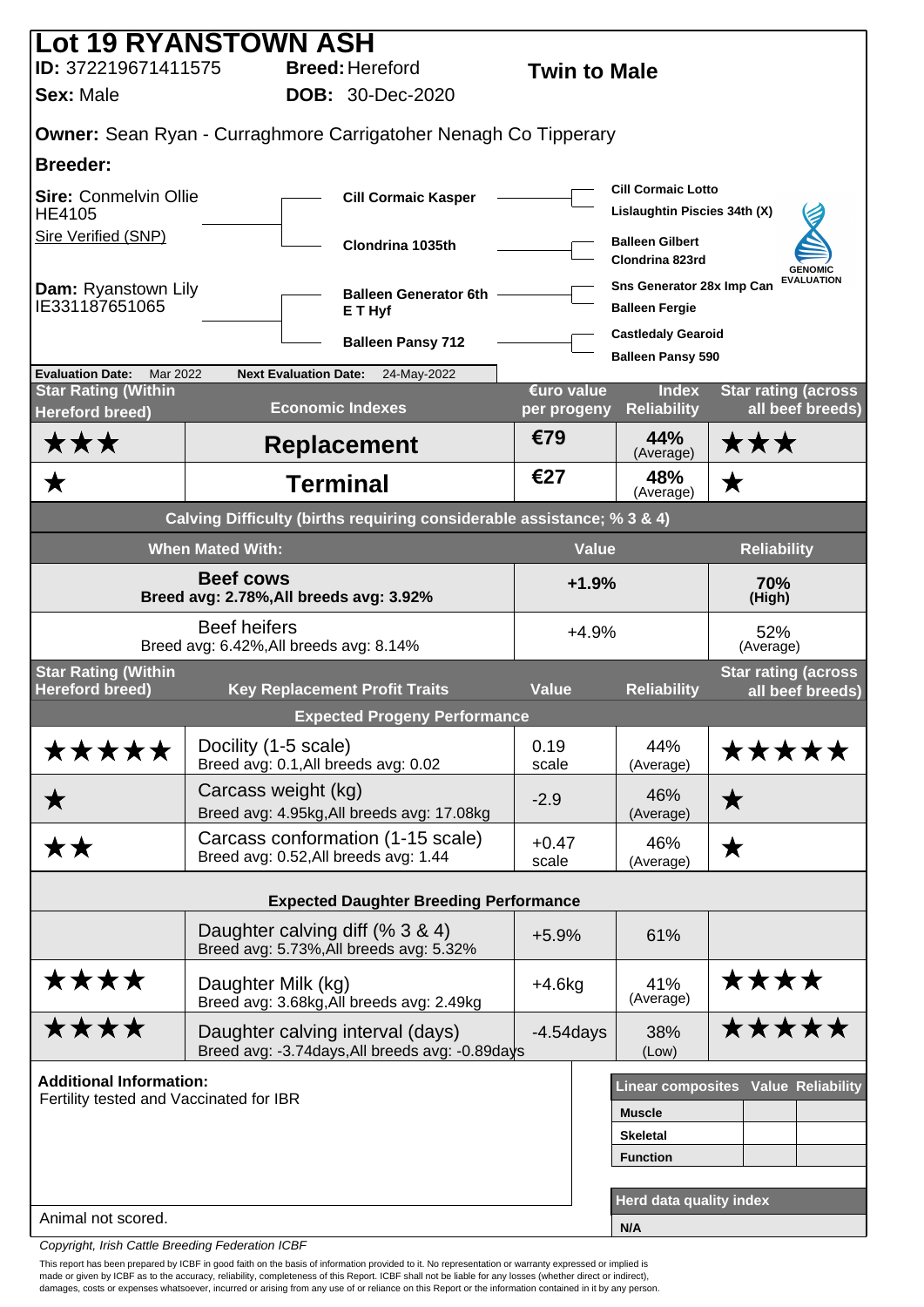| <b>Lot 20 BRENSHA MORE</b>                                  |                                         |                                                                                     |                           |                                                          |                                                 |  |
|-------------------------------------------------------------|-----------------------------------------|-------------------------------------------------------------------------------------|---------------------------|----------------------------------------------------------|-------------------------------------------------|--|
| ID: 372217303990648<br><b>Sex: Male</b>                     |                                         | <b>Breed: Hereford</b><br><b>DOB: 03-Jan-2021</b>                                   |                           |                                                          |                                                 |  |
|                                                             |                                         |                                                                                     |                           |                                                          |                                                 |  |
| <b>Owner: John O'Heney - Lisduff Lattin Co Tipperary</b>    |                                         |                                                                                     |                           |                                                          |                                                 |  |
| <b>Breeder:</b>                                             |                                         |                                                                                     |                           |                                                          |                                                 |  |
| Sire: Cill Cormaic Kasper<br><b>KZP</b>                     |                                         | <b>Cill Cormaic Lotto</b>                                                           |                           | <b>Ballinphraise Brandy</b><br>Lislaughtin Playgirl 28th |                                                 |  |
| Sire Verified (SNP)                                         |                                         | <b>Lislaughtin Piscies</b><br>34th (X)                                              |                           | Rathregan Robin (X)<br><b>Lislaughtin Lassie</b>         | <b>GENOMIC</b>                                  |  |
| Dam: Brensha Jane<br>IE341356060460                         |                                         | <b>Glaslough Esquire</b>                                                            |                           | <b>Churchill Storm V583</b><br>Glaslough Urika (X)       | <b>EVALUATION</b>                               |  |
| Dam Verified (SNP)                                          |                                         | <b>Rossacrowe Rosie</b>                                                             |                           | <b>Bally-Dowel Garry</b>                                 |                                                 |  |
| <b>Evaluation Date:</b><br>Mar 2022                         | <b>Next Evaluation Date:</b>            | 24-May-2022                                                                         |                           | <b>Clouncagh Buna</b>                                    |                                                 |  |
| <b>Star Rating (Within</b><br><b>Hereford breed)</b>        |                                         | <b>Economic Indexes</b>                                                             | €uro value<br>per progeny | <b>Index</b><br><b>Reliability</b>                       | <b>Star rating (across)</b><br>all beef breeds) |  |
| <b>*****</b>                                                |                                         | <b>Replacement</b>                                                                  | €98                       | 49%<br>(Average)                                         | ****                                            |  |
| ★★★★                                                        |                                         | <b>Terminal</b>                                                                     | €52                       | 50%<br>(Average)                                         | ★★                                              |  |
|                                                             |                                         | Calving Difficulty (births requiring considerable assistance; % 3 & 4)              |                           |                                                          |                                                 |  |
|                                                             | <b>When Mated With:</b>                 |                                                                                     |                           | <b>Value</b><br><b>Reliability</b>                       |                                                 |  |
| <b>Beef cows</b><br>Breed avg: 2.78%, All breeds avg: 3.92% |                                         |                                                                                     | $+2.5%$                   |                                                          | 72%<br>(High)                                   |  |
|                                                             | Breed avg: 6.42%, All breeds avg: 8.14% | $+6.1%$                                                                             |                           | 56%<br>(Average)                                         |                                                 |  |
| <b>Star Rating (Within</b><br><b>Hereford breed)</b>        |                                         | <b>Key Replacement Profit Traits</b>                                                | <b>Value</b>              | <b>Reliability</b>                                       | <b>Star rating (across</b><br>all beef breeds)  |  |
|                                                             |                                         | <b>Expected Progeny Performance</b>                                                 |                           |                                                          |                                                 |  |
| ★★★                                                         | Docility (1-5 scale)                    | Breed avg: 0.1, All breeds avg: 0.02                                                | 0.09<br>scale             | 46%<br>(Average)                                         | *****                                           |  |
| ★★                                                          | Carcass weight (kg)                     | Breed avg: 4.95kg, All breeds avg: 17.08kg                                          | $+1.9kg$                  | 46%<br>(Average)                                         | $\bigstar$                                      |  |
| ****                                                        |                                         | Carcass conformation (1-15 scale)<br>Breed avg: 0.52, All breeds avg: 1.44          | $+0.59$<br>scale          | 46%<br>(Average)                                         | ★                                               |  |
|                                                             |                                         | <b>Expected Daughter Breeding Performance</b>                                       |                           |                                                          |                                                 |  |
|                                                             |                                         | Daughter calving diff (% 3 & 4)<br>Breed avg: 5.73%, All breeds avg: 5.32%          | $+5.8%$                   | 66%                                                      |                                                 |  |
| **                                                          | Daughter Milk (kg)                      | Breed avg: 3.68kg, All breeds avg: 2.49kg                                           | $+2.2$ kg                 | 47%<br>(Average)                                         | ★★★                                             |  |
| <b>*****</b>                                                |                                         | Daughter calving interval (days)<br>Breed avg: -3.74days, All breeds avg: -0.89days | $-6.36$ days              | 45%<br>(Average)                                         | <b>*****</b>                                    |  |
| <b>Additional Information:</b>                              |                                         |                                                                                     |                           |                                                          | Linear composites Value Reliability             |  |
| 3rd in Calf Class at National Championships. Outwintered.   |                                         |                                                                                     |                           | <b>Muscle</b>                                            |                                                 |  |
|                                                             |                                         |                                                                                     |                           | <b>Skeletal</b>                                          |                                                 |  |
|                                                             |                                         |                                                                                     |                           | <b>Function</b>                                          |                                                 |  |
|                                                             |                                         |                                                                                     |                           | <b>Herd data quality index</b>                           |                                                 |  |
| Animal not scored.                                          |                                         |                                                                                     |                           | N/A                                                      |                                                 |  |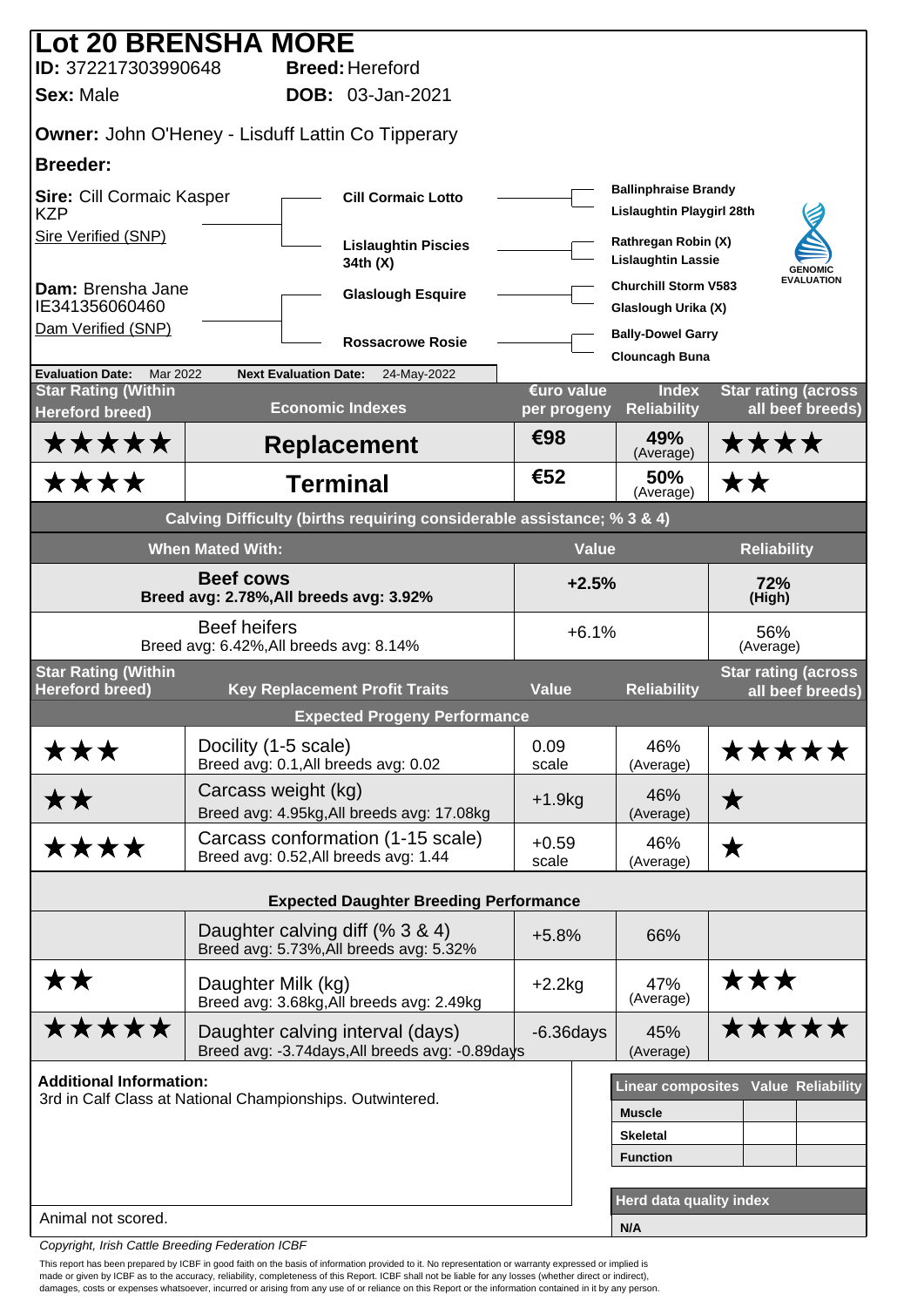| <b>Lot 21 FARNEY SYDNEY</b>                                              |                                                                |                              |                                                                                     |                  |              |                                                       |                            |                   |
|--------------------------------------------------------------------------|----------------------------------------------------------------|------------------------------|-------------------------------------------------------------------------------------|------------------|--------------|-------------------------------------------------------|----------------------------|-------------------|
| ID: 372214847030179                                                      |                                                                |                              | <b>Breed: Hereford</b>                                                              |                  |              |                                                       |                            |                   |
| <b>Sex: Male</b>                                                         |                                                                |                              | <b>DOB: 07-Jan-2021</b>                                                             |                  |              |                                                       |                            |                   |
|                                                                          |                                                                |                              | <b>Owner: John &amp; Mary Johnston - Annameadle Toomevara Nenagh Co Tipperary</b>   |                  |              |                                                       |                            |                   |
| <b>Breeder:</b>                                                          |                                                                |                              |                                                                                     |                  |              |                                                       |                            |                   |
| Sire: Balleen Val<br><b>HE5467</b>                                       |                                                                |                              | <b>Balleen Achiever</b>                                                             |                  |              | <b>Castledaly Gearoid</b><br><b>Balleen Ellie 598</b> |                            |                   |
| Sire Verified (SNP)                                                      |                                                                |                              | <b>Balleen Moo 2</b>                                                                |                  |              | <b>Gageboro Eugenic</b><br><b>Balleen Moolady</b>     |                            | <b>GENOMIC</b>    |
| Dam: Farney Netta<br>IE331467750145                                      |                                                                |                              | <b>Black Water Lad {Hyf}</b>                                                        |                  |              | <b>Cill Cormaic Isaac</b><br><b>Black Water April</b> |                            | <b>EVALUATION</b> |
| Dam Verified (SNP)                                                       |                                                                |                              | <b>Farney Jenny</b>                                                                 |                  |              | Yarram Star General W251 Aus<br><b>Farney Bloom</b>   |                            |                   |
| <b>Evaluation Date:</b><br><b>Mar 2022</b><br><b>Star Rating (Within</b> |                                                                | <b>Next Evaluation Date:</b> | 24-May-2022                                                                         | €uro value       |              | <b>Index</b>                                          | <b>Star rating (across</b> |                   |
| <b>Hereford breed)</b>                                                   |                                                                |                              | <b>Economic Indexes</b>                                                             | per progeny      |              | <b>Reliability</b>                                    |                            | all beef breeds)  |
| ★ ★                                                                      |                                                                |                              | <b>Replacement</b>                                                                  | €52              |              | 42%<br>(Average)                                      | ★                          |                   |
| <b>**</b>                                                                |                                                                |                              | <b>Terminal</b>                                                                     | €39              |              | 45%<br>(Average)                                      | $\bigstar$                 |                   |
|                                                                          |                                                                |                              | Calving Difficulty (births requiring considerable assistance; % 3 & 4)              |                  |              |                                                       |                            |                   |
|                                                                          | <b>When Mated With:</b>                                        |                              |                                                                                     |                  | <b>Value</b> |                                                       | <b>Reliability</b>         |                   |
|                                                                          | <b>Beef cows</b><br>Breed avg: 2.78%, All breeds avg: 3.92%    |                              |                                                                                     |                  | $+2.7%$      |                                                       | 70%<br>(High)              |                   |
|                                                                          | <b>Beef heifers</b><br>Breed avg: 6.42%, All breeds avg: 8.14% |                              |                                                                                     |                  | $+6.6%$      |                                                       | 44%<br>(Average)           |                   |
| <b>Star Rating (Within</b><br><b>Hereford breed)</b>                     |                                                                |                              | <b>Key Replacement Profit Traits</b>                                                | <b>Value</b>     |              | <b>Reliability</b>                                    | <b>Star rating (across</b> | all beef breeds)  |
|                                                                          |                                                                |                              | <b>Expected Progeny Performance</b>                                                 |                  |              |                                                       |                            |                   |
| ****                                                                     | Docility (1-5 scale)                                           |                              | Breed avg: 0.1, All breeds avg: 0.02                                                | 0.12<br>scale    |              | 39%<br>(Low)                                          | *****                      |                   |
| ★★★                                                                      | Carcass weight (kg)                                            |                              | Breed avg: 4.95kg, All breeds avg: 17.08kg                                          | $+4.2kg$         |              | 43%<br>(Average)                                      | ★                          |                   |
| ★★★                                                                      |                                                                |                              | Carcass conformation (1-15 scale)<br>Breed avg: 0.52, All breeds avg: 1.44          | $+0.49$<br>scale |              | 37%<br>(Low)                                          | ★                          |                   |
|                                                                          |                                                                |                              | <b>Expected Daughter Breeding Performance</b>                                       |                  |              |                                                       |                            |                   |
|                                                                          |                                                                |                              | Daughter calving diff (% 3 & 4)<br>Breed avg: 5.73%, All breeds avg: 5.32%          | $+5.3%$          |              | 58%                                                   |                            |                   |
| *****                                                                    | Daughter Milk (kg)                                             |                              | Breed avg: 3.68kg, All breeds avg: 2.49kg                                           | $+5.8kg$         |              | 39%<br>(Low)                                          | ****                       |                   |
| ★                                                                        |                                                                |                              | Daughter calving interval (days)<br>Breed avg: -3.74days, All breeds avg: -0.89days | $-0.87$ days     |              | 34%<br>(Low)                                          | ★★★                        |                   |
| <b>Additional Information:</b>                                           |                                                                |                              |                                                                                     |                  |              | Linear composites Value Reliability                   |                            |                   |
|                                                                          |                                                                |                              |                                                                                     |                  |              | <b>Muscle</b>                                         |                            |                   |
|                                                                          |                                                                |                              |                                                                                     |                  |              | <b>Skeletal</b>                                       |                            |                   |
|                                                                          |                                                                |                              |                                                                                     |                  |              | <b>Function</b>                                       |                            |                   |
| Animal not scored.                                                       |                                                                |                              |                                                                                     |                  |              | <b>Herd data quality index</b>                        |                            |                   |
|                                                                          |                                                                |                              |                                                                                     |                  |              | N/A                                                   |                            |                   |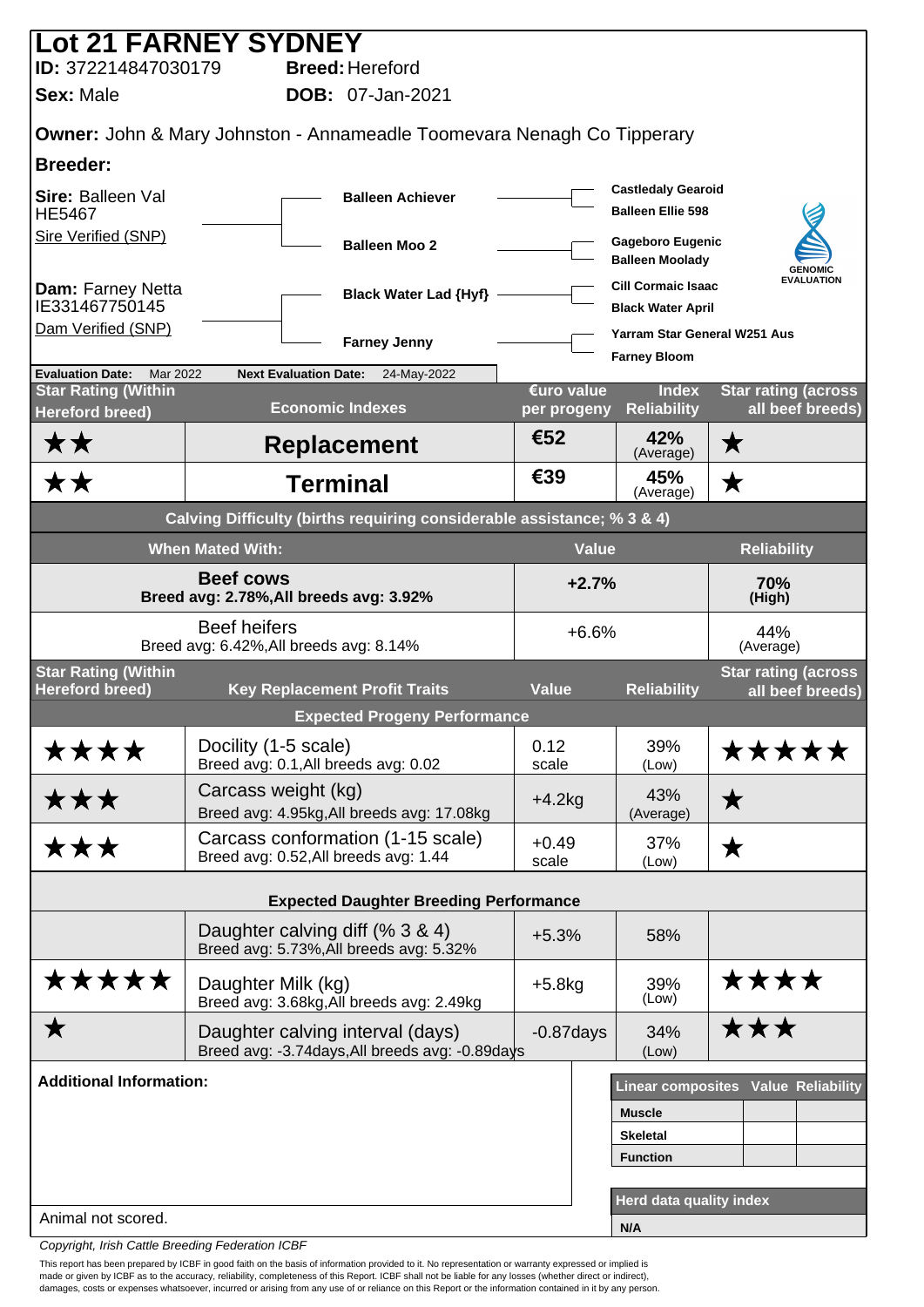| <b>Lot 22 RYANSTOWN COPPER</b>                       |                         |                                                                                     |                           |                                                             |                                                 |
|------------------------------------------------------|-------------------------|-------------------------------------------------------------------------------------|---------------------------|-------------------------------------------------------------|-------------------------------------------------|
| ID: 372219671421576                                  |                         | <b>Breed: Hereford</b>                                                              |                           |                                                             |                                                 |
| <b>Sex: Male</b>                                     |                         | <b>DOB:</b> 15-Jan-2021                                                             |                           |                                                             |                                                 |
|                                                      |                         | <b>Owner:</b> Sean Ryan - Curraghmore Carrigatoher Nenagh Co Tipperary              |                           |                                                             |                                                 |
| <b>Breeder:</b>                                      |                         |                                                                                     |                           |                                                             |                                                 |
| Sire: Balleen Generator 6th E T Hyf-<br><b>BGO</b>   |                         | <b>Sns Generator 28x</b><br>Imp Can                                                 |                           | Lci High Voltage 80s Et<br><b>Sns L1 Pacesetter Lass 2t</b> |                                                 |
| Sire Verified (SNP)                                  |                         | <b>Balleen Fergie</b>                                                               |                           | <b>Dunlever Tony</b><br><b>Balleen Moira</b>                | <b>GENOMIC</b>                                  |
| <b>Dam: Ryanstown Abbey</b><br>372219671491293       |                         | <b>Balleen Sarkozy</b>                                                              |                           | <b>Gageboro Eugenic</b><br><b>Balleen Tina</b>              | <b>EVALUATION</b>                               |
|                                                      |                         | <b>Balleen Pansy 712</b>                                                            |                           | <b>Castledaly Gearoid</b>                                   |                                                 |
| <b>Evaluation Date:</b><br>Mar 2022                  |                         | <b>Next Evaluation Date:</b><br>24-May-2022                                         |                           | <b>Balleen Pansy 590</b>                                    |                                                 |
| <b>Star Rating (Within</b><br>Hereford breed)        |                         | <b>Economic Indexes</b>                                                             | €uro value<br>per progeny | <b>Index</b><br><b>Reliability</b>                          | <b>Star rating (across)</b><br>all beef breeds) |
| ★★★                                                  |                         | <b>Replacement</b>                                                                  | €75                       | 46%<br>(Average)                                            | ★★                                              |
| ★                                                    |                         | <b>Terminal</b>                                                                     | €26                       | 48%<br>(Average)                                            | ★                                               |
|                                                      |                         | Calving Difficulty (births requiring considerable assistance; % 3 & 4)              |                           |                                                             |                                                 |
|                                                      | <b>When Mated With:</b> |                                                                                     | <b>Value</b>              |                                                             | <b>Reliability</b>                              |
|                                                      | <b>Beef cows</b>        | Breed avg: 2.78%, All breeds avg: 3.92%                                             | $+2%$                     |                                                             | 70%<br>(High)                                   |
|                                                      | <b>Beef heifers</b>     | Breed avg: 6.42%, All breeds avg: 8.14%                                             | $+5.2%$                   |                                                             | 53%<br>(Average)                                |
| <b>Star Rating (Within</b><br><b>Hereford breed)</b> |                         | <b>Key Replacement Profit Traits</b>                                                | <b>Value</b>              | <b>Reliability</b>                                          | <b>Star rating (across</b><br>all beef breeds)  |
|                                                      |                         | <b>Expected Progeny Performance</b>                                                 |                           |                                                             |                                                 |
| *****                                                | Docility (1-5 scale)    |                                                                                     | 0.15                      | 43%                                                         | *****                                           |
|                                                      |                         | Breed avg: 0.1, All breeds avg: 0.02                                                | scale                     | (Average)                                                   |                                                 |
| ★                                                    |                         | Carcass weight (kg)<br>Breed avg: 4.95kg, All breeds avg: 17.08kg                   | $-3.1$                    | 45%<br>(Average)                                            | $\bigstar$                                      |
| ▼                                                    |                         | Carcass conformation (1-15 scale)<br>Breed avg: 0.52, All breeds avg: 1.44          | $+0.38$<br>scale          | 44%<br>(Average)                                            | ★                                               |
|                                                      |                         | <b>Expected Daughter Breeding Performance</b>                                       |                           |                                                             |                                                 |
|                                                      |                         | Daughter calving diff (% 3 & 4)<br>Breed avg: 5.73%, All breeds avg: 5.32%          | $+5.9%$                   | 64%                                                         |                                                 |
| ****                                                 | Daughter Milk (kg)      | Breed avg: 3.68kg, All breeds avg: 2.49kg                                           | $+5.2$ kg                 | 44%<br>(Average)                                            | ****                                            |
| <b>**</b>                                            |                         | Daughter calving interval (days)<br>Breed avg: -3.74days, All breeds avg: -0.89days | $-3.2$ days               | 42%<br>(Average)                                            | *****                                           |
| <b>Additional Information:</b>                       |                         |                                                                                     |                           |                                                             | Linear composites Value Reliability             |
| Fertility tested and Vaccinated for IBR              |                         |                                                                                     |                           | <b>Muscle</b>                                               |                                                 |
|                                                      |                         |                                                                                     |                           | <b>Skeletal</b>                                             |                                                 |
|                                                      |                         |                                                                                     |                           | <b>Function</b>                                             |                                                 |
| Animal not scored.                                   |                         |                                                                                     |                           | Herd data quality index                                     |                                                 |
|                                                      |                         |                                                                                     |                           | N/A                                                         |                                                 |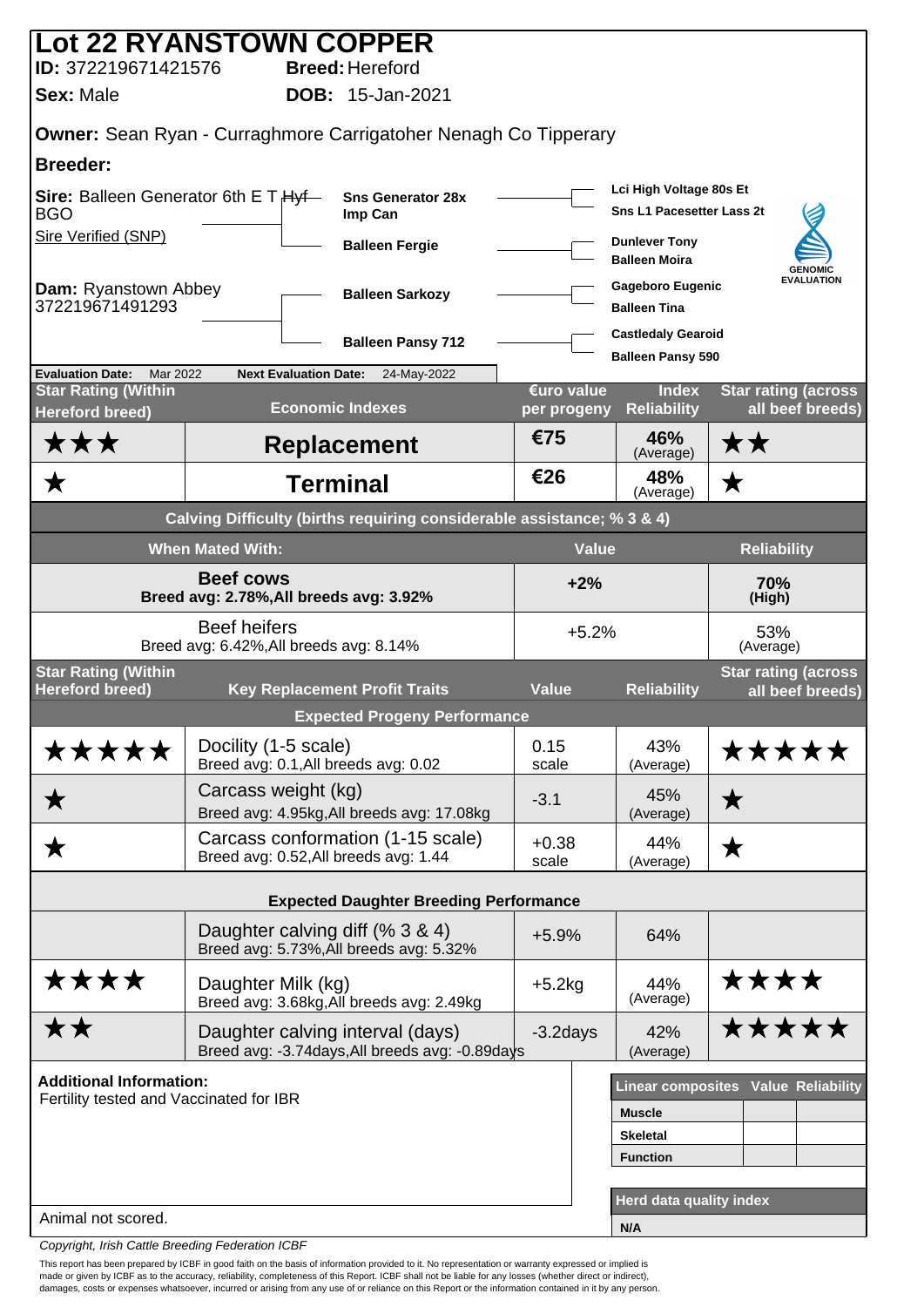|                                                             | <b>Lot 23 CARHUGAR FIONN</b>                                                        |                           |                                                  |                                                |
|-------------------------------------------------------------|-------------------------------------------------------------------------------------|---------------------------|--------------------------------------------------|------------------------------------------------|
| ID: 372222442250071                                         | <b>Breed: Hereford</b>                                                              |                           |                                                  |                                                |
| <b>Sex: Male</b>                                            | <b>DOB: 23-Jan-2021</b>                                                             |                           |                                                  |                                                |
|                                                             | <b>Owner: Paul Queally - Carhugar Lahinch Co Clare</b>                              |                           |                                                  |                                                |
| <b>Breeder:</b>                                             |                                                                                     |                           |                                                  |                                                |
| <b>Sire: Pute Nascar N13</b><br><b>HE5806</b>               | Gay Olympus 110088                                                                  |                           | Kiwi Yardstick Y47<br>Gay Amethyst 050139        |                                                |
| Sire Verified (SNP)                                         | Pute Rosa H105                                                                      |                           | Glacier John 372<br>Pute Rosa F 1220             | <b>GENOMIC</b>                                 |
| Dam: Tanavalla Celia 2<br>IE191102760264                    | <b>Trillick Best</b>                                                                |                           | <b>Ballyaville Nairn</b><br><b>Trillick Bess</b> | <b>EVALUATION</b>                              |
| Dam Verified (SNP)                                          | <b>Tanavalla Bridget</b>                                                            |                           | <b>Tanavalla Lord</b><br><b>Tanavalla Ciara</b>  |                                                |
| <b>Evaluation Date:</b><br>Mar 2022                         | <b>Next Evaluation Date:</b><br>24-May-2022                                         |                           |                                                  |                                                |
| <b>Star Rating (Within</b><br>Hereford breed)               | <b>Economic Indexes</b>                                                             | €uro value<br>per progeny | <b>Index</b><br><b>Reliability</b>               | <b>Star rating (across</b><br>all beef breeds) |
| <b>**</b>                                                   | <b>Replacement</b>                                                                  | €63                       | 39%<br>(Low)                                     | ★★                                             |
| <b>**</b>                                                   | <b>Terminal</b>                                                                     | €38                       | 42%<br>(Average)                                 | $\bigstar$                                     |
|                                                             | Calving Difficulty (births requiring considerable assistance; % 3 & 4)              |                           |                                                  |                                                |
|                                                             | <b>When Mated With:</b>                                                             | <b>Value</b>              |                                                  | <b>Reliability</b>                             |
| <b>Beef cows</b><br>Breed avg: 2.78%, All breeds avg: 3.92% |                                                                                     |                           | $+3.5%$                                          | 68%<br>(High)                                  |
|                                                             | <b>Beef heifers</b><br>Breed avg: 6.42%, All breeds avg: 8.14%                      | $+8.6%$                   |                                                  | 42%<br>(Average)                               |
| <b>Star Rating (Within</b><br><b>Hereford breed)</b>        | <b>Key Replacement Profit Traits</b>                                                | <b>Value</b>              | <b>Reliability</b>                               | <b>Star rating (across</b><br>all beef breeds) |
|                                                             | <b>Expected Progeny Performance</b>                                                 |                           |                                                  |                                                |
| ****                                                        | Docility (1-5 scale)<br>Breed avg: 0.1, All breeds avg: 0.02                        | 0.11<br>scale             | 38%<br>(Low)                                     | *****                                          |
| ★★★                                                         | Carcass weight (kg)<br>Breed avg: 4.95kg, All breeds avg: 17.08kg                   | $+3.7kg$                  | 36%<br>(Low)                                     | $\bigstar$                                     |
| <b>**</b>                                                   | Carcass conformation (1-15 scale)<br>Breed avg: 0.52, All breeds avg: 1.44          | $+0.46$<br>scale          | 35%<br>(Low)                                     | $\bigstar$                                     |
|                                                             | <b>Expected Daughter Breeding Performance</b>                                       |                           |                                                  |                                                |
|                                                             | Daughter calving diff (% 3 & 4)                                                     |                           |                                                  |                                                |
|                                                             | Breed avg: 5.73%, All breeds avg: 5.32%                                             | $+5.7%$                   | 57%                                              |                                                |
| ★★★                                                         | Daughter Milk (kg)<br>Breed avg: 3.68kg, All breeds avg: 2.49kg                     | $+3.3kg$                  | 36%<br>(Low)                                     | ★★★                                            |
| ★★★                                                         | Daughter calving interval (days)<br>Breed avg: -3.74days, All breeds avg: -0.89days | $-3.72$ days              | 35%<br>(Low)                                     | *****                                          |
| <b>Additional Information:</b>                              |                                                                                     |                           |                                                  | Linear composites Value Reliability            |
| Fertility tested                                            |                                                                                     |                           | <b>Muscle</b>                                    |                                                |
|                                                             |                                                                                     |                           | <b>Skeletal</b>                                  |                                                |
|                                                             |                                                                                     |                           | <b>Function</b>                                  |                                                |
| Animal not scored.                                          |                                                                                     |                           | <b>Herd data quality index</b>                   |                                                |
|                                                             |                                                                                     |                           | N/A                                              |                                                |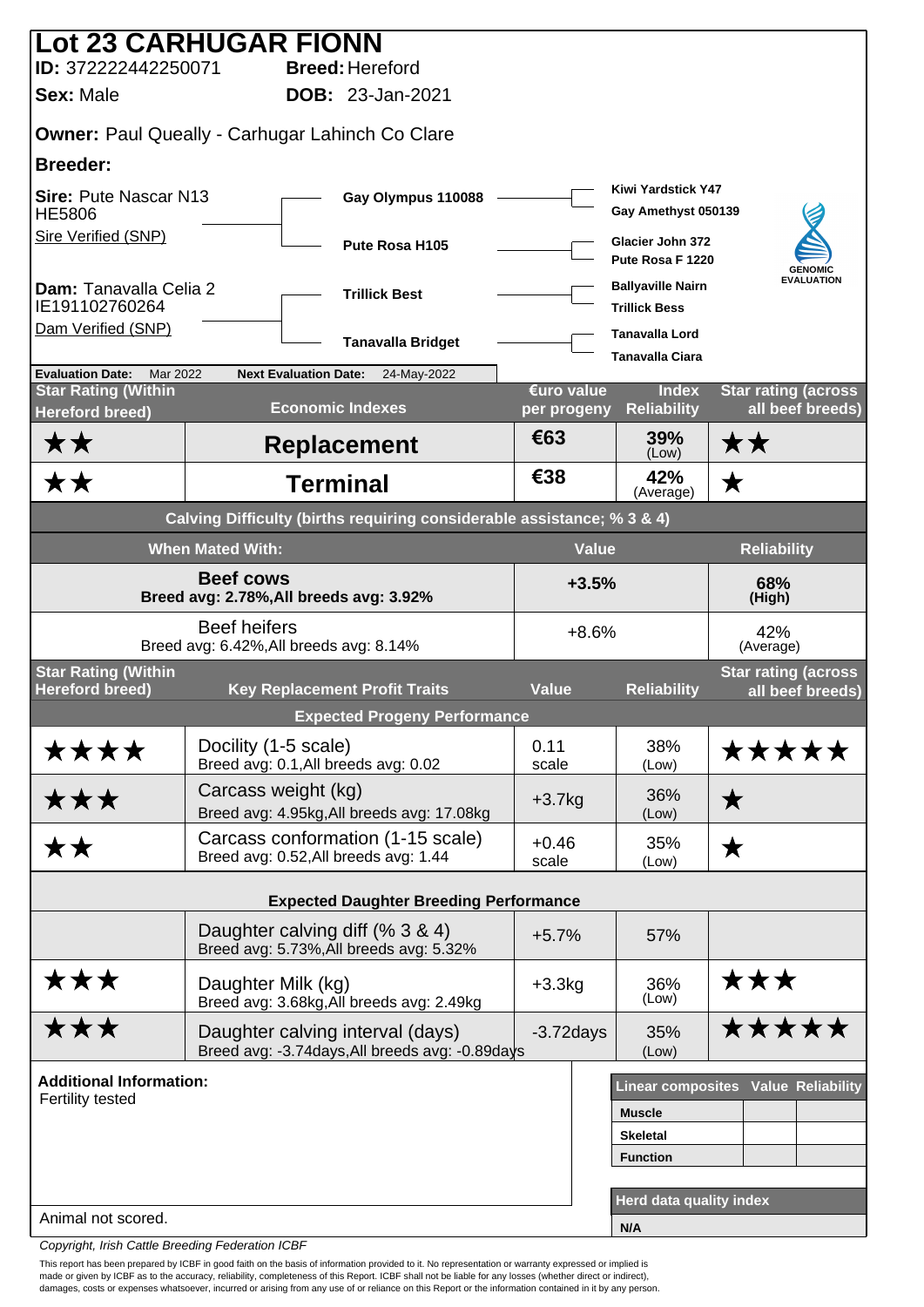|                                                             |                         | Lot 24 DOONAVEREEN PETE 2                                                           |                           |               |                                                             |                                                |
|-------------------------------------------------------------|-------------------------|-------------------------------------------------------------------------------------|---------------------------|---------------|-------------------------------------------------------------|------------------------------------------------|
| ID: 372217442160599                                         |                         | <b>Breed: Hereford</b><br>DOB: 02-Feb-2021                                          |                           |               |                                                             |                                                |
| <b>Sex: Male</b>                                            |                         |                                                                                     |                           |               |                                                             |                                                |
|                                                             |                         | Owner: Mrs Patricia Farrell - Ballinwing Leitrim Po Carrick-On-Shannon Co Leitrim   |                           |               |                                                             |                                                |
| <b>Breeder:</b>                                             |                         |                                                                                     |                           |               |                                                             |                                                |
| <b>Sire: Cill Cormaic Marvel</b><br>HE2376                  |                         | <b>Cedar Liam</b>                                                                   |                           |               | <b>Corran Hill Euro</b><br><b>Aliehs Chloe 6th</b>          |                                                |
| <b>Sire Verified (SNP)</b>                                  |                         | <b>Cill Cormaic Sally</b>                                                           |                           |               | <b>Ballinphraise Brandy</b><br>Lislaughtin Piscies 12th (X) | <b>GENOMIC</b>                                 |
| Dam: Doonavereen Past<br>IE231251180319                     |                         | <b>Trillick Best</b>                                                                |                           |               | <b>Ballyaville Nairn</b><br><b>Trillick Bess</b>            | <b>EVALUATION</b>                              |
|                                                             |                         | Doonavereen Petuna                                                                  |                           |               | <b>Breaney Sam</b><br><b>Edenbawn Priscilla</b>             |                                                |
| Mar 2022<br><b>Evaluation Date:</b>                         |                         | <b>Next Evaluation Date:</b><br>24-May-2022                                         |                           |               |                                                             |                                                |
| <b>Star Rating (Within</b><br><b>Hereford breed)</b>        |                         | <b>Economic Indexes</b>                                                             | €uro value<br>per progeny |               | <b>Index</b><br><b>Reliability</b>                          | <b>Star rating (across</b><br>all beef breeds) |
| ****                                                        |                         | <b>Replacement</b>                                                                  | €82                       |               | 47%<br>(Average)                                            | ★★★                                            |
| <b>**</b>                                                   |                         | <b>Terminal</b>                                                                     | €36                       |               | 51%<br>(Average)                                            | $\bigstar$                                     |
|                                                             |                         | Calving Difficulty (births requiring considerable assistance; % 3 & 4)              |                           |               |                                                             |                                                |
|                                                             | <b>When Mated With:</b> |                                                                                     |                           | <b>Value</b>  |                                                             | Reliability                                    |
| <b>Beef cows</b><br>Breed avg: 2.78%, All breeds avg: 3.92% |                         |                                                                                     |                           | $+4.2%$       |                                                             | 76%<br>(High)                                  |
|                                                             | <b>Beef heifers</b>     | Breed avg: 6.42%, All breeds avg: 8.14%                                             |                           | $+6.6%$       |                                                             | 54%<br>(Average)                               |
| <b>Star Rating (Within</b><br><b>Hereford breed)</b>        |                         | <b>Key Replacement Profit Traits</b>                                                | <b>Value</b>              |               | <b>Reliability</b>                                          | <b>Star rating (across</b><br>all beef breeds) |
|                                                             |                         | <b>Expected Progeny Performance</b>                                                 |                           |               |                                                             |                                                |
| ★★★                                                         | Docility (1-5 scale)    | Breed avg: 0.1, All breeds avg: 0.02                                                | 0.1<br>scale              |               | 47%<br>(Average)                                            | <b>*****</b>                                   |
| ★★★                                                         |                         | Carcass weight (kg)<br>Breed avg: 4.95kg, All breeds avg: 17.08kg                   | $+4.5kg$                  |               | 48%<br>(Average)                                            | $\bigstar$                                     |
| *****                                                       |                         | Carcass conformation (1-15 scale)<br>Breed avg: 0.52, All breeds avg: 1.44          | $+0.67$<br>scale          |               | 47%<br>(Average)                                            | ★                                              |
|                                                             |                         | <b>Expected Daughter Breeding Performance</b>                                       |                           |               |                                                             |                                                |
|                                                             |                         | Daughter calving diff (% 3 & 4)<br>Breed avg: 5.73%, All breeds avg: 5.32%          | $+6.7%$                   |               | 63%                                                         |                                                |
| ****                                                        | Daughter Milk (kg)      | Breed avg: 3.68kg, All breeds avg: 2.49kg                                           | $+5.1kg$                  |               | 46%<br>(Average)                                            | ****                                           |
| <b>**</b>                                                   |                         | Daughter calving interval (days)<br>Breed avg: -3.74days, All breeds avg: -0.89days | $-3.23$ days              |               | 40%<br>(Average)                                            | *****                                          |
| <b>Additional Information:</b>                              |                         |                                                                                     |                           |               |                                                             | Linear composites Value Reliability            |
|                                                             |                         |                                                                                     |                           | <b>Muscle</b> |                                                             |                                                |
|                                                             |                         |                                                                                     |                           |               | <b>Skeletal</b>                                             |                                                |
|                                                             |                         |                                                                                     |                           |               | <b>Function</b>                                             |                                                |
| Animal not scored.                                          |                         |                                                                                     |                           |               | Herd data quality index                                     |                                                |
|                                                             |                         |                                                                                     |                           | N/A           |                                                             |                                                |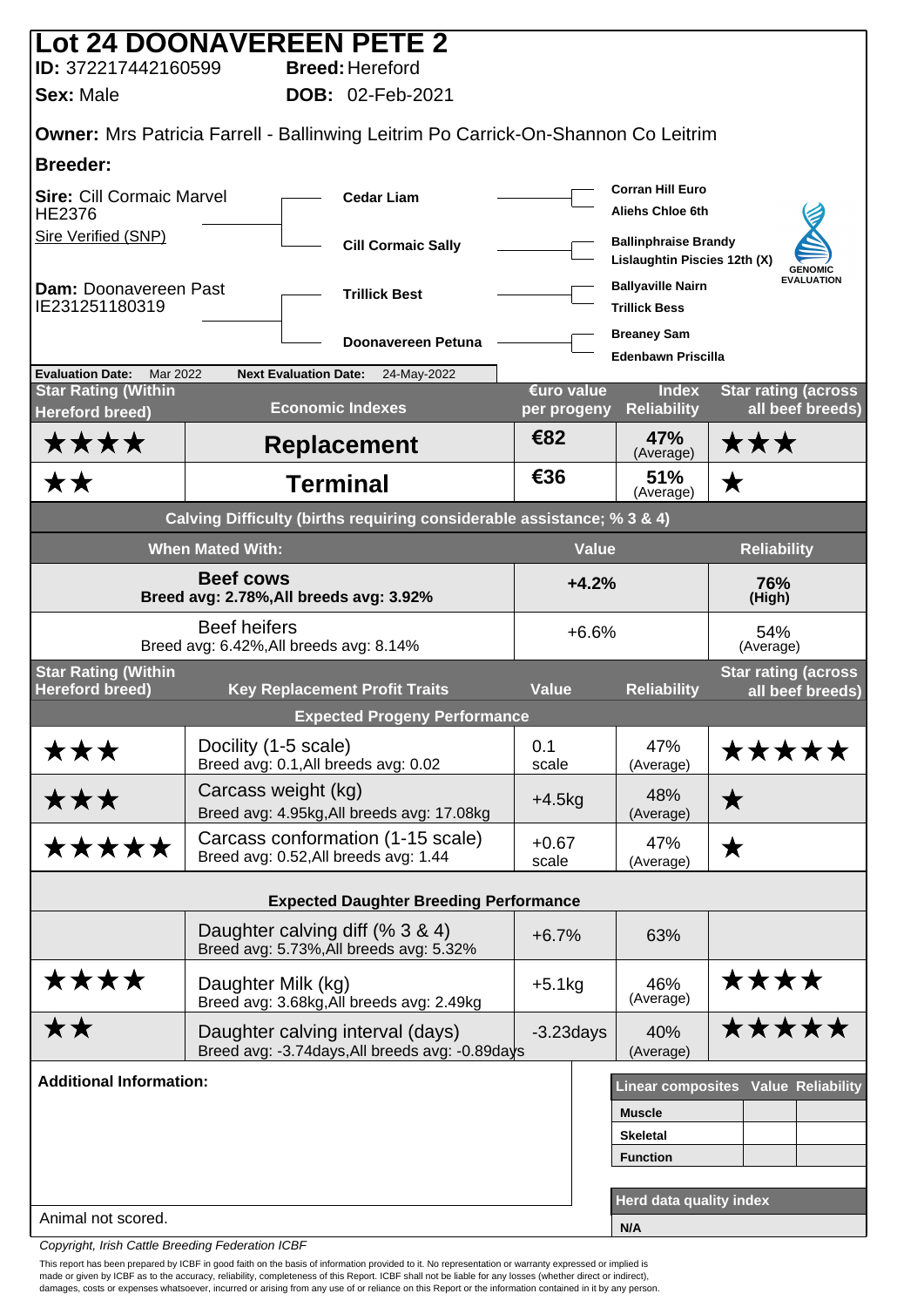|                                                                   |                         | Lot 25 DOONAVEREEN PLUTO                                                                 |                  |                                                           |                                                |
|-------------------------------------------------------------------|-------------------------|------------------------------------------------------------------------------------------|------------------|-----------------------------------------------------------|------------------------------------------------|
| ID: 372217442180601                                               |                         | <b>Breed: Hereford</b>                                                                   |                  |                                                           |                                                |
| <b>Sex: Male</b>                                                  |                         | <b>DOB: 04-Feb-2021</b>                                                                  |                  |                                                           |                                                |
|                                                                   |                         | <b>Owner:</b> Mrs Patricia Farrell - Ballinwing Leitrim Po Carrick-On-Shannon Co Leitrim |                  |                                                           |                                                |
| <b>Breeder:</b>                                                   |                         |                                                                                          |                  |                                                           |                                                |
| <b>Sire: Conmelvin Ollie</b><br><b>HE4105</b>                     |                         | <b>Cill Cormaic Kasper</b>                                                               |                  | <b>Cill Cormaic Lotto</b><br>Lislaughtin Piscies 34th (X) |                                                |
| Sire Verified (SNP)                                               |                         | Clondrina 1035th                                                                         |                  | <b>Balleen Gilbert</b><br>Clondrina 823rd                 | <b>GENOMIC</b>                                 |
| Dam: Doonavereen Pamela 525<br>372217442160525                    |                         | Gageboro Morgan                                                                          |                  | <b>Gageboro Eugenic</b><br><b>Gageboro Jubilee</b>        | <b>EVALUATION</b>                              |
| Dam Verified (SNP)                                                |                         | <b>Doonavereen</b>                                                                       |                  | <b>Kilsunny Goliath</b>                                   |                                                |
|                                                                   |                         | <b>Primrose</b>                                                                          |                  | <b>Doonavereen Polly</b>                                  |                                                |
| <b>Evaluation Date:</b><br>Mar 2022<br><b>Star Rating (Within</b> |                         | <b>Next Evaluation Date:</b><br>24-May-2022                                              | €uro value       | <b>Index</b>                                              | <b>Star rating (across</b>                     |
| Hereford breed)                                                   |                         | <b>Economic Indexes</b>                                                                  | per progeny      | <b>Reliability</b>                                        | all beef breeds)                               |
| ★★★                                                               |                         | <b>Replacement</b>                                                                       | €79              | 45%<br>(Average)                                          | ★★★                                            |
| <b>**</b>                                                         |                         | <b>Terminal</b>                                                                          | €40              | 48%<br>(Average)                                          | $\bigstar$                                     |
|                                                                   |                         | Calving Difficulty (births requiring considerable assistance; % 3 & 4)                   |                  |                                                           |                                                |
|                                                                   | <b>When Mated With:</b> |                                                                                          |                  | <b>Value</b>                                              | <b>Reliability</b>                             |
| <b>Beef cows</b><br>Breed avg: 2.78%, All breeds avg: 3.92%       |                         |                                                                                          | $+2.2%$          |                                                           | 70%<br>(High)                                  |
|                                                                   | <b>Beef heifers</b>     | Breed avg: 6.42%, All breeds avg: 8.14%                                                  | $+6.2%$          |                                                           | 54%<br>(Average)                               |
| <b>Star Rating (Within</b><br><b>Hereford breed)</b>              |                         | <b>Key Replacement Profit Traits</b>                                                     | <b>Value</b>     | <b>Reliability</b>                                        | <b>Star rating (across</b><br>all beef breeds) |
|                                                                   |                         | <b>Expected Progeny Performance</b>                                                      |                  |                                                           |                                                |
|                                                                   | Docility (1-5 scale)    |                                                                                          | 0.08             | 45%                                                       |                                                |
| <b>**</b>                                                         |                         | Breed avg: 0.1, All breeds avg: 0.02                                                     | scale            | (Average)                                                 | <b>****</b>                                    |
| ★★                                                                | Carcass weight (kg)     | Breed avg: 4.95kg, All breeds avg: 17.08kg                                               | $+1.4kg$         | 46%<br>(Average)                                          | $\bigstar$                                     |
| *****                                                             |                         | Carcass conformation (1-15 scale)<br>Breed avg: 0.52, All breeds avg: 1.44               | $+0.69$<br>scale | 46%<br>(Average)                                          | ★                                              |
|                                                                   |                         | <b>Expected Daughter Breeding Performance</b>                                            |                  |                                                           |                                                |
|                                                                   |                         |                                                                                          |                  |                                                           |                                                |
|                                                                   |                         | Daughter calving diff (% 3 & 4)<br>Breed avg: 5.73%, All breeds avg: 5.32%               | $+6%$            | 61%                                                       |                                                |
| <b>**</b>                                                         | Daughter Milk (kg)      | Breed avg: 3.68kg, All breeds avg: 2.49kg                                                | $+2.9kg$         | 42%<br>(Average)                                          | ★★★                                            |
| ****                                                              |                         | Daughter calving interval (days)<br>Breed avg: -3.74days, All breeds avg: -0.89days      | $-4.62$ days     | 39%<br>(Low)                                              | *****                                          |
| <b>Additional Information:</b>                                    |                         |                                                                                          |                  |                                                           | Linear composites Value Reliability            |
|                                                                   |                         |                                                                                          |                  | <b>Muscle</b>                                             |                                                |
|                                                                   |                         |                                                                                          |                  | <b>Skeletal</b>                                           |                                                |
|                                                                   |                         |                                                                                          |                  | <b>Function</b>                                           |                                                |
|                                                                   |                         |                                                                                          |                  | <b>Herd data quality index</b>                            |                                                |
| Animal not scored.                                                |                         |                                                                                          |                  | N/A                                                       |                                                |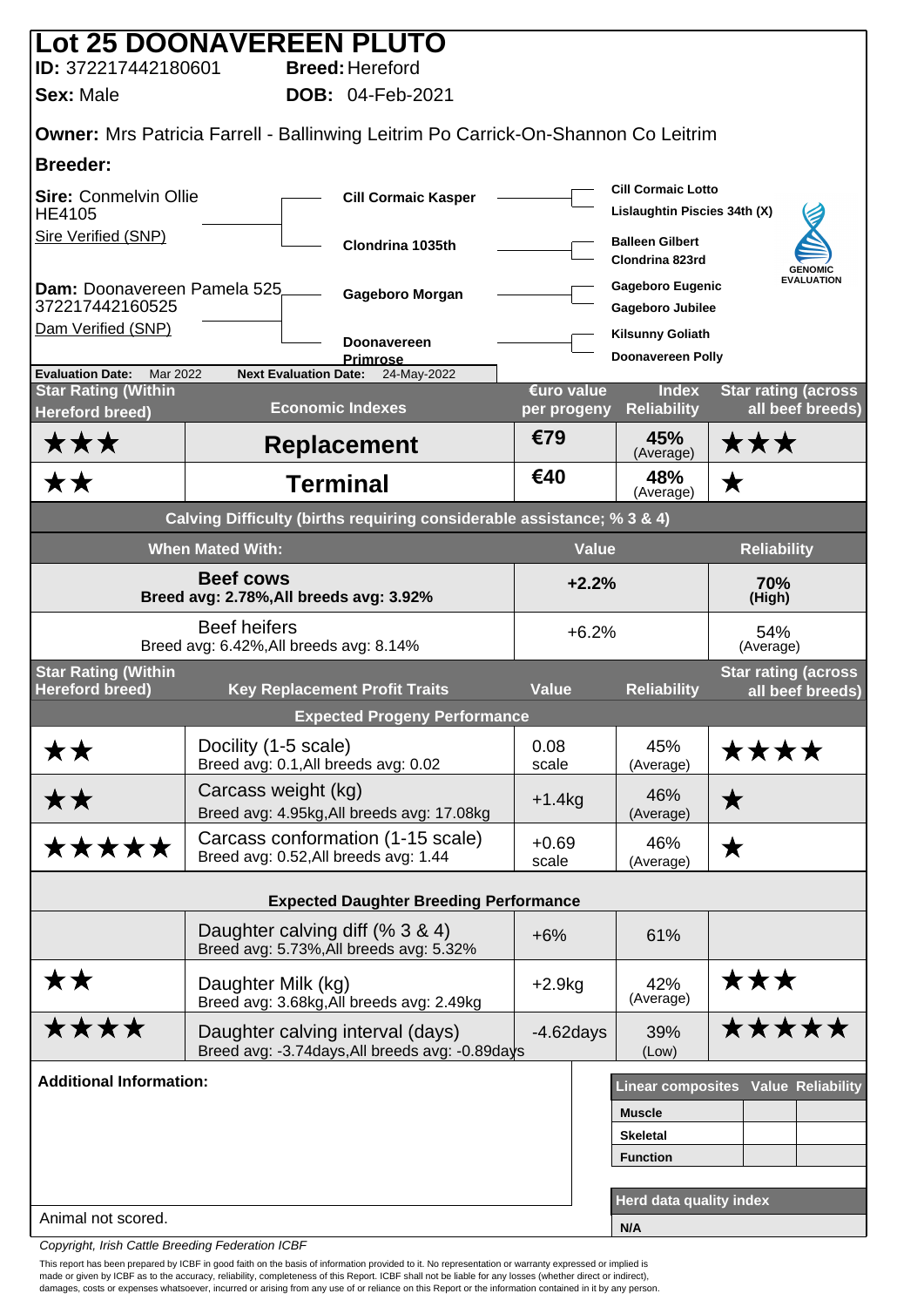| <b>Lot 26 BOVEEN VINCENT</b>                                      |                                                                |                                                                                     |                          |                                                           |                                                |
|-------------------------------------------------------------------|----------------------------------------------------------------|-------------------------------------------------------------------------------------|--------------------------|-----------------------------------------------------------|------------------------------------------------|
| ID: 372214059620414                                               |                                                                | <b>Breed: Hereford</b>                                                              |                          |                                                           |                                                |
| <b>Sex: Male</b>                                                  |                                                                | <b>DOB: 20-Feb-2021</b>                                                             |                          |                                                           |                                                |
|                                                                   |                                                                | <b>Owner:</b> Joseph O'Connor - River View Sharavoque Birr Co Offaly                |                          |                                                           |                                                |
| <b>Breeder:</b>                                                   |                                                                |                                                                                     |                          |                                                           |                                                |
| Sire: Ballyvlinngold Captain<br>IE301242940138                    |                                                                | <b>Cill Cormaic Kasper</b>                                                          |                          | <b>Cill Cormaic Lotto</b><br>Lislaughtin Piscies 34th (X) |                                                |
| Sire Verified (SNP)                                               |                                                                | <b>Ballylinngold Abbies</b><br>Gold                                                 |                          | <b>Kilsunny Goliath</b><br><b>Druimasail Olivia</b>       | <b>GENOMIC</b>                                 |
| Dam: Boveen Stately 27th<br>IE301393690252                        |                                                                | <b>Ervie Classic S30</b>                                                            |                          | Gh Simba 21e Et (Can)<br><b>Hockenhull Betty 3rd</b>      | <b>EVALUATION</b>                              |
| Dam Verified (SNP)                                                |                                                                | <b>Boveen Stately 16th</b>                                                          |                          | Kilsunny Abraham (X)<br><b>Boveen Stately 11th</b>        |                                                |
| <b>Evaluation Date:</b><br>Mar 2022<br><b>Star Rating (Within</b> | <b>Next Evaluation Date:</b>                                   | 24-May-2022                                                                         | €uro value               | <b>Index</b>                                              | <b>Star rating (across</b>                     |
| <b>Hereford breed)</b>                                            |                                                                | <b>Economic Indexes</b>                                                             | per progeny              | <b>Reliability</b>                                        | all beef breeds)                               |
| ****                                                              |                                                                | <b>Replacement</b>                                                                  | €95                      | 43%<br>(Average)                                          | ★★★                                            |
| ★★                                                                |                                                                | <b>Terminal</b>                                                                     | €40                      | 45%<br>(Average)                                          | ★                                              |
|                                                                   |                                                                | Calving Difficulty (births requiring considerable assistance; % 3 & 4)              |                          |                                                           |                                                |
|                                                                   | <b>When Mated With:</b>                                        |                                                                                     | <b>Value</b>             |                                                           | <b>Reliability</b>                             |
| <b>Beef cows</b><br>Breed avg: 2.78%, All breeds avg: 3.92%       |                                                                |                                                                                     | $+2.4%$<br>73%<br>(High) |                                                           |                                                |
|                                                                   | <b>Beef heifers</b><br>Breed avg: 6.42%, All breeds avg: 8.14% |                                                                                     | $+4.7%$                  |                                                           | 46%<br>(Average)                               |
| <b>Star Rating (Within</b><br><b>Hereford breed)</b>              |                                                                | <b>Key Replacement Profit Traits</b>                                                | <b>Value</b>             | <b>Reliability</b>                                        | <b>Star rating (across</b><br>all beef breeds) |
|                                                                   |                                                                | <b>Expected Progeny Performance</b>                                                 |                          |                                                           |                                                |
| ★★★                                                               | Docility (1-5 scale)<br>Breed avg: 0.1, All breeds avg: 0.02   |                                                                                     | 0.1<br>scale             | 45%<br>(Average)                                          | <b>*****</b>                                   |
| ★★                                                                | Carcass weight (kg)                                            | Breed avg: 4.95kg, All breeds avg: 17.08kg                                          | $+2.5kg$                 | 42%<br>(Average)                                          | ★                                              |
| <b>**</b>                                                         | Breed avg: 0.52, All breeds avg: 1.44                          | Carcass conformation (1-15 scale)                                                   | $+0.44$<br>scale         | 39%<br>(Low)                                              | ★                                              |
|                                                                   |                                                                | <b>Expected Daughter Breeding Performance</b>                                       |                          |                                                           |                                                |
|                                                                   | Daughter calving diff (% 3 & 4)                                | Breed avg: 5.73%, All breeds avg: 5.32%                                             | $+6.3%$                  | 59%                                                       |                                                |
| *****                                                             | Daughter Milk (kg)                                             | Breed avg: 3.68kg, All breeds avg: 2.49kg                                           | $+6.3kg$                 | 42%<br>(Average)                                          | *****                                          |
| ****                                                              |                                                                | Daughter calving interval (days)<br>Breed avg: -3.74days, All breeds avg: -0.89days | $-4.22$ days             | 37%<br>(Low)                                              | *****                                          |
| <b>Additional Information:</b>                                    |                                                                |                                                                                     |                          |                                                           | <b>Linear composites Value Reliability</b>     |
| <b>Fertility tested</b>                                           |                                                                |                                                                                     |                          | <b>Muscle</b>                                             |                                                |
|                                                                   |                                                                |                                                                                     |                          | <b>Skeletal</b>                                           |                                                |
|                                                                   |                                                                |                                                                                     |                          | <b>Function</b>                                           |                                                |
|                                                                   |                                                                |                                                                                     |                          | Herd data quality index                                   |                                                |
| Animal not scored.                                                |                                                                |                                                                                     |                          | N/A                                                       |                                                |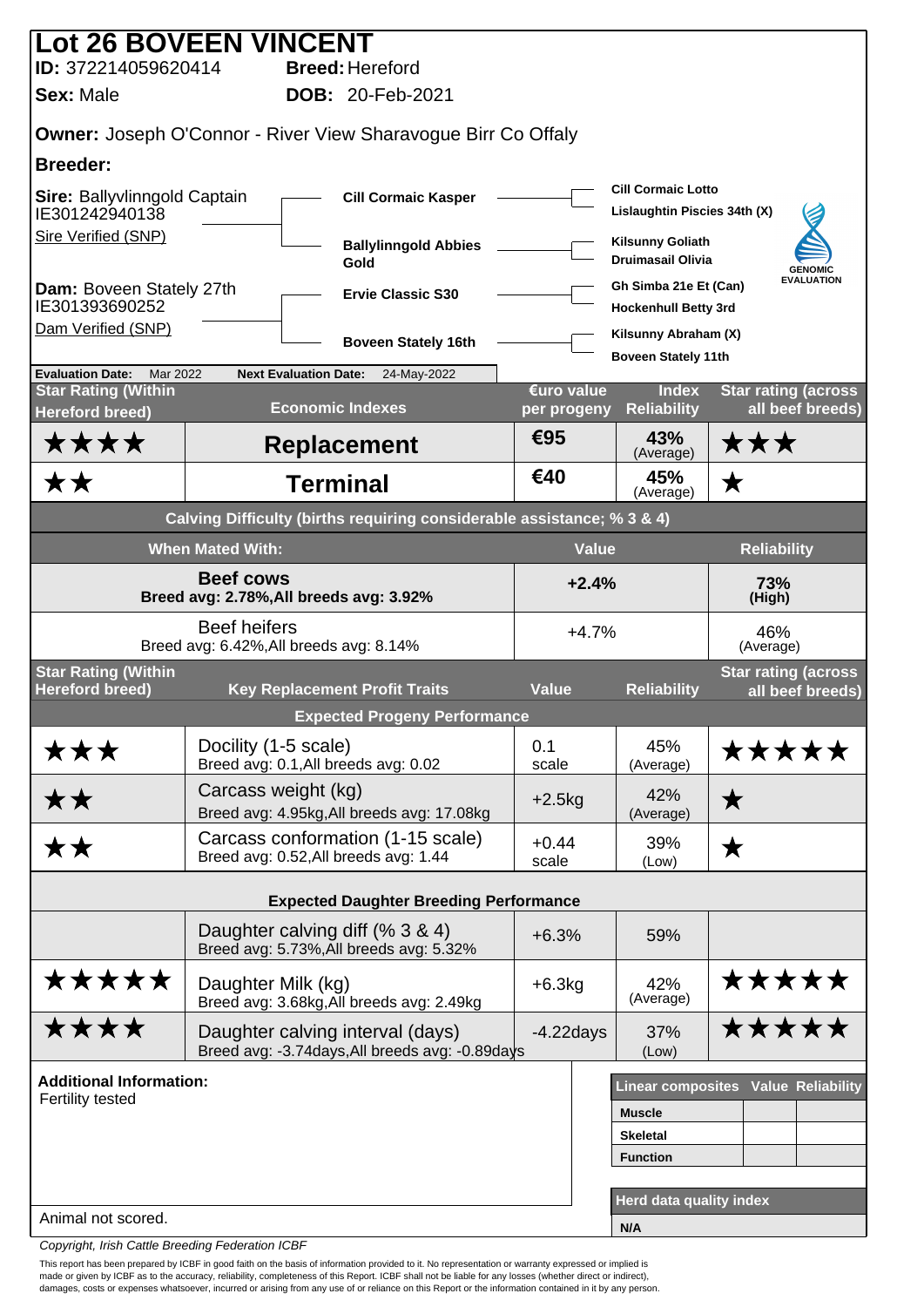|                                                      | <b>Lot 27 KYE RANGER 939</b>                                                        |                          |                                                         |                                                |
|------------------------------------------------------|-------------------------------------------------------------------------------------|--------------------------|---------------------------------------------------------|------------------------------------------------|
| ID: 372214969240939                                  | <b>Breed: Hereford</b>                                                              |                          |                                                         |                                                |
| <b>Sex: Male</b>                                     | <b>DOB: 24-Feb-2021</b>                                                             |                          |                                                         |                                                |
|                                                      | <b>Owner: Padraig Mcgrath - Cloonshannagh Elphin Co Roscommon</b>                   |                          |                                                         |                                                |
| <b>Breeder:</b>                                      |                                                                                     |                          |                                                         |                                                |
| <b>Sire: Pulham Ranger</b><br>F387                   | <b>Haven Hotspur</b>                                                                |                          | <b>Mawarra Vice Admiral Aus</b><br>Haven Curly 72nd     |                                                |
| Sire Verified (SNP)                                  | <b>Border Pansy G39</b>                                                             |                          | <b>Border Benefactor C64</b><br><b>Border Pansy C10</b> | <b>GENOMIC</b>                                 |
| Dam: Kye Holly 668<br>IE311412110668                 | <b>Free Town Hotspur</b>                                                            |                          | <b>Spinney Dublin</b><br><b>Free Town Benign</b>        | <b>EVALUATION</b>                              |
| Dam Verified (SNP)                                   | Kye Robin 489                                                                       |                          | <b>Ballyaville Hadden Dh</b><br>Kye Robin 2nd Et        |                                                |
| <b>Evaluation Date:</b><br>Mar 2022                  | <b>Next Evaluation Date:</b><br>24-May-2022                                         | €uro value               | <b>Index</b>                                            |                                                |
| <b>Star Rating (Within</b><br><b>Hereford breed)</b> | <b>Economic Indexes</b>                                                             | per progeny              | <b>Reliability</b>                                      | <b>Star rating (across</b><br>all beef breeds) |
| ★                                                    | <b>Replacement</b>                                                                  | €49                      | 40%<br>(Average)                                        | ★                                              |
| *****                                                | <b>Terminal</b>                                                                     | €63                      | 42%<br>(Average)                                        | ★★                                             |
|                                                      | Calving Difficulty (births requiring considerable assistance; % 3 & 4)              |                          |                                                         |                                                |
|                                                      | <b>When Mated With:</b>                                                             | <b>Value</b>             |                                                         | <b>Reliability</b>                             |
|                                                      | <b>Beef cows</b><br>Breed avg: 2.78%, All breeds avg: 3.92%                         | $+2.7%$<br>64%<br>(High) |                                                         |                                                |
|                                                      | <b>Beef heifers</b><br>Breed avg: 6.42%, All breeds avg: 8.14%                      | $+4.7%$                  |                                                         | 43%<br>(Average)                               |
| <b>Star Rating (Within</b><br><b>Hereford breed)</b> | <b>Key Replacement Profit Traits</b>                                                | <b>Value</b>             | <b>Reliability</b>                                      | <b>Star rating (across</b><br>all beef breeds) |
|                                                      | <b>Expected Progeny Performance</b>                                                 |                          |                                                         |                                                |
| *****                                                | Docility (1-5 scale)<br>Breed avg: 0.1, All breeds avg: 0.02                        | 0.15<br>scale            | 38%<br>(Low)                                            | *****                                          |
| *****                                                | Carcass weight (kg)<br>Breed avg: 4.95kg, All breeds avg: 17.08kg                   | $+9.4kg$                 | 40%<br>(Average)                                        | ★                                              |
| ★                                                    | Carcass conformation (1-15 scale)<br>Breed avg: 0.52, All breeds avg: 1.44          | $+0.34$<br>scale         | 38%<br>(Low)                                            | ★                                              |
|                                                      | <b>Expected Daughter Breeding Performance</b>                                       |                          |                                                         |                                                |
|                                                      | Daughter calving diff (% 3 & 4)<br>Breed avg: 5.73%, All breeds avg: 5.32%          | $+6.7%$                  | 57%                                                     |                                                |
| ****                                                 | Daughter Milk (kg)<br>Breed avg: 3.68kg, All breeds avg: 2.49kg                     | $+4.2kg$                 | 39%<br>(Low)                                            | ****                                           |
| <b>**</b>                                            | Daughter calving interval (days)<br>Breed avg: -3.74days, All breeds avg: -0.89days | $-2.99$ days             | 34%<br>(Low)                                            | <b>*****</b>                                   |
| <b>Additional Information:</b>                       |                                                                                     |                          |                                                         | <b>Linear composites Value Reliability</b>     |
| Fertility tested                                     |                                                                                     |                          | <b>Muscle</b>                                           |                                                |
|                                                      |                                                                                     |                          | <b>Skeletal</b>                                         |                                                |
|                                                      |                                                                                     |                          | <b>Function</b>                                         |                                                |
| Animal not scored.                                   |                                                                                     |                          | Herd data quality index                                 |                                                |
|                                                      |                                                                                     |                          | N/A                                                     |                                                |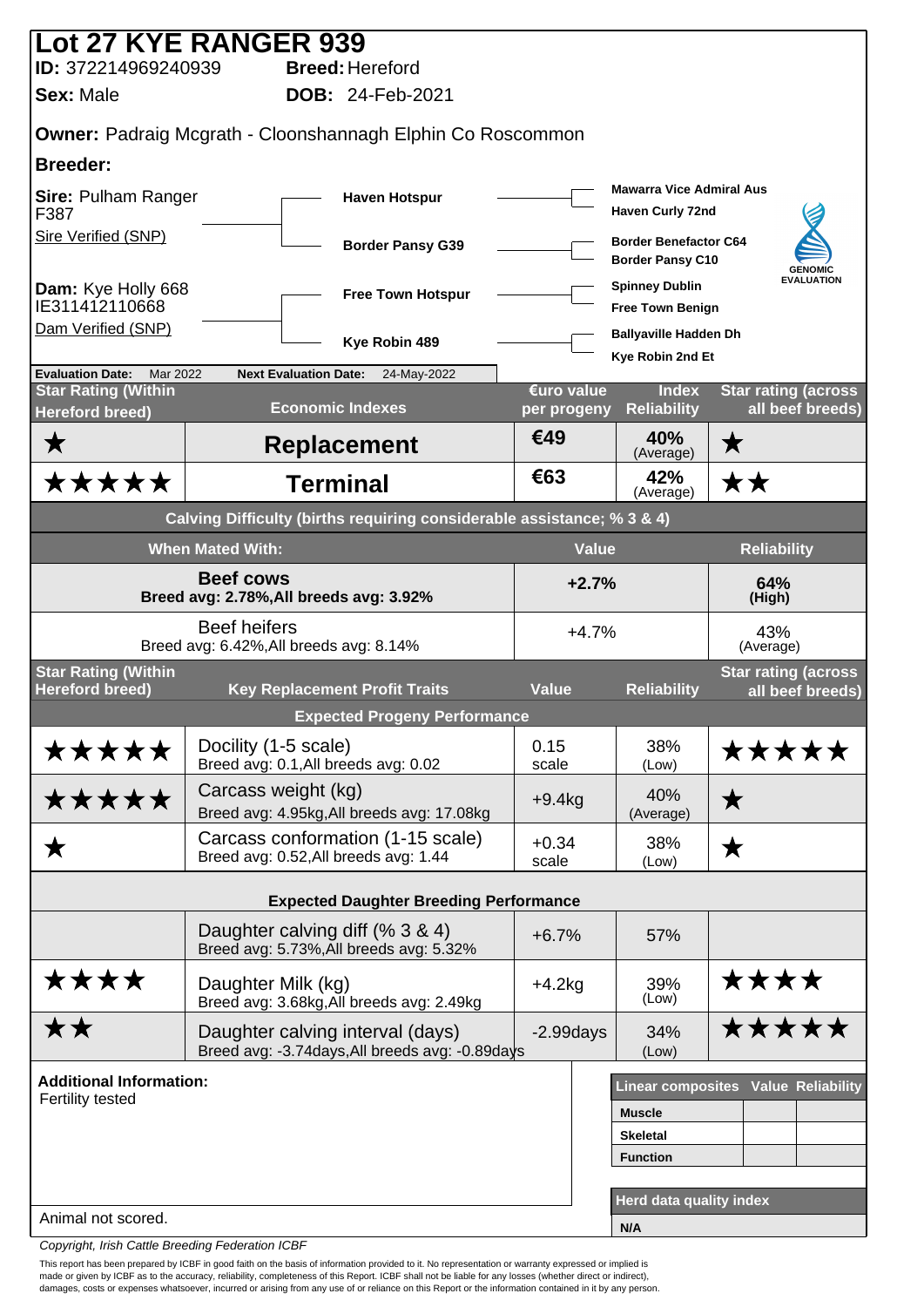| ID: 372214969260940                                  | Lot 28 KYEPOLL 1 1 RANGER 940<br><b>Breed: Hereford</b>                             |                           |                                                         |                                                |
|------------------------------------------------------|-------------------------------------------------------------------------------------|---------------------------|---------------------------------------------------------|------------------------------------------------|
| <b>Sex: Male</b>                                     | <b>DOB: 26-Feb-2021</b>                                                             |                           |                                                         |                                                |
|                                                      | <b>Owner: Padraig Mcgrath - Cloonshannagh Elphin Co Roscommon</b>                   |                           |                                                         |                                                |
| <b>Breeder:</b>                                      |                                                                                     |                           |                                                         |                                                |
| Sire: Pulham Ranger<br>F387                          | <b>Haven Hotspur</b>                                                                |                           | <b>Mawarra Vice Admiral Aus</b><br>Haven Curly 72nd     |                                                |
| Sire Verified (SNP)                                  | <b>Border Pansy G39</b>                                                             |                           | <b>Border Benefactor C64</b><br><b>Border Pansy C10</b> | <b>GENOMIC</b>                                 |
| Dam: Cloonshanagh 1 Rosie 848<br>372214969240848     | <b>Glaslough Rooney</b>                                                             |                           | <b>Glaslough Navigater</b><br><b>Glaslough Honey</b>    | <b>EVALUATION</b>                              |
| Dam Verified (SNP)                                   | Cloonshanagh 1                                                                      |                           | Goldenfield 1 Superstar (P)                             |                                                |
| <b>Evaluation Date:</b><br>Mar 2022                  | Sheila 480<br><b>Next Evaluation Date:</b><br>24-May-2022                           |                           | Kye Spot 7th                                            |                                                |
| <b>Star Rating (Within</b><br><b>Hereford breed)</b> | <b>Economic Indexes</b>                                                             | €uro value<br>per progeny | <b>Index</b><br><b>Reliability</b>                      | <b>Star rating (across</b><br>all beef breeds) |
| ★★                                                   | <b>Replacement</b>                                                                  | €60                       | 38%<br>(Low)                                            | ★★                                             |
| *****                                                | <b>Terminal</b>                                                                     | €75                       | 42%<br>(Average)                                        | ★★                                             |
|                                                      | Calving Difficulty (births requiring considerable assistance; % 3 & 4)              |                           |                                                         |                                                |
|                                                      | <b>When Mated With:</b>                                                             | <b>Value</b>              |                                                         | <b>Reliability</b>                             |
| Breed avg: 2.78%, All breeds avg: 3.92%              | $+2%$<br>64%<br>(High)                                                              |                           |                                                         |                                                |
|                                                      | <b>Beef heifers</b><br>Breed avg: 6.42%, All breeds avg: 8.14%                      | $+5.1%$                   |                                                         | 42%<br>(Average)                               |
| <b>Star Rating (Within</b><br><b>Hereford breed)</b> | <b>Key Replacement Profit Traits</b>                                                | <b>Value</b>              | <b>Reliability</b>                                      | <b>Star rating (across</b><br>all beef breeds) |
|                                                      | <b>Expected Progeny Performance</b>                                                 |                           |                                                         |                                                |
| ****                                                 | Docility (1-5 scale)<br>Breed avg: 0.1, All breeds avg: 0.02                        | 0.11<br>scale             | 33%<br>(Low)                                            | *****                                          |
| *****                                                | Carcass weight (kg)<br>Breed avg: 4.95kg, All breeds avg: 17.08kg                   | $+12.1kg$                 | 39%<br>(Low)                                            | **                                             |
| ★★★                                                  | Carcass conformation (1-15 scale)<br>Breed avg: 0.52, All breeds avg: 1.44          | $+0.54$<br>scale          | 37%<br>(Low)                                            | ★                                              |
|                                                      | <b>Expected Daughter Breeding Performance</b>                                       |                           |                                                         |                                                |
|                                                      | Daughter calving diff (% 3 & 4)<br>Breed avg: 5.73%, All breeds avg: 5.32%          | $+5.1%$                   | 55%                                                     |                                                |
| ★★★                                                  | Daughter Milk (kg)<br>Breed avg: 3.68kg, All breeds avg: 2.49kg                     | $+3.6kg$                  | 35%<br>(Low)                                            | ****                                           |
| <b>**</b>                                            | Daughter calving interval (days)<br>Breed avg: -3.74days, All breeds avg: -0.89days | $-2.48$ days              | 33%<br>(Low)                                            | ****                                           |
| <b>Additional Information:</b>                       |                                                                                     |                           |                                                         | <b>Linear composites Value Reliability</b>     |
| Fertility tested                                     |                                                                                     |                           | <b>Muscle</b>                                           |                                                |
|                                                      |                                                                                     |                           | <b>Skeletal</b><br><b>Function</b>                      |                                                |
|                                                      |                                                                                     |                           |                                                         |                                                |
| Animal not scored.                                   |                                                                                     |                           | Herd data quality index<br>N/A                          |                                                |
|                                                      |                                                                                     |                           |                                                         |                                                |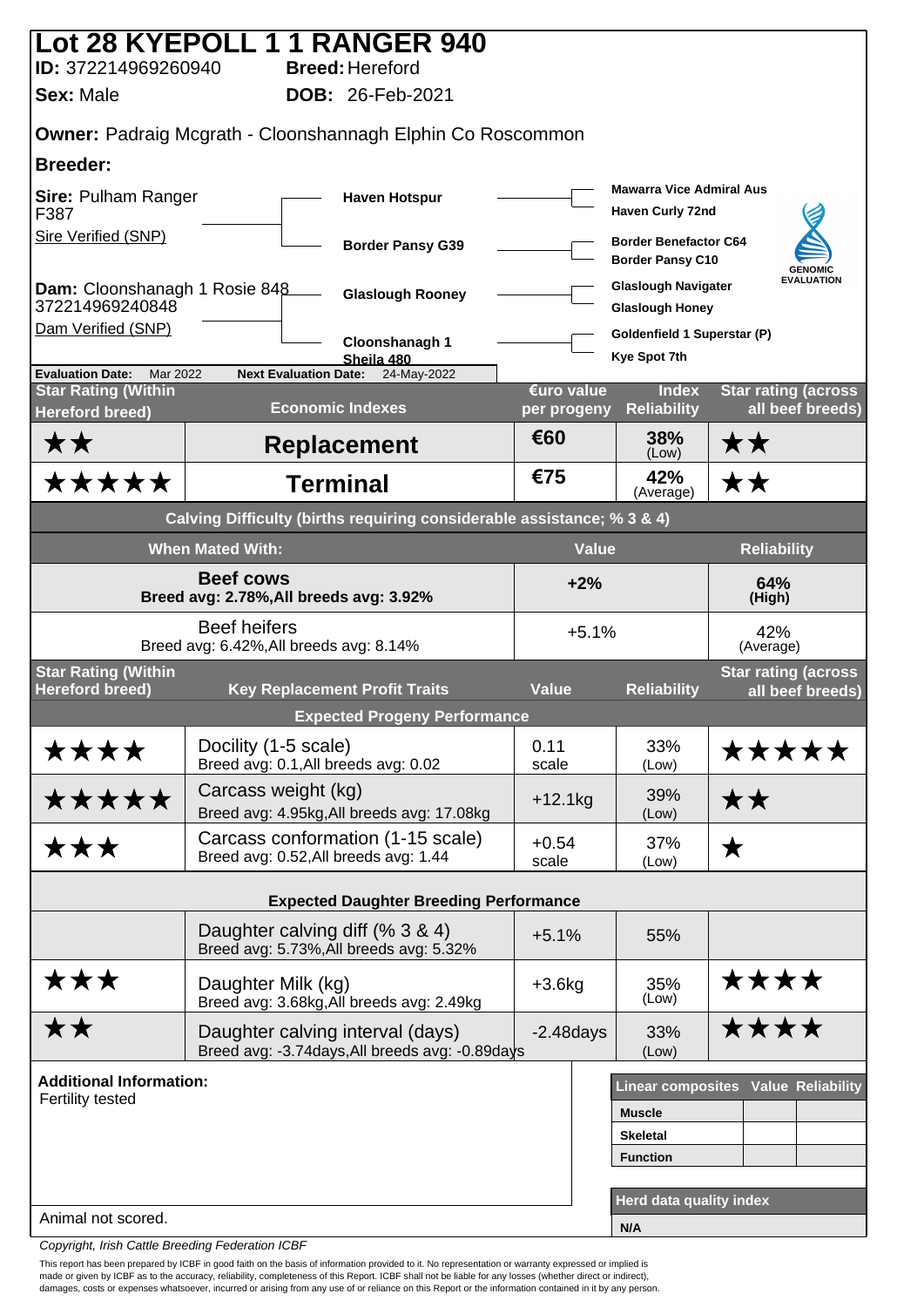| Lot 29 BALLINVENEY DYNASTY                                    |                                                                |                                                                        |                           |                                                             |                                                |  |  |
|---------------------------------------------------------------|----------------------------------------------------------------|------------------------------------------------------------------------|---------------------------|-------------------------------------------------------------|------------------------------------------------|--|--|
| ID: 372217709590831                                           |                                                                | <b>Breed: Hereford</b>                                                 |                           |                                                             |                                                |  |  |
| <b>Sex: Male</b>                                              |                                                                | <b>DOB: 10-Mar-2021</b>                                                |                           |                                                             |                                                |  |  |
|                                                               |                                                                | <b>Owner: Rory Farrell - Ballinveney Toomevara Nenagh Co Tipperary</b> |                           |                                                             |                                                |  |  |
| <b>Breeder:</b>                                               |                                                                |                                                                        |                           |                                                             |                                                |  |  |
| Sire: Karoonda Sampson<br><b>HE4654</b>                       |                                                                | <b>Glenwarrah Men At</b><br><b>Work</b>                                |                           | <b>Red Hill Idle Rich Et</b><br><b>Glenwrrah Minery U44</b> |                                                |  |  |
| Sire Verified (SNP)                                           |                                                                | Karoonda Cora H232                                                     |                           | <b>Curracabark Satellite</b><br>Kaoonda Coraz 812           | <b>GENOMIC</b>                                 |  |  |
| Dam: Ballinveney Beauty<br>372217709560721                    |                                                                | <b>Ballinveney Nigel</b>                                               |                           | <b>Ballinveney Judy</b>                                     | Yarram Star General W251 AustLUATION           |  |  |
| Dam Verified (SNP)                                            |                                                                | <b>Ballinveney Naughty</b>                                             |                           | Gh Adams 1s Bulge 138w Hyf                                  |                                                |  |  |
| <b>Evaluation Date:</b><br>Mar 2022                           | <b>Next Evaluation Date:</b>                                   | 24-May-2022                                                            |                           | <b>Ballinveney Clodagh</b>                                  |                                                |  |  |
| <b>Star Rating (Within</b><br><b>Hereford breed)</b>          |                                                                | <b>Economic Indexes</b>                                                | €uro value<br>per progeny | <b>Index</b><br><b>Reliability</b>                          | <b>Star rating (across</b><br>all beef breeds) |  |  |
| <b>**</b>                                                     |                                                                | <b>Replacement</b>                                                     | €58                       | 36%<br>(Low)                                                | ★★                                             |  |  |
| ★★★                                                           |                                                                | <b>Terminal</b>                                                        | €46                       | 38%<br>(Low)                                                | $\bigstar$                                     |  |  |
|                                                               |                                                                | Calving Difficulty (births requiring considerable assistance; % 3 & 4) |                           |                                                             |                                                |  |  |
| <b>Value</b><br><b>Reliability</b><br><b>When Mated With:</b> |                                                                |                                                                        |                           |                                                             |                                                |  |  |
| <b>Beef cows</b><br>Breed avg: 2.78%, All breeds avg: 3.92%   |                                                                |                                                                        | $+3.1%$<br>63%<br>(High)  |                                                             |                                                |  |  |
|                                                               | <b>Beef heifers</b><br>Breed avg: 6.42%, All breeds avg: 8.14% |                                                                        | $+5%$                     |                                                             | 39%<br>(Low)                                   |  |  |
| <b>Star Rating (Within</b><br><b>Hereford breed)</b>          |                                                                | <b>Key Replacement Profit Traits</b>                                   | <b>Value</b>              | <b>Reliability</b>                                          | <b>Star rating (across</b><br>all beef breeds) |  |  |
|                                                               |                                                                | <b>Expected Progeny Performance</b>                                    |                           |                                                             |                                                |  |  |
| ★★★                                                           | Docility (1-5 scale)<br>Breed avg: 0.1, All breeds avg: 0.02   |                                                                        | 0.09<br>scale             | 35%<br>(Low)                                                | *****                                          |  |  |
| ★★★                                                           | Carcass weight (kg)                                            | Breed avg: 4.95kg, All breeds avg: 17.08kg                             | $+6kg$                    | 34%<br>(Low)                                                | $\bigstar$                                     |  |  |
| <b>**</b>                                                     | Breed avg: 0.52, All breeds avg: 1.44                          | Carcass conformation (1-15 scale)                                      | $+0.45$<br>scale          | 34%<br>(Low)                                                | ★                                              |  |  |
|                                                               |                                                                | <b>Expected Daughter Breeding Performance</b>                          |                           |                                                             |                                                |  |  |
|                                                               |                                                                |                                                                        |                           |                                                             |                                                |  |  |
|                                                               | Daughter calving diff (% 3 & 4)                                | Breed avg: 5.73%, All breeds avg: 5.32%                                | $+5.6%$                   | 53%                                                         |                                                |  |  |
| ★★★                                                           | Daughter Milk (kg)                                             | Breed avg: 3.68kg, All breeds avg: 2.49kg                              | $+3.3kg$                  | 34%<br>(Low)                                                | ★★★                                            |  |  |
| ★                                                             | Daughter calving interval (days)                               | Breed avg: -3.74days, All breeds avg: -0.89days                        | $-2.25$ days              | 32%<br>(Low)                                                | ****                                           |  |  |
| <b>Additional Information:</b>                                |                                                                |                                                                        |                           |                                                             | Linear composites Value Reliability            |  |  |
|                                                               |                                                                |                                                                        |                           | <b>Muscle</b>                                               |                                                |  |  |
|                                                               |                                                                |                                                                        |                           | <b>Skeletal</b>                                             |                                                |  |  |
|                                                               |                                                                |                                                                        |                           | <b>Function</b>                                             |                                                |  |  |
|                                                               |                                                                |                                                                        |                           | Herd data quality index                                     |                                                |  |  |
| Animal not scored.                                            |                                                                |                                                                        |                           | N/A                                                         |                                                |  |  |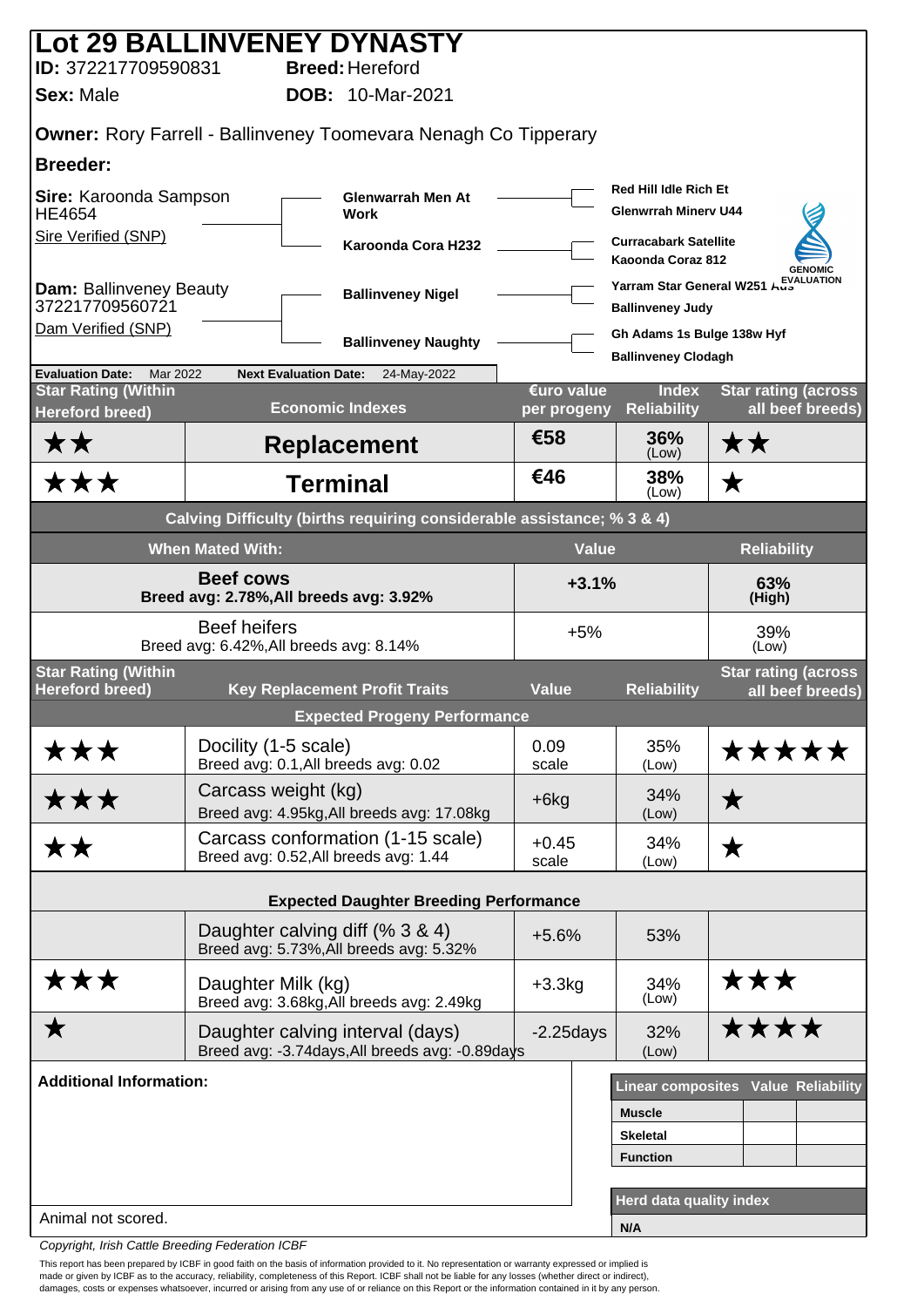|                                                             | <b>Lot 30 ROSSDELIA SHAMROCK</b>                                                    |                           |                                                            |                                                |
|-------------------------------------------------------------|-------------------------------------------------------------------------------------|---------------------------|------------------------------------------------------------|------------------------------------------------|
| ID: 372226165870038                                         | <b>Breed: Hereford</b>                                                              |                           |                                                            |                                                |
| <b>Sex: Male</b>                                            | <b>DOB: 15-Mar-2021</b>                                                             |                           |                                                            |                                                |
|                                                             | <b>Owner: Pat Lynch - Rossmanagher Sixmilebridge Co Clare</b>                       |                           |                                                            |                                                |
| <b>Breeder:</b>                                             |                                                                                     |                           |                                                            |                                                |
| <b>Sire: Hollow Point Broker Hyf</b><br><b>HWP</b>          | <b>Churchill Titanic Et2</b><br>Ai                                                  |                           | Vena Park Sharka<br>Widgiewa Hillary K368 Et5              |                                                |
| Sire Verified (SNP)                                         | <b>Smithston Pr Royal</b><br><b>W088 Ai</b>                                         |                           | Parson Hill Rocktime Ai<br><b>Glanmonnow Pr Royal R008</b> | <b>GENOMIC</b>                                 |
| Dam: Rossdelia Shona<br>372226165860012                     | Gageboro Morgan                                                                     |                           | <b>Gageboro Eugenic</b><br><b>Gageboro Jubilee</b>         | <b>EVALUATION</b>                              |
| Dam Verified (SNP)                                          | Coisceim Imogen                                                                     |                           | <b>Kilsunny Goliath</b><br><b>Gurteragh Linsey</b>         |                                                |
| <b>Evaluation Date:</b><br>Mar 2022                         | <b>Next Evaluation Date:</b><br>24-May-2022                                         |                           |                                                            |                                                |
| <b>Star Rating (Within</b><br><b>Hereford breed)</b>        | <b>Economic Indexes</b>                                                             | €uro value<br>per progeny | <b>Index</b><br><b>Reliability</b>                         | <b>Star rating (across</b><br>all beef breeds) |
| *****                                                       | <b>Replacement</b>                                                                  | €98                       | 46%<br>(Average)                                           | ****                                           |
| <b>***</b>                                                  | <b>Terminal</b>                                                                     | €48                       | 48%<br>(Average)                                           | $\bigstar$                                     |
|                                                             | Calving Difficulty (births requiring considerable assistance; % 3 & 4)              |                           |                                                            |                                                |
|                                                             | <b>When Mated With:</b>                                                             |                           | <b>Value</b>                                               | <b>Reliability</b>                             |
| <b>Beef cows</b><br>Breed avg: 2.78%, All breeds avg: 3.92% |                                                                                     |                           | $+3.7%$<br>69%<br>(High)                                   |                                                |
|                                                             | <b>Beef heifers</b><br>Breed avg: 6.42%, All breeds avg: 8.14%                      |                           | $+5.6%$                                                    | 49%<br>(Average)                               |
| <b>Star Rating (Within</b><br><b>Hereford breed)</b>        |                                                                                     | <b>Value</b>              |                                                            | <b>Star rating (across</b>                     |
|                                                             | <b>Key Replacement Profit Traits</b><br><b>Expected Progeny Performance</b>         |                           | <b>Reliability</b>                                         | all beef breeds)                               |
|                                                             | Docility (1-5 scale)                                                                | 0.15                      | 43%                                                        |                                                |
| *****                                                       | Breed avg: 0.1, All breeds avg: 0.02                                                | scale                     | (Average)                                                  | *****                                          |
| ****                                                        | Carcass weight (kg)<br>Breed avg: 4.95kg, All breeds avg: 17.08kg                   | $+9kg$                    | 45%<br>(Average)                                           | $\bigstar$                                     |
| ★                                                           | Carcass conformation (1-15 scale)<br>Breed avg: 0.52, All breeds avg: 1.44          | $+0.38$<br>scale          | 45%<br>(Average)                                           | ★                                              |
|                                                             | <b>Expected Daughter Breeding Performance</b>                                       |                           |                                                            |                                                |
|                                                             | Daughter calving diff (% 3 & 4)                                                     |                           |                                                            |                                                |
|                                                             | Breed avg: 5.73%, All breeds avg: 5.32%                                             | $+5.2%$                   | 61%                                                        |                                                |
| *****                                                       | Daughter Milk (kg)<br>Breed avg: 3.68kg, All breeds avg: 2.49kg                     | $+6.9kg$                  | 44%<br>(Average)                                           | *****                                          |
| *****                                                       | Daughter calving interval (days)<br>Breed avg: -3.74days, All breeds avg: -0.89days | $-5.18$ days              | 40%<br>(Average)                                           | *****                                          |
| <b>Additional Information:</b>                              |                                                                                     |                           |                                                            | Linear composites Value Reliability            |
|                                                             | Nice quiet bull. 5 stars and has Veterinary Fertility Certificate.                  |                           | <b>Muscle</b>                                              |                                                |
|                                                             |                                                                                     | <b>Skeletal</b>           |                                                            |                                                |
|                                                             |                                                                                     |                           | <b>Function</b>                                            |                                                |
|                                                             |                                                                                     |                           | <b>Herd data quality index</b>                             |                                                |
| Animal not scored.                                          |                                                                                     |                           | N/A                                                        |                                                |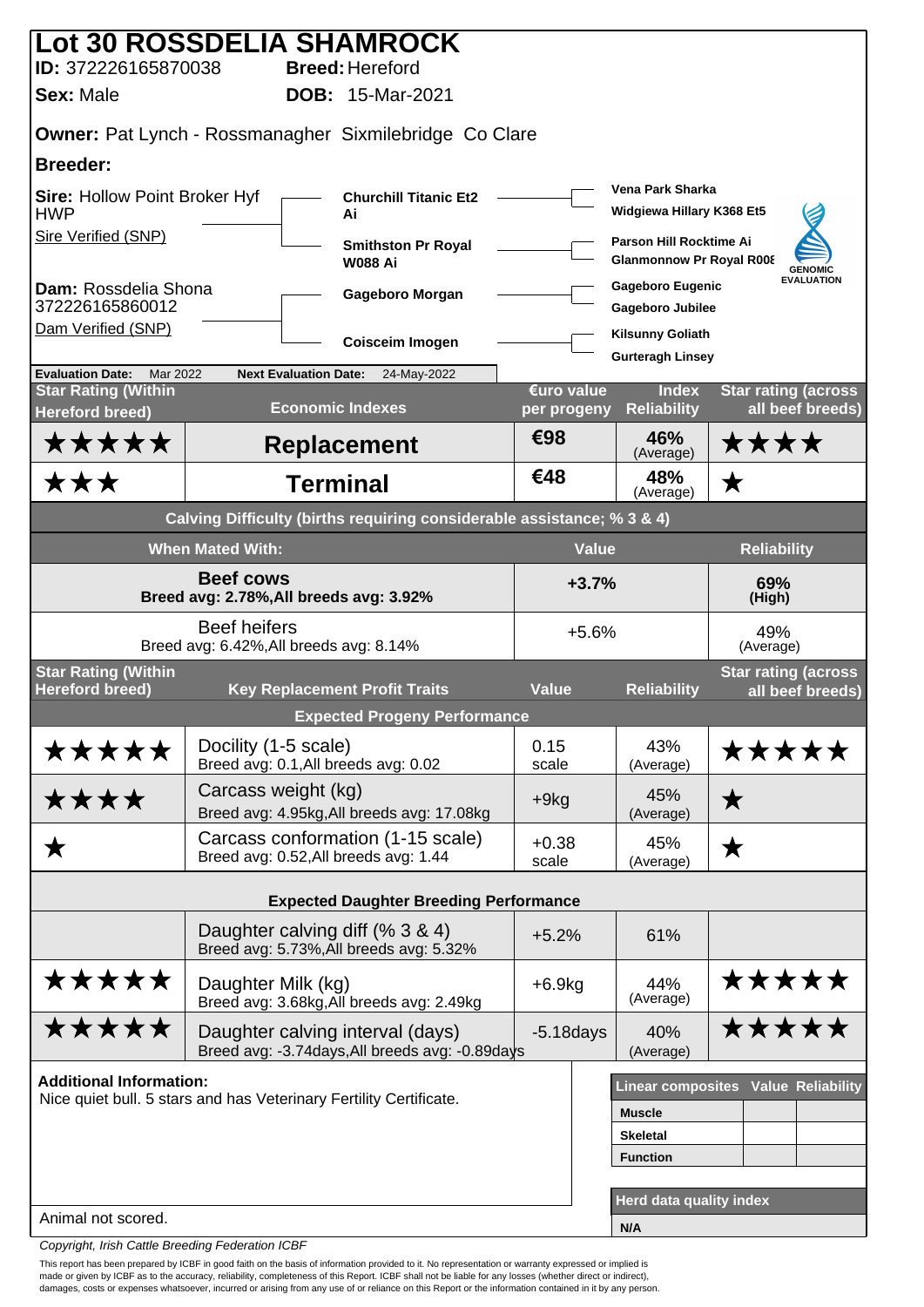|                                                                        |                         | <b>Lot 31 ARDMULCHAN SUPREME</b>                                                    |                                                                  |                                                              |                    |                                                |  |  |
|------------------------------------------------------------------------|-------------------------|-------------------------------------------------------------------------------------|------------------------------------------------------------------|--------------------------------------------------------------|--------------------|------------------------------------------------|--|--|
| ID: 372214429590912                                                    |                         | <b>Breed: Hereford</b>                                                              |                                                                  |                                                              |                    |                                                |  |  |
| <b>Sex: Male</b>                                                       |                         | <b>DOB: 18-Mar-2021</b>                                                             |                                                                  |                                                              |                    |                                                |  |  |
| <b>Owner: Philip &amp; Catherine Smyth - Ardmulchan Navan Co Meath</b> |                         |                                                                                     |                                                                  |                                                              |                    |                                                |  |  |
| <b>Breeder:</b>                                                        |                         |                                                                                     |                                                                  |                                                              |                    |                                                |  |  |
| <b>Sire: Ballinveney Tiger</b><br>372217709520668                      |                         | <b>Ballinveney Nigel</b>                                                            |                                                                  | Yarram Star General W251 Aus<br><b>Ballinveney Judy</b>      |                    |                                                |  |  |
| Sire Verified (SNP)                                                    |                         | <b>Ballinveney Clodagh</b>                                                          |                                                                  | <b>Bp Andy Commander 4s</b><br><b>Ballinveney Tracey</b>     |                    | <b>GENOMIC</b>                                 |  |  |
| Dam: Ardmulchan Clover 625<br>IE281288650625                           |                         | <b>Grianan Emperor</b>                                                              |                                                                  | Yarram Pompeii V055 Imp AuskLUATION<br><b>Grianan Ulrika</b> |                    |                                                |  |  |
| Dam Verified (SNP)                                                     |                         | <b>Ardmulchan Clover</b>                                                            |                                                                  | <b>Clashagad Ben</b><br><b>Ardmulchan Clover 24th</b>        |                    |                                                |  |  |
| <b>Evaluation Date:</b><br>Mar 2022                                    |                         | 43rd<br><b>Next Evaluation Date:</b><br>24-May-2022                                 |                                                                  |                                                              |                    |                                                |  |  |
| <b>Star Rating (Within</b><br><b>Hereford breed)</b>                   |                         | <b>Economic Indexes</b>                                                             | €uro value<br>per progeny                                        | <b>Index</b><br><b>Reliability</b>                           |                    | <b>Star rating (across</b><br>all beef breeds) |  |  |
| <b>**</b>                                                              |                         | <b>Replacement</b>                                                                  | €53                                                              | 43%<br>(Average)                                             | ★                  |                                                |  |  |
| ★★★                                                                    |                         | <b>Terminal</b>                                                                     | €45                                                              | 46%<br>(Average)                                             | ★                  |                                                |  |  |
|                                                                        |                         | Calving Difficulty (births requiring considerable assistance; % 3 & 4)              |                                                                  |                                                              |                    |                                                |  |  |
|                                                                        | <b>When Mated With:</b> |                                                                                     | <b>Value</b>                                                     |                                                              | <b>Reliability</b> |                                                |  |  |
|                                                                        | <b>Beef cows</b>        | Breed avg: 2.78%, All breeds avg: 3.92%                                             | $+1.9%$<br>72%<br>(High)                                         |                                                              |                    |                                                |  |  |
|                                                                        | <b>Beef heifers</b>     | Breed avg: 6.42%, All breeds avg: 8.14%                                             | $+6.1%$<br>42%<br>(Average)                                      |                                                              |                    |                                                |  |  |
| <b>Star Rating (Within</b><br><b>Hereford breed)</b>                   |                         | <b>Key Replacement Profit Traits</b>                                                | <b>Star rating (across</b><br><b>Value</b><br><b>Reliability</b> |                                                              | all beef breeds)   |                                                |  |  |
|                                                                        |                         | <b>Expected Progeny Performance</b>                                                 |                                                                  |                                                              |                    |                                                |  |  |
| ★★★                                                                    | Docility (1-5 scale)    | Breed avg: 0.1, All breeds avg: 0.02                                                | 0.09<br>scale                                                    | 62%<br>(High)                                                | *****              |                                                |  |  |
| ★★★                                                                    |                         | Carcass weight (kg)<br>Breed avg: 4.95kg, All breeds avg: 17.08kg                   | $+5.8$ kg                                                        | 44%<br>(Average)                                             | ★                  |                                                |  |  |
| ****                                                                   |                         | Carcass conformation (1-15 scale)<br>Breed avg: 0.52, All breeds avg: 1.44          | $+0.57$<br>scale                                                 | 41%<br>(Average)                                             | ★                  |                                                |  |  |
|                                                                        |                         | <b>Expected Daughter Breeding Performance</b>                                       |                                                                  |                                                              |                    |                                                |  |  |
|                                                                        |                         | Daughter calving diff (% 3 & 4)<br>Breed avg: 5.73%, All breeds avg: 5.32%          | $+5.2%$                                                          | 58%                                                          |                    |                                                |  |  |
| ★★★                                                                    | Daughter Milk (kg)      | Breed avg: 3.68kg, All breeds avg: 2.49kg                                           | $+3.4kg$                                                         | 41%<br>(Average)                                             | ★★★                |                                                |  |  |
| ★                                                                      |                         | Daughter calving interval (days)<br>Breed avg: -3.74days, All breeds avg: -0.89days | $-1.24$ days                                                     | 36%<br>(Low)                                                 | ★★★                |                                                |  |  |
| <b>Additional Information:</b>                                         |                         |                                                                                     |                                                                  | <b>Linear composites</b>                                     |                    | <b>Value Reliability</b>                       |  |  |
|                                                                        |                         |                                                                                     |                                                                  | <b>Muscle</b>                                                | 113                | 48%                                            |  |  |
|                                                                        |                         |                                                                                     |                                                                  | <b>Skeletal</b>                                              | 103                | 45%                                            |  |  |
|                                                                        |                         |                                                                                     |                                                                  | <b>Function</b>                                              | 88                 | 12%                                            |  |  |
|                                                                        |                         |                                                                                     |                                                                  |                                                              |                    |                                                |  |  |
|                                                                        |                         | Animal scored. Linear scores and weaning weights in evaluations                     |                                                                  | <b>Herd data quality index</b>                               |                    |                                                |  |  |
| Convright, Irish Cattle Breeding Federation ICBE                       |                         |                                                                                     |                                                                  | N/A                                                          |                    |                                                |  |  |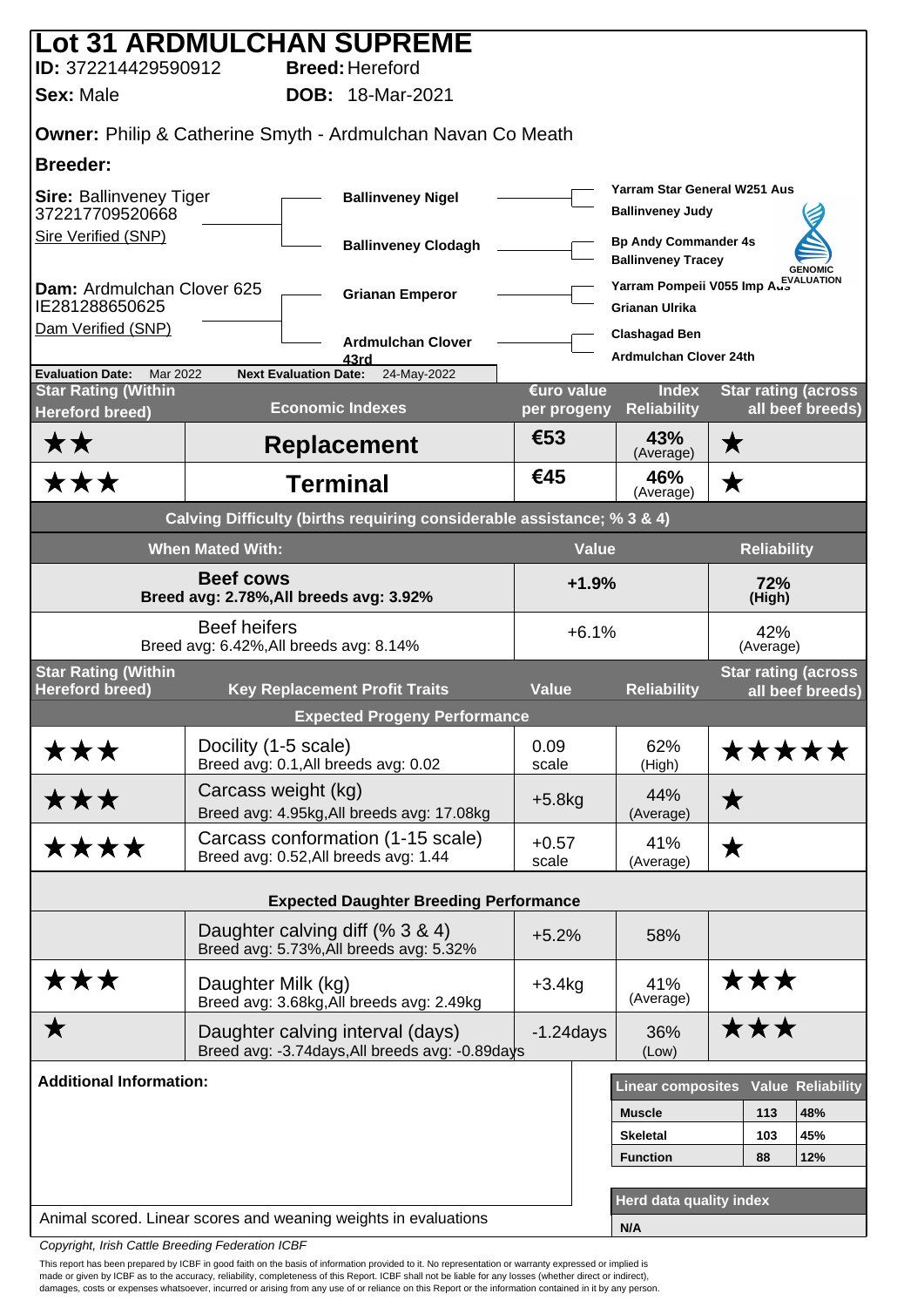| Lot 32 BOYANNA SHEILA                                       |                                                                   |                                                                        |                           |                                                          |                                                |
|-------------------------------------------------------------|-------------------------------------------------------------------|------------------------------------------------------------------------|---------------------------|----------------------------------------------------------|------------------------------------------------|
| ID: 372213068241097                                         |                                                                   | <b>Breed: Hereford</b>                                                 |                           |                                                          |                                                |
| <b>Sex: Female</b>                                          |                                                                   | <b>DOB: 20-May-2019</b>                                                |                           |                                                          |                                                |
|                                                             |                                                                   | <b>Owner: Pat Lynch - Rossmanagher Sixmilebridge Co Clare</b>          |                           |                                                          |                                                |
|                                                             |                                                                   | Breeder: John P Farrell - Killogeenaghan Moate Co Westmeath            |                           |                                                          |                                                |
| <b>Sire: Cill Cormaic Kasper</b><br><b>KZP</b>              |                                                                   | <b>Cill Cormaic Lotto</b>                                              |                           | <b>Ballinphraise Brandy</b><br>Lislaughtin Playgirl 28th |                                                |
| Sire Verified (SNP)                                         |                                                                   | <b>Lislaughtin Piscies</b><br>34th (X)                                 |                           | Rathregan Robin (X)<br><b>Lislaughtin Lassie</b>         | <b>GENOMIC</b>                                 |
| Dam: Boyanna Whisker<br>IE361046220945                      |                                                                   | <b>Boyanna Rambler</b>                                                 |                           | <b>Bowmont Storm A584</b><br>Boyanna Jenny               | <b>EVALUATION</b>                              |
| Dam Verified (SNP)                                          |                                                                   | Boyanna Popi                                                           |                           | <b>Smithston Darby Hyf</b>                               |                                                |
| <b>Evaluation Date:</b><br>Mar 2022                         | <b>Next Evaluation Date:</b>                                      | 24-May-2022                                                            |                           | <b>Boyanna Mary</b>                                      |                                                |
| <b>Star Rating (Within</b><br><b>Hereford breed)</b>        |                                                                   | <b>Economic Indexes</b>                                                | €uro value<br>per progeny | <b>Index</b><br><b>Reliability</b>                       | <b>Star rating (across</b><br>all beef breeds) |
| ****                                                        |                                                                   | <b>Replacement</b>                                                     | €92                       | 48%<br>(Average)                                         | ★★★                                            |
|                                                             |                                                                   | <b>Terminal</b>                                                        | €37                       | 49%<br>(Average)                                         |                                                |
|                                                             |                                                                   | Calving Difficulty (births requiring considerable assistance; % 3 & 4) |                           |                                                          |                                                |
|                                                             | <b>When Mated With:</b>                                           |                                                                        |                           | <b>Value</b>                                             | <b>Reliability</b>                             |
| <b>Beef cows</b><br>Breed avg: 2.78%, All breeds avg: 3.92% |                                                                   |                                                                        | $+3.9%$<br>71%<br>(High)  |                                                          |                                                |
|                                                             | <b>Beef heifers</b><br>Breed avg: 6.42%, All breeds avg: 8.14%    |                                                                        | $+9.4%$                   |                                                          | 58%<br>(Average)                               |
| <b>Star Rating (Within</b><br><b>Hereford breed)</b>        |                                                                   | <b>Key Replacement Profit Traits</b>                                   | <b>Value</b>              | <b>Reliability</b>                                       | <b>Star rating (across</b><br>all beef breeds) |
|                                                             |                                                                   | <b>Expected Progeny Performance</b>                                    |                           |                                                          |                                                |
| ****                                                        | Docility (1-5 scale)<br>Breed avg: 0.1, All breeds avg: 0.02      |                                                                        | 0.14<br>scale             | 46%<br>(Average)                                         | *****                                          |
| ★                                                           | Carcass weight (kg)                                               | Breed avg: 4.95kg, All breeds avg: 17.08kg                             | $+0.6$ kg                 | 45%<br>(Average)                                         | $\bigstar$                                     |
| *****                                                       | Breed avg: 0.52, All breeds avg: 1.44                             | Carcass conformation (1-15 scale)                                      | $+0.67$<br>scale          | 45%                                                      | ★                                              |
|                                                             |                                                                   |                                                                        |                           | (Average)                                                |                                                |
|                                                             |                                                                   | <b>Expected Daughter Breeding Performance</b>                          |                           |                                                          |                                                |
|                                                             | Daughter calving diff (% 3 & 4)                                   | Breed avg: 5.73%, All breeds avg: 5.32%                                | $+6.2%$                   | 65%                                                      |                                                |
| ★★★                                                         | Daughter Milk (kg)                                                | Breed avg: 3.68kg, All breeds avg: 2.49kg                              | $+4kg$                    | 46%<br>(Average)                                         | ****                                           |
| <b>*****</b>                                                | Daughter calving interval (days)                                  | Breed avg: -3.74days, All breeds avg: -0.89days                        | $-6.08$ days              | 44%<br>(Average)                                         | <b>*****</b>                                   |
| <b>Additional Information:</b>                              |                                                                   |                                                                        |                           |                                                          | Linear composites Value Reliability            |
|                                                             | Nice quiet heifer. 5 Star. Incalf to Balleen Val. Served 12.11.21 |                                                                        |                           | <b>Muscle</b>                                            |                                                |
|                                                             |                                                                   |                                                                        |                           | <b>Skeletal</b>                                          |                                                |
|                                                             |                                                                   |                                                                        |                           | <b>Function</b>                                          |                                                |
| Animal not scored.                                          |                                                                   |                                                                        |                           | <b>Herd data quality index</b>                           |                                                |
|                                                             |                                                                   |                                                                        |                           | N/A                                                      |                                                |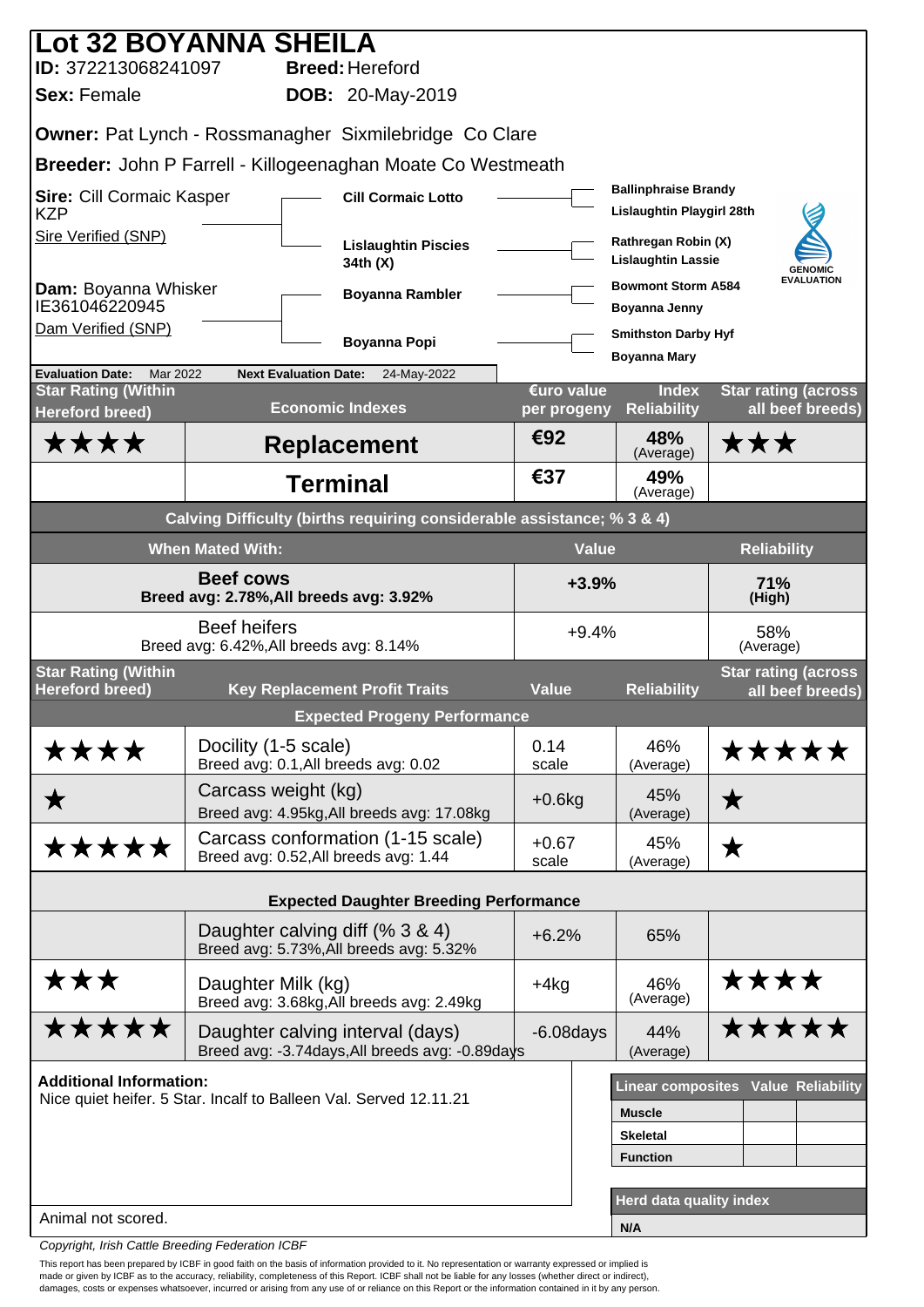|                                                    |                                          |                            | <b>Evaluation Date: Mar 2022</b>        | Dairy-Beef Index and Key Profit Traits<br>Next Evaluation Date: 24-May-2022                              |                                           |                                     |                                               |                 |
|----------------------------------------------------|------------------------------------------|----------------------------|-----------------------------------------|----------------------------------------------------------------------------------------------------------|-------------------------------------------|-------------------------------------|-----------------------------------------------|-----------------|
|                                                    | <b>Dairy</b><br><b>Beef Index</b>        | Calving<br><b>Value SI</b> | <b>Beef</b><br><b>Value SI</b>          | <b>Gestation</b>                                                                                         | Dairy Cow<br><b>CDiff</b>                 | <b>Dairy Heifer</b><br><b>CDiff</b> | Carcass<br>Weight                             | Carcass<br>Conf |
| All Breed Average<br><b>Hereford Breed Average</b> | €47.89<br>€23.73                         | $-639.07$<br>-€9.69        | €93.27<br>€35.37                        | $+2.58$ days<br>$+1.03$ days                                                                             | 5.6%<br>4.45%                             | 12.09%<br>11.66%                    | 17.08kg<br>4.95kg                             | 1.44<br>0.52    |
| Lot 1<br><b>GARRIFFE 1 JERRY</b>                   |                                          |                            | <b>Breed</b><br>Hereford                |                                                                                                          |                                           |                                     | GENOTYPED A                                   |                 |
| 372225929490042                                    |                                          | Sire                       | 20-May-2020<br>Birthdate<br>Dam         | KZP (Cill Cormaic Kasper); Sire Verified (SNP)<br>372225929440013 (Garriffe 1 Honey); Dam Verified (SNP) |                                           |                                     |                                               |                 |
| Dairy Beef Index                                   | <b>Dairy Beef Index</b><br>€29 (Rel:52%) |                            | <b>Calving Value SI</b><br>€3 (Rel:58%) |                                                                                                          | <b>Beef Value SI</b><br>€26 (Rel:45%)     |                                     |                                               |                 |
| <b>Calving Traits</b>                              | Gestation<br>$+0.7$ days (Rel:48%)       |                            | Dairy Cow CDiff<br>+4% (Rel:60%)        |                                                                                                          | <b>Risk of Dairy Heifer CDiff</b><br>High |                                     | <b>Dairy Heifer CDiff</b><br>+10.5% (Rel:52%) |                 |

| <b>Beef Traits</b> | <b>Carcass Weight</b> | <b>Carcass Conformation</b> |
|--------------------|-----------------------|-----------------------------|
|                    | -1.1 (Rel:47%)        | +0.7 (Rel:46%)              |

**Lot** 2

| LVL 4<br><b>RATHKENTY TITAN</b><br>372219983310246 |                                            | <b>Breed</b><br><b>Birthdate</b><br>Sire<br>Dam | Hereford<br>23-May-2020     | 372223810260005 (Crowenstown Macarthur); Sire Verified (SNP)<br>IE251323910389 (Breaney Niamh); Dam Verified (SNP) | <b>GENOTYPED</b>                              |
|----------------------------------------------------|--------------------------------------------|-------------------------------------------------|-----------------------------|--------------------------------------------------------------------------------------------------------------------|-----------------------------------------------|
| Dairy Beef Index                                   | Dairy Beef Index<br>€41 (Rel:45%)          | <b>Calving Value SI</b><br>-€19 (Rel:45%)       |                             | <b>Beef Value SI</b><br>€60 (Rel:44%)                                                                              |                                               |
| Calving Traits                                     | Gestation<br>$+1.1$ days (Rel:40%)         | <b>Dairy Cow CDiff</b><br>+4.6% (Rel:47%)       |                             | <b>Risk of Dairy Heifer CDiff</b><br>High                                                                          | <b>Dairy Heifer CDiff</b><br>+13.7% (Rel:38%) |
| <b>Beef Traits</b>                                 | <b>Carcass Weight</b><br>+15.7kg (Rel:48%) | $+0.31$ (Rel:36%)                               | <b>Carcass Conformation</b> |                                                                                                                    |                                               |

*Additional Information*

| Lot <sub>3</sub>            |                                    |                                         |                             |                                                                                          |                                              |  |
|-----------------------------|------------------------------------|-----------------------------------------|-----------------------------|------------------------------------------------------------------------------------------|----------------------------------------------|--|
| <b>DROUMGARRIFFE MARLEY</b> |                                    | <b>Breed</b>                            | Hereford                    |                                                                                          |                                              |  |
| 372225929430045             |                                    | <b>Birthdate</b><br>Sire<br>Dam         | 17-Jun-2020                 | KZP (Cill Cormaic Kasper); Sire Verified (SNP)<br>372225929460015 (Droumgarriffe Maisy); |                                              |  |
| Dairy Beef Index            | Dairy Beef Index                   | <b>Calving Value SI</b>                 | <b>Beef Value SI</b>        |                                                                                          |                                              |  |
|                             | €70 (Rel:48%)                      | €23 (Rel:53%)                           | €47 (Rel:42%)               |                                                                                          |                                              |  |
| <b>Calving Traits</b>       | Gestation<br>$+0.6$ days (Rel:43%) | <b>Dairy Cow CDiff</b><br>+3% (Rel:55%) |                             | <b>Risk of Dairy Heifer CDiff</b><br>Moderate                                            | <b>Dairy Heifer CDiff</b><br>+7.4% (Rel:48%) |  |
| <b>Beef Traits</b>          | <b>Carcass Weight</b>              |                                         | <b>Carcass Conformation</b> |                                                                                          |                                              |  |
|                             | +5.2kg (Rel:43%)                   | $+0.88$ (Rel:43%)                       |                             |                                                                                          |                                              |  |

*Additional Information*

## *Copyright, Irish Cattle Breeding Federation ICBF*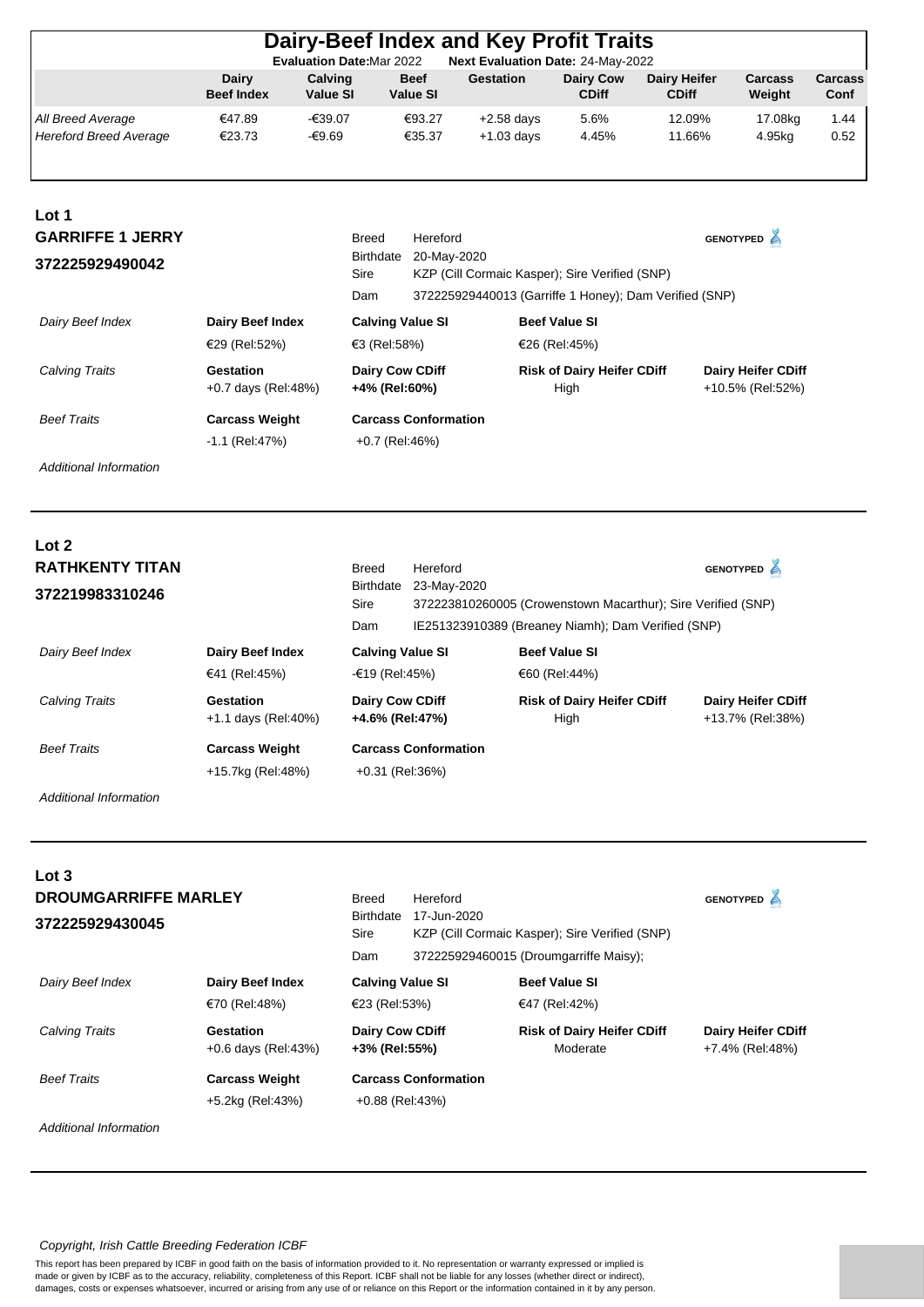| Dairy-Beef Index and Key Profit Traits                                |                            |                     |                                |                  |                                  |                                     |                          |                 |  |
|-----------------------------------------------------------------------|----------------------------|---------------------|--------------------------------|------------------|----------------------------------|-------------------------------------|--------------------------|-----------------|--|
| Next Evaluation Date: 24-May-2022<br><b>Evaluation Date: Mar 2022</b> |                            |                     |                                |                  |                                  |                                     |                          |                 |  |
|                                                                       | Dairy<br><b>Beef Index</b> | Calving<br>Value SI | <b>Beef</b><br><b>Value SI</b> | <b>Gestation</b> | <b>Dairy Cow</b><br><b>CDiff</b> | <b>Dairy Heifer</b><br><b>CDiff</b> | <b>Carcass</b><br>Weight | Carcass<br>Conf |  |
| All Breed Average                                                     | €47.89                     | -€39.07             | €93.27                         | $+2.58$ days     | 5.6%                             | 12.09%                              | 17.08kg                  | 1.44            |  |
| Hereford Breed Average                                                | €23.73                     | -€9.69              | €35.37                         | $+1.03$ days     | 4.45%                            | 11.66%                              | 4.95kg                   | 0.52            |  |
|                                                                       |                            |                     |                                |                  |                                  |                                     |                          |                 |  |

| Lot 4                     |                                     |                                           |                                                                             |                                                            |                                               |  |  |
|---------------------------|-------------------------------------|-------------------------------------------|-----------------------------------------------------------------------------|------------------------------------------------------------|-----------------------------------------------|--|--|
| <b>RATHKENTY TIBERIUS</b> |                                     | Breed                                     | Hereford                                                                    |                                                            | <b>GENOTYPED</b> A                            |  |  |
| 372219983340249           |                                     | <b>Birthdate</b><br>Sire                  | 25-Jun-2020<br>372223810260005 (Crowenstown Macarthur); Sire Verified (SNP) |                                                            |                                               |  |  |
|                           |                                     | Dam                                       |                                                                             | IE151225350397 (Allowdale Dowager 397); Dam Verified (SNP) |                                               |  |  |
| Dairy Beef Index          | <b>Dairy Beef Index</b>             | <b>Calving Value SI</b>                   |                                                                             | <b>Beef Value SI</b>                                       |                                               |  |  |
|                           | €43 (Rel:47%)                       | -€20 (Rel:48%)                            |                                                                             | €62 (Rel:45%)                                              |                                               |  |  |
| Calving Traits            | Gestation<br>$-0.3$ days (Rel: 41%) | <b>Dairy Cow CDiff</b><br>+5.4% (Rel:50%) |                                                                             | <b>Risk of Dairy Heifer CDiff</b><br>High                  | <b>Dairy Heifer CDiff</b><br>+13.6% (Rel:39%) |  |  |
| <b>Beef Traits</b>        | <b>Carcass Weight</b>               |                                           | <b>Carcass Conformation</b>                                                 |                                                            |                                               |  |  |
|                           | +15.6kg (Rel:48%)                   | +0.54 (Rel:37%)                           |                                                                             |                                                            |                                               |  |  |

| Lot 5<br><b>GARRIFFE 1 BILLY</b><br>372225929490050 |                                           | <b>Breed</b><br>Birthdate<br>Sire<br>Dam  | Hereford<br>01-Aug-2020     | 372225929480017 (Droumgarriffe Christy); Sire Verified (SNP)<br>372223566410938 (Kingsgrovepoll 1 Pansy Kid); Dam Verified (SNP) | GENOTYPED A                                   |  |
|-----------------------------------------------------|-------------------------------------------|-------------------------------------------|-----------------------------|----------------------------------------------------------------------------------------------------------------------------------|-----------------------------------------------|--|
| Dairy Beef Index                                    | Dairy Beef Index<br>€39 (Rel:46%)         | <b>Calving Value SI</b><br>€0 (Rel:48%)   |                             | <b>Beef Value SI</b><br>€38 (Rel:44%)                                                                                            |                                               |  |
| Calving Traits                                      | Gestation<br>$+0.5$ days (Rel:44%)        | <b>Dairy Cow CDiff</b><br>+3.8% (Rel:50%) |                             | <b>Risk of Dairy Heifer CDiff</b><br>High                                                                                        | <b>Dairy Heifer CDiff</b><br>+12.3% (Rel:42%) |  |
| <b>Beef Traits</b>                                  | <b>Carcass Weight</b><br>+3.5kg (Rel:48%) | $+0.74$ (Rel:40%)                         | <b>Carcass Conformation</b> |                                                                                                                                  |                                               |  |
| Additional Information                              | Fertility tested by Vet                   |                                           |                             |                                                                                                                                  |                                               |  |

| <b>GLASLOUGH WARRIOR</b>         | <b>Breed</b>     | Hereford                                               |                                                                                                                            | GENOTYPED A                                                                           |  |  |  |
|----------------------------------|------------------|--------------------------------------------------------|----------------------------------------------------------------------------------------------------------------------------|---------------------------------------------------------------------------------------|--|--|--|
|                                  | <b>Birthdate</b> |                                                        |                                                                                                                            |                                                                                       |  |  |  |
|                                  | Sire             | IE131390151138 (Clondrina 1110th); Sire Verified (SNP) |                                                                                                                            |                                                                                       |  |  |  |
|                                  | Dam              |                                                        |                                                                                                                            |                                                                                       |  |  |  |
| <b>Dairy Beef Index</b>          |                  | <b>Beef Value SI</b>                                   |                                                                                                                            |                                                                                       |  |  |  |
| €19 (Rel:47%)                    |                  | €43 (Rel:41%)                                          |                                                                                                                            |                                                                                       |  |  |  |
| Gestation<br>+2.4 days (Rel:38%) |                  |                                                        | <b>Risk of Dairy Heifer CDiff</b><br>High                                                                                  | <b>Dairy Heifer CDiff</b><br>+13.3% (Rel:45%)                                         |  |  |  |
| <b>Carcass Weight</b>            |                  |                                                        |                                                                                                                            |                                                                                       |  |  |  |
| +7.7kg (Rel:43%)                 |                  |                                                        |                                                                                                                            |                                                                                       |  |  |  |
|                                  |                  |                                                        | 06-Aug-2020<br><b>Calving Value SI</b><br>-€24 (Rel:52%)<br><b>Dairy Cow CDiff</b><br>+4.3% (Rel:55%)<br>$+0.61$ (Rel:43%) | IE291495171232 (Glaslough Shannon); Dam Verified (SNP)<br><b>Carcass Conformation</b> |  |  |  |

*Additional Information*

## *Copyright, Irish Cattle Breeding Federation ICBF*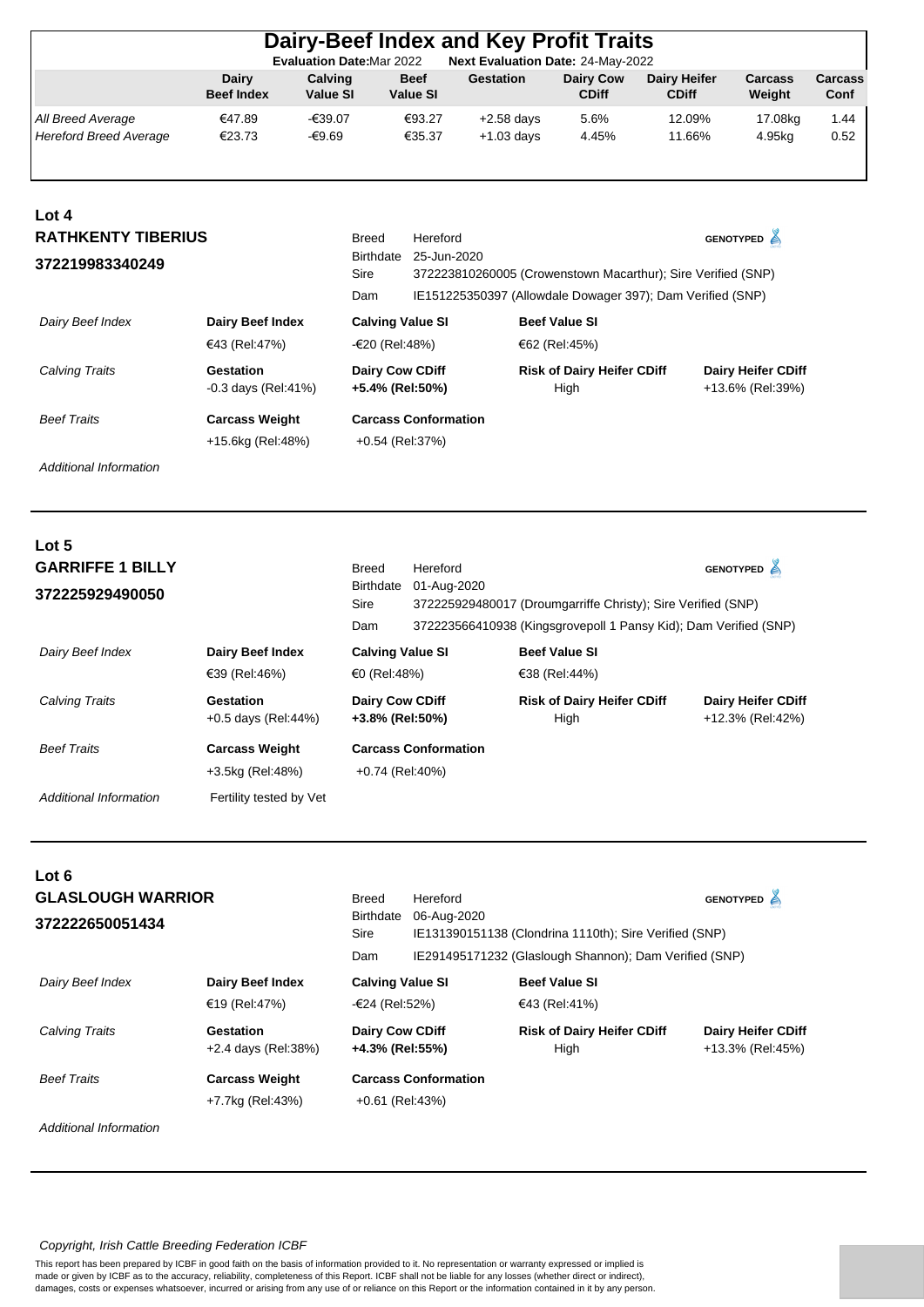|                                                    |                                           | <b>Evaluation Date:Mar 2022</b> |                                                | Dairy-Beef Index and Key Profit Traits<br>Next Evaluation Date: 24-May-2022 |                                               |                                                                                                                           |                                              |                 |
|----------------------------------------------------|-------------------------------------------|---------------------------------|------------------------------------------------|-----------------------------------------------------------------------------|-----------------------------------------------|---------------------------------------------------------------------------------------------------------------------------|----------------------------------------------|-----------------|
|                                                    | Dairy<br><b>Beef Index</b>                | Calving<br>Value SI             | <b>Beef</b><br>Value SI                        | <b>Gestation</b>                                                            | <b>Dairy Cow</b><br><b>CDiff</b>              | <b>Dairy Heifer</b><br><b>CDiff</b>                                                                                       | <b>Carcass</b><br>Weight                     | Carcass<br>Conf |
| All Breed Average<br><b>Hereford Breed Average</b> | €47.89<br>€23.73                          | -€39.07<br>$-69.69$             | €93.27<br>€35.37                               | $+2.58$ days<br>$+1.03$ days                                                | 5.6%<br>4.45%                                 | 12.09%<br>11.66%                                                                                                          | 17.08kg<br>4.95kg                            | 1.44<br>0.52    |
| Lot 7<br><b>BOVEEN ULTAN</b><br>372214059670393    |                                           | <b>Breed</b><br>Sire<br>Dam     | Hereford<br>Birthdate<br>10-Aug-2020           |                                                                             |                                               | IE301242940138 (Ballyvlinngold Captain); Sire Verified (SNP)<br>372214059670328 (Boveen Stately 31th); Dam Verified (SNP) | <b>GENOTYPED</b>                             |                 |
| Dairy Beef Index                                   | <b>Dairy Beef Index</b><br>€37 (Rel:46%)  |                                 | <b>Calving Value SI</b><br>-€10 (Rel:49%)      |                                                                             | <b>Beef Value SI</b><br>€47 (Rel:43%)         |                                                                                                                           |                                              |                 |
| <b>Calving Traits</b>                              | <b>Gestation</b><br>+1.6 days (Rel:40%)   |                                 | Dairy Cow CDiff<br>+4.8% (Rel:51%)             |                                                                             | <b>Risk of Dairy Heifer CDiff</b><br>Moderate |                                                                                                                           | <b>Dairy Heifer CDiff</b><br>+9.5% (Rel:42%) |                 |
| <b>Beef Traits</b>                                 | <b>Carcass Weight</b><br>+6.6kg (Rel:45%) |                                 | <b>Carcass Conformation</b><br>+0.73 (Rel:41%) |                                                                             |                                               |                                                                                                                           |                                              |                 |
| Additional Information                             | Fertility tested                          |                                 |                                                |                                                                             |                                               |                                                                                                                           |                                              |                 |

# **Lot 8 372222897640211** 02-Sep-2020 **CARRICK HECTOR**

|                    |                                           | Sire                                      |                                                | IE301326860562 (Cill Cormaic Orson); Sire Verified (SNP) |                                               |  |  |
|--------------------|-------------------------------------------|-------------------------------------------|------------------------------------------------|----------------------------------------------------------|-----------------------------------------------|--|--|
|                    |                                           | Dam                                       |                                                | IE121385340171 (Carrick Olive); Dam Verified (SNP)       |                                               |  |  |
| Dairy Beef Index   | Dairy Beef Index                          | <b>Calving Value SI</b><br>-€15 (Rel:48%) |                                                | <b>Beef Value SI</b>                                     |                                               |  |  |
|                    | €26 (Rel:43%)                             |                                           |                                                | €40 (Rel:38%)                                            |                                               |  |  |
| Calving Traits     | Gestation<br>$+1.8$ days (Rel: 37%)       |                                           | <b>Dairy Cow CDiff</b><br>+4.2% (Rel:51%)      | <b>Risk of Dairy Heifer CDiff</b><br>High                | <b>Dairy Heifer CDiff</b><br>+12.5% (Rel:42%) |  |  |
| <b>Beef Traits</b> | <b>Carcass Weight</b><br>+9.4kg (Rel:40%) |                                           | <b>Carcass Conformation</b><br>+0.26 (Rel:36%) |                                                          |                                               |  |  |

Hereford

Birthdate 02-Sep-2020

**GENOTYPED**

Breed

*Additional Information*

| Lot 9<br><b>GARRIFFE 1 BOBBY</b><br>372225929470057 |                                                   | <b>Breed</b><br>Birthdate<br>Sire<br>Dam             | Hereford<br>04-Sep-2020<br>HE4105 (Conmelvin Ollie); Sire Verified (SNP)<br>IE142015520002 (Garriffe 1 Kyile); Dam Verified (SNP) | <b>GENOTYPED</b>                                           |                                             |
|-----------------------------------------------------|---------------------------------------------------|------------------------------------------------------|-----------------------------------------------------------------------------------------------------------------------------------|------------------------------------------------------------|---------------------------------------------|
| Dairy Beef Index                                    | Dairy Beef Index                                  | <b>Calving Value SI</b>                              |                                                                                                                                   | <b>Beef Value SI</b>                                       |                                             |
| <b>Calving Traits</b>                               | €19 (Rel:53%)<br>Gestation<br>+1.3 days (Rel:61%) | -€27 (Rel:56%)<br>Dairy Cow CDiff<br>+5.5% (Rel:57%) |                                                                                                                                   | €46 (Rel:49%)<br><b>Risk of Dairy Heifer CDiff</b><br>High | <b>Dairy Heifer CDiff</b><br>+12% (Rel:48%) |
| <b>Beef Traits</b>                                  | <b>Carcass Weight</b><br>+6.3kg (Rel:53%)         | +0.67 (Rel:46%)                                      | <b>Carcass Conformation</b>                                                                                                       |                                                            |                                             |
| Additional Information                              | Fertility tested by Vet                           |                                                      |                                                                                                                                   |                                                            |                                             |

## *Copyright, Irish Cattle Breeding Federation ICBF*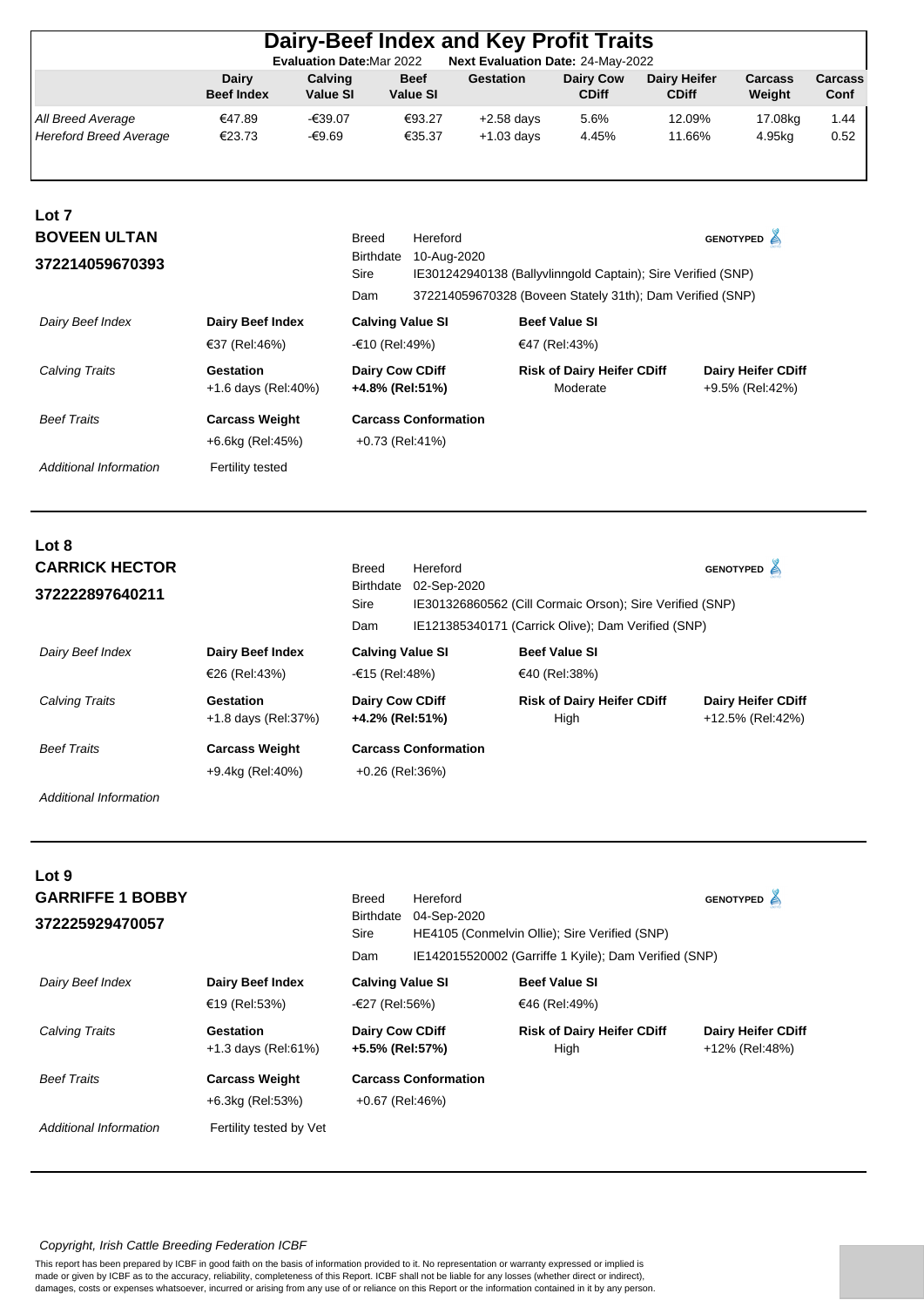|                                                            |                                   |                            | Dairy-Beef Index and Key Profit Traits                              |                                                                 |                                           |                                     |                                               |                 |
|------------------------------------------------------------|-----------------------------------|----------------------------|---------------------------------------------------------------------|-----------------------------------------------------------------|-------------------------------------------|-------------------------------------|-----------------------------------------------|-----------------|
|                                                            | <b>Dairy</b><br><b>Beef Index</b> | Calving<br><b>Value SI</b> | <b>Evaluation Date: Mar 2022</b><br><b>Beef</b><br><b>Value SI</b>  | Next Evaluation Date: 24-May-2022<br><b>Gestation</b>           | <b>Dairy Cow</b><br><b>CDiff</b>          | <b>Dairy Heifer</b><br><b>CDiff</b> | Carcass<br>Weight                             | Carcass<br>Conf |
| All Breed Average<br><b>Hereford Breed Average</b>         | €47.89<br>€23.73                  | -€39.07<br>-€9.69          | €93.27<br>€35.37                                                    | $+2.58$ days<br>$+1.03$ days                                    | 5.6%<br>4.45%                             | 12.09%<br>11.66%                    | 17.08kg<br>4.95kg                             | 1.44<br>0.52    |
| Lot 10<br><b>BURTOWN BIG 1 PADGE ET</b><br>372225302790131 |                                   |                            | <b>Breed</b><br>Hereford<br>17-Sep-2020<br><b>Birthdate</b><br>Sire | S3081 (Panmure 1 Henry {Hyf}); Sire Verified (SNP)              |                                           |                                     | <b>GENOTYPED</b>                              |                 |
|                                                            |                                   |                            | Dam                                                                 | IE191198980591 (Gouldingpoll 1 Duchess 591); Dam Verified (SNP) |                                           |                                     |                                               |                 |
| Dairy Beef Index                                           | Dairy Beef Index<br>€71 (Rel:49%) |                            | <b>Calving Value SI</b><br>-€19 (Rel:52%)                           |                                                                 | <b>Beef Value SI</b><br>€89 (Rel:46%)     |                                     |                                               |                 |
| Calving Traits                                             | Gestation<br>+0.7 days (Rel:46%)  |                            | Dairy Cow CDiff<br>+5.2% (Rel:54%)                                  |                                                                 | <b>Risk of Dairy Heifer CDiff</b><br>High |                                     | <b>Dairy Heifer CDiff</b><br>+12.3% (Rel:45%) |                 |
| <b>Beef Traits</b>                                         | <b>Carcass Weight</b>             |                            | <b>Carcass Conformation</b>                                         |                                                                 |                                           |                                     |                                               |                 |
|                                                            | +21.8kg (Rel:48%)                 |                            | +0.99 (Rel:45%)                                                     |                                                                 |                                           |                                     |                                               |                 |

*Additional Information* Polled Pedigree. Easy calving bull. Homozygus Polled. No Horns on Calves.

| <b>Lot 11</b>                               |                                    |                                           |                                                                      |                                                        |                                               |
|---------------------------------------------|------------------------------------|-------------------------------------------|----------------------------------------------------------------------|--------------------------------------------------------|-----------------------------------------------|
| <b>BALLINVENEY DAZZLER</b>                  |                                    | Breed                                     | Hereford                                                             |                                                        | <b>GENOTYPED</b>                              |
| 372217709530801                             |                                    | Birthdate<br>Sire                         | 25-Sep-2020<br>HE4658 (Kaludah Powerhouse L478); Sire Verified (SNP) |                                                        |                                               |
|                                             |                                    | Dam                                       |                                                                      | IE331493120499 (Ballinveney Penny); Dam Verified (SNP) |                                               |
| <b>Dairy Beef Index</b><br>Dairy Beef Index |                                    | <b>Calving Value SI</b>                   |                                                                      | <b>Beef Value SI</b>                                   |                                               |
|                                             | €35 (Rel:46%)                      | $-61$ (Rel:52%)                           |                                                                      | €37 (Rel:39%)                                          |                                               |
| Calving Traits                              | Gestation<br>$-0.5$ days (Rel:60%) | <b>Dairy Cow CDiff</b><br>+4.7% (Rel:53%) |                                                                      | <b>Risk of Dairy Heifer CDiff</b><br>High              | <b>Dairy Heifer CDiff</b><br>+11.9% (Rel:40%) |
| <b>Beef Traits</b>                          | <b>Carcass Weight</b>              |                                           | <b>Carcass Conformation</b>                                          |                                                        |                                               |
|                                             | +6.6kg (Rel:40%)                   | $+0.47$ (Rel:39%)                         |                                                                      |                                                        |                                               |

*Additional Information*

| Lot 12<br><b>BALLYRAGGAN WOODMAN 1032ND</b><br>372219931011354 |                                           | Breed<br><b>Birthdate</b><br>Sire         | Hereford<br>06-Oct-2020     | IE201173621077 (Ballyraggan Isaac 862nd); Sire Verified (SNP) |                                               |  |
|----------------------------------------------------------------|-------------------------------------------|-------------------------------------------|-----------------------------|---------------------------------------------------------------|-----------------------------------------------|--|
|                                                                |                                           | Dam                                       |                             | IE201173680844 (Ballyraggan Kasey 720th);                     |                                               |  |
| Dairy Beef Index                                               | Dairy Beef Index<br>€12 (Rel:45%)         | <b>Calving Value SI</b><br>-€26 (Rel:50%) |                             | <b>Beef Value SI</b><br>€38 (Rel:40%)                         |                                               |  |
| <b>Calving Traits</b>                                          | Gestation<br>$+0.4$ days (Rel:40%)        | <b>Dairy Cow CDiff</b><br>+4.7% (Rel:53%) |                             | <b>Risk of Dairy Heifer CDiff</b><br>High                     | <b>Dairy Heifer CDiff</b><br>+16.3% (Rel:43%) |  |
| <b>Beef Traits</b>                                             | <b>Carcass Weight</b><br>+6.8kg (Rel:42%) | +0.38 (Rel:39%)                           | <b>Carcass Conformation</b> |                                                               |                                               |  |

*Additional Information*

## *Copyright, Irish Cattle Breeding Federation ICBF*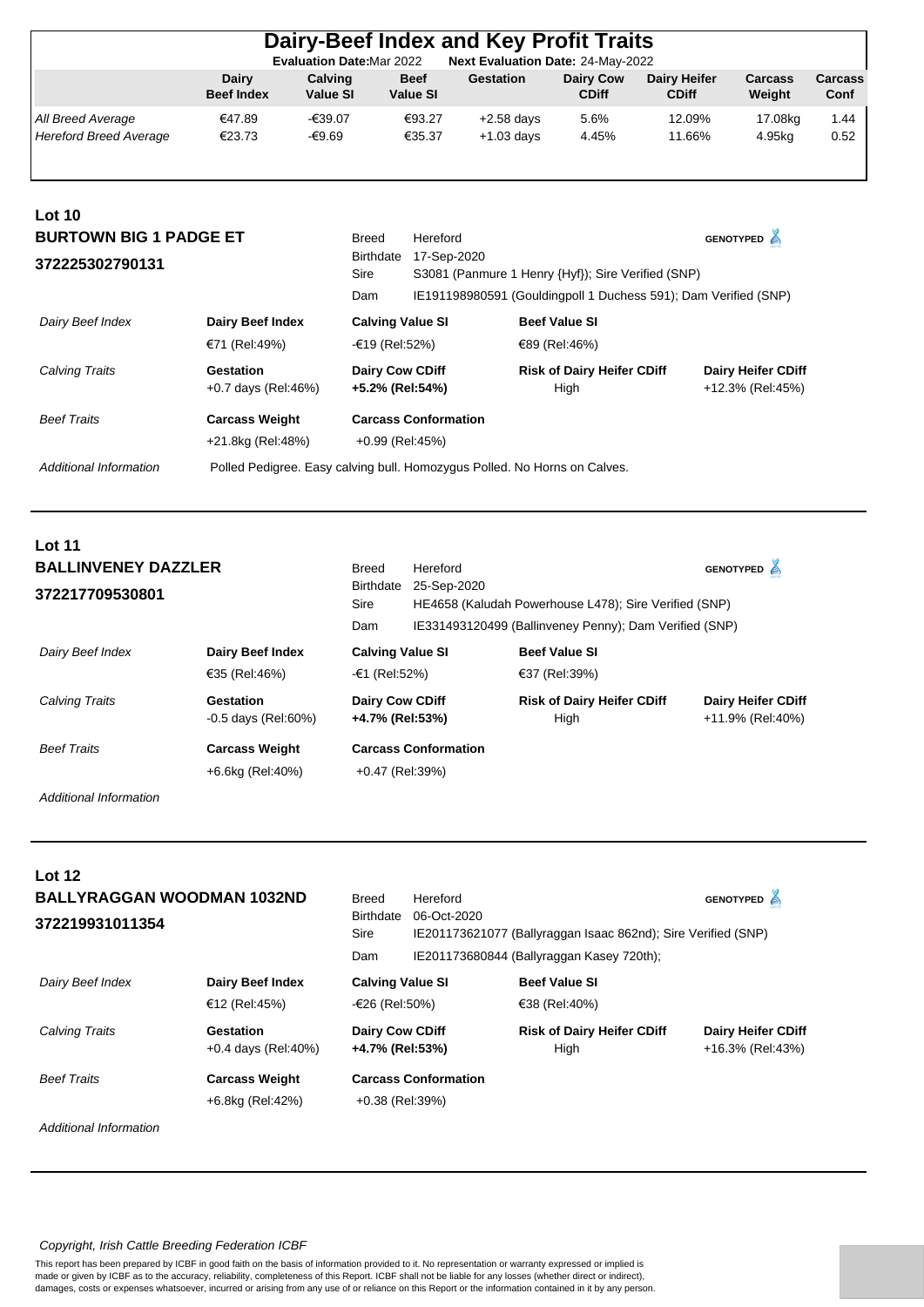| Dairy-Beef Index and Key Profit Traits                                |                            |                            |                                |                              |                           |                                     |                   |                 |  |
|-----------------------------------------------------------------------|----------------------------|----------------------------|--------------------------------|------------------------------|---------------------------|-------------------------------------|-------------------|-----------------|--|
| Next Evaluation Date: 24-May-2022<br><b>Evaluation Date: Mar 2022</b> |                            |                            |                                |                              |                           |                                     |                   |                 |  |
|                                                                       | Dairy<br><b>Beef Index</b> | Calving<br><b>Value SI</b> | <b>Beef</b><br><b>Value SI</b> | Gestation                    | Dairy Cow<br><b>CDiff</b> | <b>Dairy Heifer</b><br><b>CDiff</b> | Carcass<br>Weight | Carcass<br>Conf |  |
| All Breed Average<br><b>Hereford Breed Average</b>                    | €47.89<br>€23.73           | -€39.07<br>-€9.69          | €93.27<br>€35.37               | $+2.58$ days<br>$+1.03$ days | 5.6%<br>4.45%             | 12.09%<br>11.66%                    | 17.08kg<br>4.95kg | 1.44<br>0.52    |  |

| Lot 13<br><b>BALLYRAGGAN MASTERPIECE 1037TH</b><br>372219931011362 |                                            | <b>Breed</b><br><b>Birthdate</b><br>Sire<br>Dam | Hereford<br>03-Dec-2020     | IE311580830790 (Rathnollag Lucky 790); Sire Verified (SNP)<br>IE201173611076 (Ballyraggan Colleen 861st); Dam Verified (SNP) | <b>GENOTYPED</b>                              |
|--------------------------------------------------------------------|--------------------------------------------|-------------------------------------------------|-----------------------------|------------------------------------------------------------------------------------------------------------------------------|-----------------------------------------------|
| Dairy Beef Index                                                   | <b>Dairy Beef Index</b><br>€40 (Rel:44%)   | <b>Calving Value SI</b><br>-€16 (Rel:48%)       |                             | <b>Beef Value SI</b><br>€56 (Rel:40%)                                                                                        |                                               |
| Calving Traits                                                     | Gestation<br>$+1.1$ days (Rel: 41%)        | <b>Dairy Cow CDiff</b><br>+4.8% (Rel:50%)       |                             | <b>Risk of Dairy Heifer CDiff</b><br>High                                                                                    | <b>Dairy Heifer CDiff</b><br>+11.9% (Rel:40%) |
| <b>Beef Traits</b>                                                 | <b>Carcass Weight</b><br>+11.8kg (Rel:42%) | $+0.64$ (Rel:40%)                               | <b>Carcass Conformation</b> |                                                                                                                              |                                               |

| Lot $14$                      |                                  |                                                                                                            |                                                                |                                           |                                               |  |
|-------------------------------|----------------------------------|------------------------------------------------------------------------------------------------------------|----------------------------------------------------------------|-------------------------------------------|-----------------------------------------------|--|
| <b>CLOONCULLANE LUCKY 476</b> |                                  | Breed                                                                                                      | Hereford                                                       |                                           | GENOTYPED A                                   |  |
| 372218195140476               |                                  | <b>Birthdate</b><br>Sire                                                                                   | 03-Dec-2020<br>HE5136 (Pulham Powerhouse); Sire Verified (SNP) |                                           |                                               |  |
|                               |                                  | Dam                                                                                                        | IE311370910297 (Clooncullane May 297); Dam Verified (SNP)      |                                           |                                               |  |
| Dairy Beef Index              | Dairy Beef Index                 | <b>Calving Value SI</b>                                                                                    |                                                                | <b>Beef Value SI</b>                      |                                               |  |
|                               | €32 (Rel:45%)                    | -€15 (Rel:51%)                                                                                             | €46 (Rel:38%)                                                  |                                           |                                               |  |
| <b>Calving Traits</b>         | Gestation<br>+1.5 days (Rel:60%) | <b>Dairy Cow CDiff</b><br>+4.4% (Rel:51%)                                                                  |                                                                | <b>Risk of Dairy Heifer CDiff</b><br>High | <b>Dairy Heifer CDiff</b><br>+12.2% (Rel:42%) |  |
| <b>Beef Traits</b>            | <b>Carcass Weight</b>            |                                                                                                            | <b>Carcass Conformation</b>                                    |                                           |                                               |  |
|                               | +8.8kg (Rel:39%)                 | +0.72 (Rel:38%)                                                                                            |                                                                |                                           |                                               |  |
| Additional Information        |                                  | Fertility tested 4 star replacement and terminal and dairy beef only 2 point 7 percent calving difficulty. |                                                                |                                           |                                               |  |

| <b>Lot 15</b><br><b>GLASLOUGH WELLINGTON</b><br>372222650061451 |                                           | <b>Breed</b><br><b>Birthdate</b><br>Sire  | Hereford<br>04-Dec-2020<br>IE301104041526 (Ballyaville Ger {Hyf}); Sire Verified (SNP) | GENOTYPED <sup>4</sup>                        |                                              |  |
|-----------------------------------------------------------------|-------------------------------------------|-------------------------------------------|----------------------------------------------------------------------------------------|-----------------------------------------------|----------------------------------------------|--|
|                                                                 |                                           | Dam                                       | IE291495111086 (Glaslough New Look); Dam Verified (SNP)                                |                                               |                                              |  |
| Dairy Beef Index                                                | Dairy Beef Index                          | <b>Calving Value SI</b>                   |                                                                                        | <b>Beef Value SI</b>                          |                                              |  |
|                                                                 | €43 (Rel:49%)                             | €6 (Rel:54%)                              |                                                                                        | €37 (Rel:43%)                                 |                                              |  |
| <b>Calving Traits</b>                                           | Gestation<br>+1.8 days (Rel:42%)          | <b>Dairy Cow CDiff</b><br>+3.5% (Rel:57%) |                                                                                        | <b>Risk of Dairy Heifer CDiff</b><br>Moderate | <b>Dairy Heifer CDiff</b><br>+8.6% (Rel:45%) |  |
| <b>Beef Traits</b>                                              | <b>Carcass Weight</b><br>+7.9kg (Rel:45%) | $+0.31$ (Rel:45%)                         | <b>Carcass Conformation</b>                                                            |                                               |                                              |  |

*Additional Information*

## *Copyright, Irish Cattle Breeding Federation ICBF*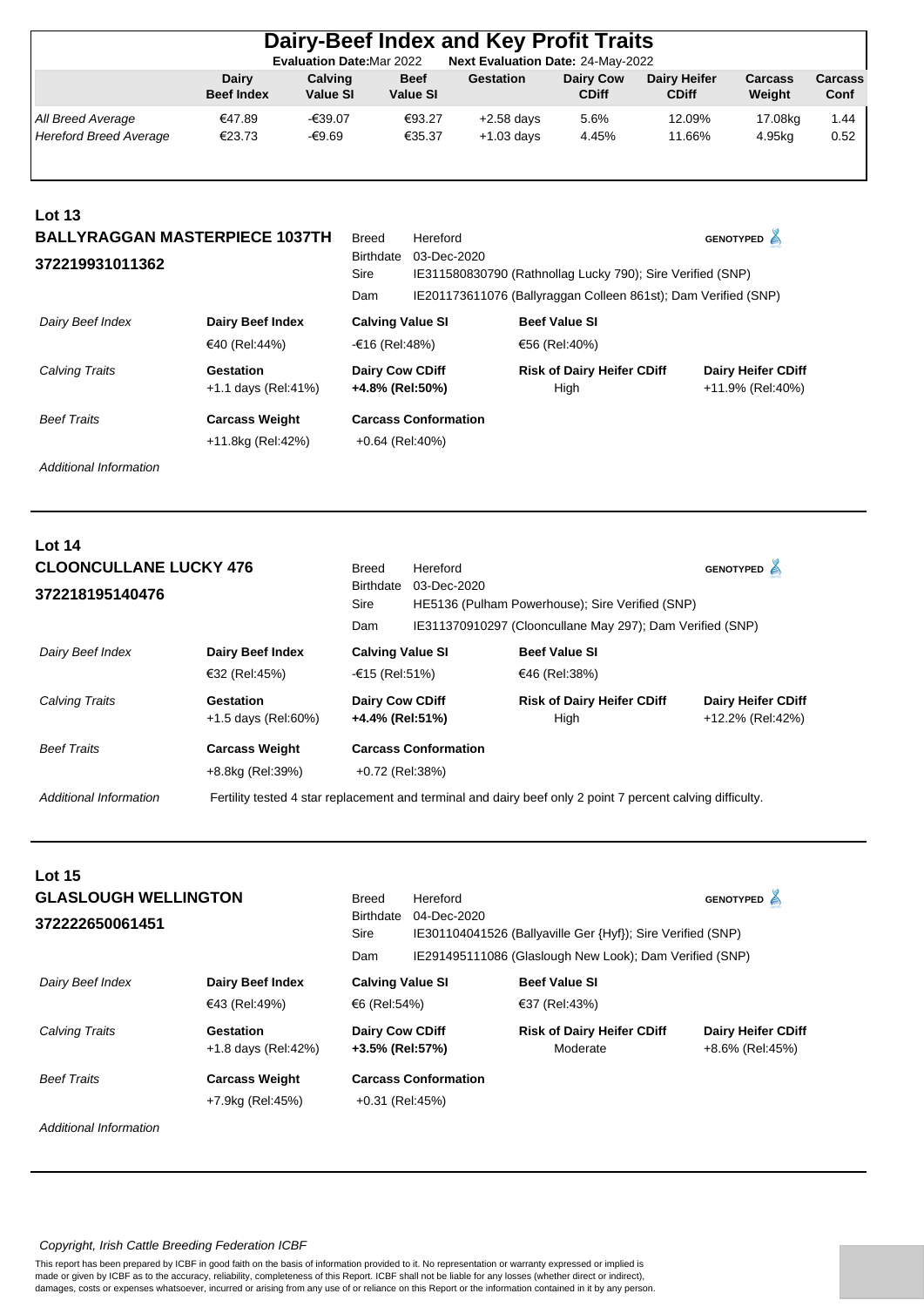|                               | <b>Dairy</b>          | Calving         | <b>Beef</b>                 | <b>Gestation</b>                                              | <b>Dairy Cow</b>                  | <b>Dairy Heifer</b>                                    | Carcass                   | Carcass |
|-------------------------------|-----------------------|-----------------|-----------------------------|---------------------------------------------------------------|-----------------------------------|--------------------------------------------------------|---------------------------|---------|
|                               | <b>Beef Index</b>     | <b>Value SI</b> | Value SI                    |                                                               | <b>CDiff</b>                      | <b>CDiff</b>                                           | Weight                    | Conf    |
| All Breed Average             | €47.89                | -€39.07         | €93.27                      | $+2.58$ days                                                  | 5.6%                              | 12.09%                                                 | 17.08kg                   | 1.44    |
| <b>Hereford Breed Average</b> | €23.73                | $-69.69$        | €35.37                      | $+1.03$ days                                                  | 4.45%                             | 11.66%                                                 | 4.95kg                    | 0.52    |
| <b>Lot 16</b>                 |                       |                 |                             |                                                               |                                   |                                                        |                           |         |
| <b>BALLINVENEY DUKE</b>       |                       |                 | <b>Breed</b>                | Hereford                                                      |                                   |                                                        | GENOTYPED <sup>4</sup>    |         |
| 372217709550811               |                       |                 | Birthdate<br>Sire           | 21-Dec-2020<br>HE4654 (Karoonda Sampson); Sire Verified (SNP) |                                   |                                                        |                           |         |
|                               |                       |                 | Dam                         |                                                               |                                   | 372217709530727 (Ballinveney Brid); Dam Verified (SNP) |                           |         |
| Dairy Beef Index              | Dairy Beef Index      |                 | <b>Calving Value SI</b>     |                                                               | <b>Beef Value SI</b>              |                                                        |                           |         |
|                               | €1 (Rel:45%)          |                 | -€36 (Rel:49%)              |                                                               | €37 (Rel:41%)                     |                                                        |                           |         |
| Calving Traits                | Gestation             |                 | <b>Dairy Cow CDiff</b>      |                                                               | <b>Risk of Dairy Heifer CDiff</b> |                                                        | <b>Dairy Heifer CDiff</b> |         |
|                               | +0.4 days (Rel:59%)   |                 | +6% (Rel:50%)               |                                                               | High                              |                                                        | +14% (Rel:37%)            |         |
| <b>Beef Traits</b>            | <b>Carcass Weight</b> |                 | <b>Carcass Conformation</b> |                                                               |                                   |                                                        |                           |         |
|                               | +5kg (Rel:42%)        |                 | +0.72 (Rel:42%)             |                                                               |                                   |                                                        |                           |         |

| <b>Lot 17</b>          |                                  |                                           |                                                          |                                                     |                                               |  |
|------------------------|----------------------------------|-------------------------------------------|----------------------------------------------------------|-----------------------------------------------------|-----------------------------------------------|--|
| <b>KYE STEVE 929</b>   |                                  | Breed                                     | Hereford                                                 |                                                     | <b>GENOTYPED</b>                              |  |
| 372214969220929        |                                  | Birthdate<br>Sire                         | 26-Dec-2020<br>F387 (Pulham Ranger); Sire Verified (SNP) |                                                     |                                               |  |
|                        |                                  | Dam                                       |                                                          | 372214969290803 (Kye Twink 803); Dam Verified (SNP) |                                               |  |
| Dairy Beef Index       | Dairy Beef Index                 | <b>Calving Value SI</b>                   |                                                          | <b>Beef Value SI</b>                                |                                               |  |
|                        | €41 (Rel:43%)                    | -€15 (Rel:48%)                            |                                                          | €56 (Rel:37%)                                       |                                               |  |
| <b>Calving Traits</b>  | Gestation<br>+0.7 days (Rel:39%) | <b>Dairy Cow CDiff</b><br>+4.8% (Rel:50%) |                                                          | <b>Risk of Dairy Heifer CDiff</b><br>High           | <b>Dairy Heifer CDiff</b><br>+12.3% (Rel:39%) |  |
| <b>Beef Traits</b>     | <b>Carcass Weight</b>            |                                           | <b>Carcass Conformation</b>                              |                                                     |                                               |  |
|                        | +12.5kg (Rel:39%)                | +0.58 (Rel:37%)                           |                                                          |                                                     |                                               |  |
| Additional Information | <b>Fertility tested</b>          |                                           |                                                          |                                                     |                                               |  |

| Lot 18<br><b>RYANSTOWN BUDDY</b><br>372219671491574 |                                           | Breed<br>Birthdate<br>Sire<br>Dam       | Hereford<br>30-Dec-2020     | HE4105 (Conmelvin Ollie); Sire Verified (SNP)<br>IE331187651065 (Ryanstown Lily); | <b>GENOTYPED</b>                           |
|-----------------------------------------------------|-------------------------------------------|-----------------------------------------|-----------------------------|-----------------------------------------------------------------------------------|--------------------------------------------|
| Dairy Beef Index                                    | Dairy Beef Index<br>€22 (Rel:51%)         | <b>Calving Value SI</b><br>€4 (Rel:58%) |                             | <b>Beef Value SI</b><br>€19 (Rel:44%)                                             |                                            |
| <b>Calving Traits</b>                               | Gestation<br>+1.1 days (Rel:48%)          | Dairy Cow CDiff<br>+4% (Rel:61%)        |                             | <b>Risk of Dairy Heifer CDiff</b><br>Moderate                                     | <b>Dairy Heifer CDiff</b><br>+9% (Rel:52%) |
| <b>Beef Traits</b>                                  | <b>Carcass Weight</b><br>$-1.8$ (Rel:46%) | +0.52 (Rel:46%)                         | <b>Carcass Conformation</b> |                                                                                   |                                            |
| Additional Information                              | Fertility tested and Vaccinated for IBR   |                                         |                             |                                                                                   |                                            |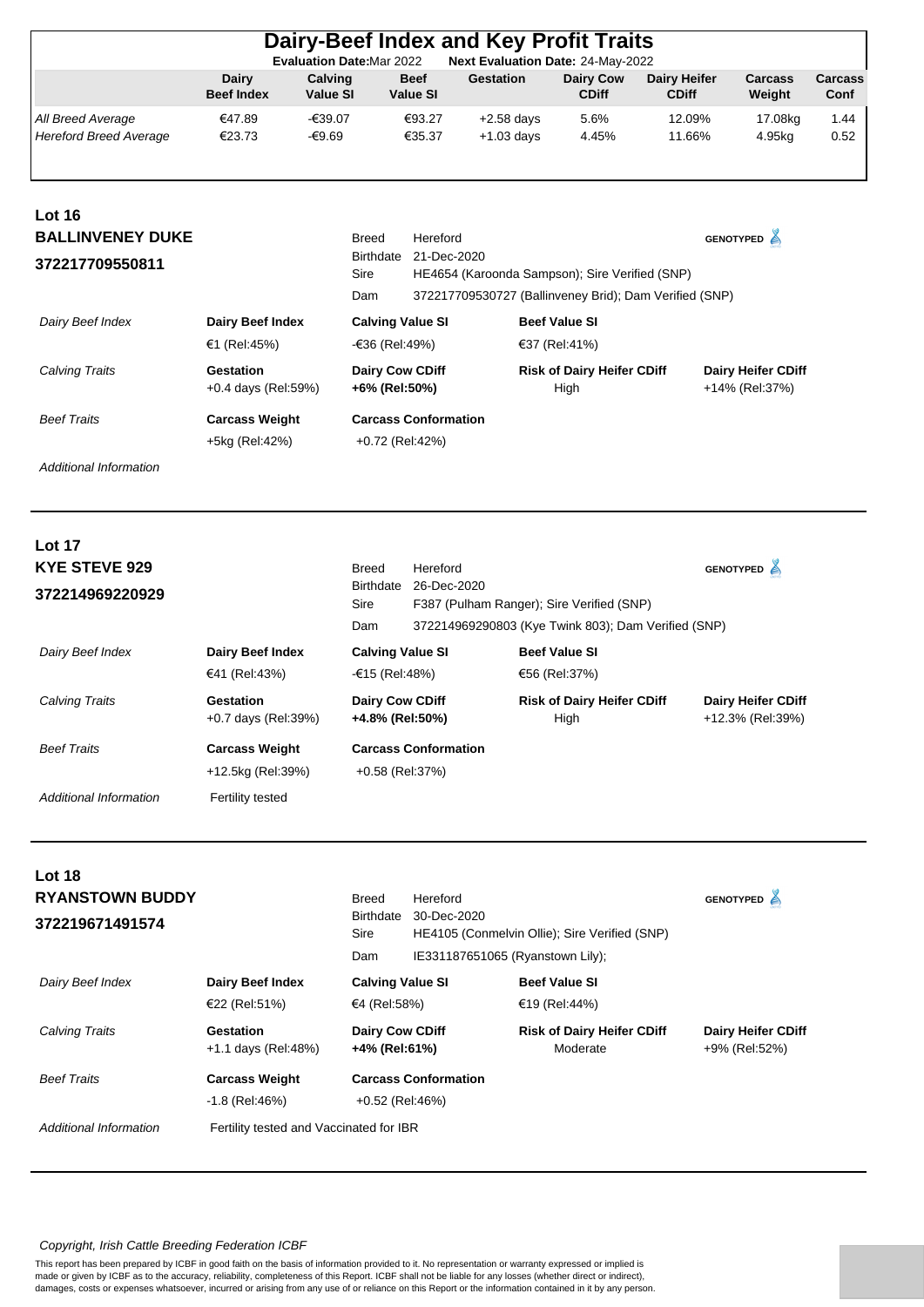|                                                                             |                                                           |                                                               |                                                                            |                                | Dairy-Beef Index and Key Profit Traits                                                              |                                                            |                                     |                                               |                 |
|-----------------------------------------------------------------------------|-----------------------------------------------------------|---------------------------------------------------------------|----------------------------------------------------------------------------|--------------------------------|-----------------------------------------------------------------------------------------------------|------------------------------------------------------------|-------------------------------------|-----------------------------------------------|-----------------|
|                                                                             | Dairy<br><b>Beef Index</b>                                | <b>Evaluation Date:Mar 2022</b><br>Calving<br><b>Value SI</b> |                                                                            | <b>Beef</b><br><b>Value SI</b> | Next Evaluation Date: 24-May-2022<br><b>Gestation</b>                                               | <b>Dairy Cow</b><br><b>CDiff</b>                           | <b>Dairy Heifer</b><br><b>CDiff</b> | Carcass<br>Weight                             | Carcass<br>Conf |
| All Breed Average<br><b>Hereford Breed Average</b>                          | €47.89<br>€23.73                                          | -€39.07<br>$-€9.69$                                           |                                                                            | €93.27<br>€35.37               | $+2.58$ days<br>$+1.03$ days                                                                        | 5.6%<br>4.45%                                              | 12.09%<br>11.66%                    | 17.08kg<br>4.95kg                             | 1.44<br>0.52    |
| <b>Lot 19</b><br><b>RYANSTOWN ASH</b>                                       |                                                           |                                                               | <b>Breed</b>                                                               | Hereford                       |                                                                                                     |                                                            |                                     | GENOTYPED <sup>4</sup>                        |                 |
| 372219671411575                                                             |                                                           |                                                               | <b>Birthdate</b><br>Sire                                                   | 30-Dec-2020                    | HE4105 (Conmelvin Ollie); Sire Verified (SNP)                                                       |                                                            |                                     |                                               |                 |
|                                                                             |                                                           |                                                               | Dam                                                                        |                                | IE331187651065 (Ryanstown Lily);                                                                    |                                                            |                                     |                                               |                 |
| Dairy Beef Index                                                            | Dairy Beef Index                                          |                                                               | <b>Calving Value SI</b>                                                    |                                |                                                                                                     | <b>Beef Value SI</b>                                       |                                     |                                               |                 |
| <b>Calving Traits</b>                                                       | €17 (Rel:52%)<br><b>Gestation</b><br>+1.8 days (Rel:48%)  |                                                               | €4 (Rel:59%)<br><b>Dairy Cow CDiff</b><br>+3.3% (Rel:62%)                  |                                |                                                                                                     | €14 (Rel:44%)<br><b>Risk of Dairy Heifer CDiff</b><br>High |                                     | <b>Dairy Heifer CDiff</b><br>+9.4% (Rel:53%)  |                 |
| <b>Beef Traits</b>                                                          | <b>Carcass Weight</b><br>-2.9 (Rel:46%)                   |                                                               | <b>Carcass Conformation</b><br>+0.47 (Rel:46%)                             |                                |                                                                                                     |                                                            |                                     |                                               |                 |
| <b>Additional Information</b>                                               | Fertility tested and Vaccinated for IBR                   |                                                               |                                                                            |                                |                                                                                                     |                                                            |                                     |                                               |                 |
| <b>Lot 20</b><br><b>BRENSHA MORE</b><br>372217303990648<br>Dairy Beef Index | Dairy Beef Index                                          |                                                               | <b>Breed</b><br><b>Birthdate</b><br>Sire<br>Dam<br><b>Calving Value SI</b> | Hereford<br>03-Jan-2021        | KZP (Cill Cormaic Kasper); Sire Verified (SNP)<br>IE341356060460 (Brensha Jane); Dam Verified (SNP) | <b>Beef Value SI</b>                                       |                                     | GENOTYPED <sup>4</sup>                        |                 |
|                                                                             | €41 (Rel:53%)                                             |                                                               | €7 (Rel:62%)                                                               |                                |                                                                                                     | €34 (Rel:44%)                                              |                                     |                                               |                 |
| <b>Calving Traits</b>                                                       | Gestation<br>+0 days (Rel:60%)                            |                                                               | Dairy Cow CDiff<br>+4.2% (Rel:63%)                                         |                                |                                                                                                     | <b>Risk of Dairy Heifer CDiff</b><br>High                  |                                     | Dairy Heifer CDiff<br>+10.2% (Rel:56%)        |                 |
| <b>Beef Traits</b>                                                          | <b>Carcass Weight</b><br>+1.9kg (Rel:46%)                 |                                                               | <b>Carcass Conformation</b><br>+0.59 (Rel:46%)                             |                                |                                                                                                     |                                                            |                                     |                                               |                 |
| <b>Additional Information</b>                                               | 3rd in Calf Class at National Championships. Outwintered. |                                                               |                                                                            |                                |                                                                                                     |                                                            |                                     |                                               |                 |
| <b>Lot 21</b><br><b>FARNEY SYDNEY</b><br>372214847030179                    |                                                           |                                                               | <b>Breed</b><br>Birthdate<br>Sire                                          | Hereford<br>07-Jan-2021        | HE5467 (Balleen Val); Sire Verified (SNP)                                                           |                                                            |                                     | GENOTYPED <sup>4</sup>                        |                 |
|                                                                             |                                                           |                                                               | Dam                                                                        |                                | IE331467750145 (Farney Netta); Dam Verified (SNP)                                                   |                                                            |                                     |                                               |                 |
| Dairy Beef Index                                                            | Dairy Beef Index<br>€18 (Rel:48%)                         |                                                               | <b>Calving Value SI</b><br>-€13 (Rel:56%)                                  |                                |                                                                                                     | <b>Beef Value SI</b><br>€31 (Rel:40%)                      |                                     |                                               |                 |
| Calving Traits                                                              | <b>Gestation</b><br>+2.3 days (Rel:60%)                   |                                                               | Dairy Cow CDiff<br>+4.3% (Rel:57%)                                         |                                |                                                                                                     | <b>Risk of Dairy Heifer CDiff</b><br>High                  |                                     | <b>Dairy Heifer CDiff</b><br>+10.4% (Rel:43%) |                 |
| <b>Beef Traits</b>                                                          | <b>Carcass Weight</b>                                     |                                                               | <b>Carcass Conformation</b>                                                |                                |                                                                                                     |                                                            |                                     |                                               |                 |

*Copyright, Irish Cattle Breeding Federation ICBF*

This report has been prepared by ICBF in good faith on the basis of information provided to it. No representation or warranty expressed or implied is made or given by ICBF as to the accuracy, reliability, completeness of this Report. ICBF shall not be liable for any losses (whether direct or indirect), damages, costs or expenses whatsoever, incurred or arising from any use of or reliance on this Report or the information contained in it by any person.

+4.2kg (Rel:43%) +0.49 (Rel:37%)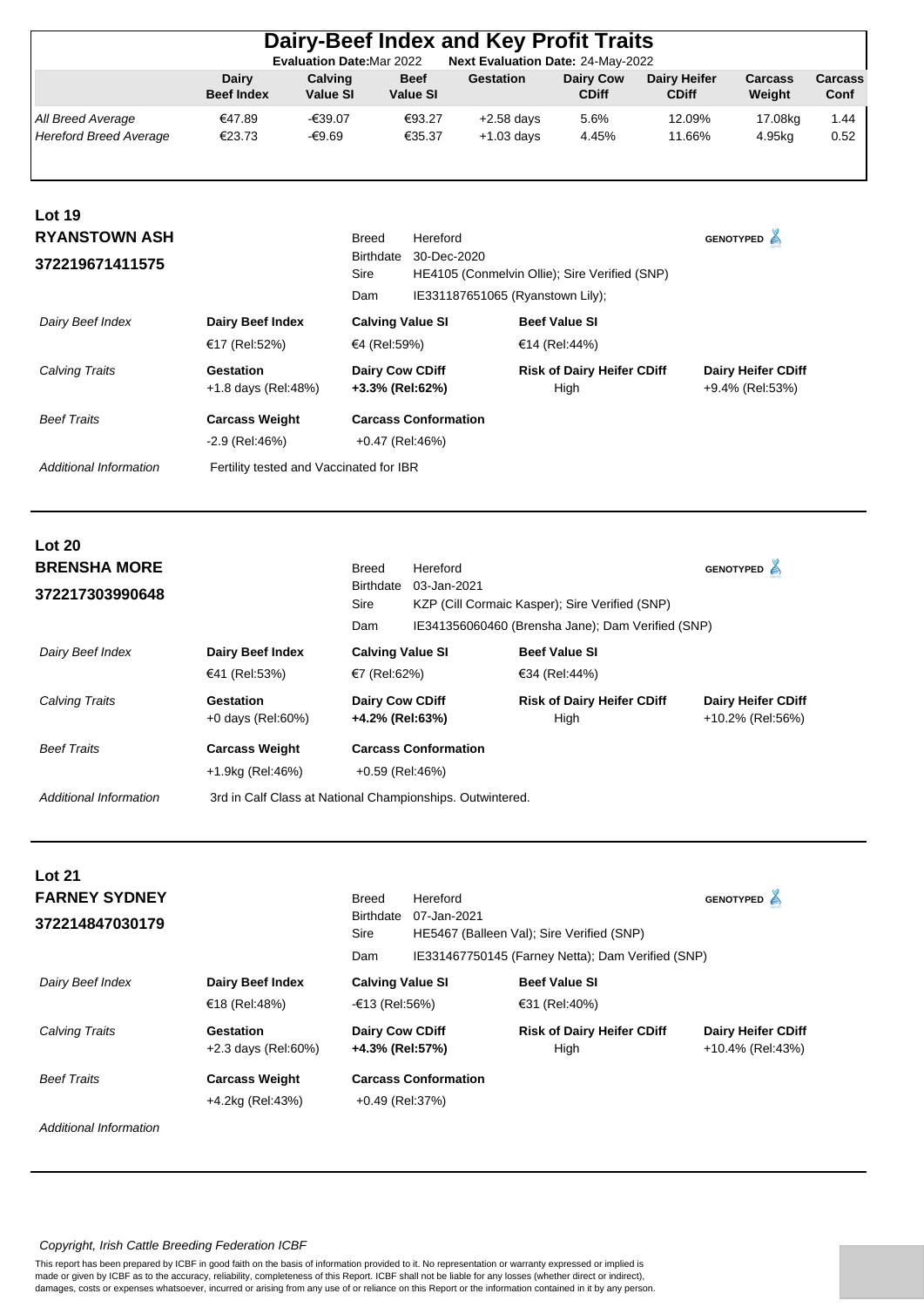|                                                    |                                            | <b>Evaluation Date: Mar 2022</b> |                                                |                                | <b>Dairy-Beef Index and Key Profit Traits</b><br>Next Evaluation Date: 24-May-2022             |                                           |                                     |                                              |                 |
|----------------------------------------------------|--------------------------------------------|----------------------------------|------------------------------------------------|--------------------------------|------------------------------------------------------------------------------------------------|-------------------------------------------|-------------------------------------|----------------------------------------------|-----------------|
|                                                    | <b>Dairy</b><br><b>Beef Index</b>          | Calving<br><b>Value SI</b>       |                                                | <b>Beef</b><br><b>Value SI</b> | <b>Gestation</b>                                                                               | <b>Dairy Cow</b><br><b>CDiff</b>          | <b>Dairy Heifer</b><br><b>CDiff</b> | Carcass<br>Weight                            | Carcass<br>Conf |
| All Breed Average<br><b>Hereford Breed Average</b> | €47.89<br>€23.73                           | -€39.07<br>$-€9.69$              |                                                | €93.27<br>€35.37               | $+2.58$ days<br>$+1.03$ days                                                                   | 5.6%<br>4.45%                             | 12.09%<br>11.66%                    | 17.08kg<br>4.95kg                            | 1.44<br>0.52    |
| <b>Lot 22</b>                                      |                                            |                                  |                                                |                                |                                                                                                |                                           |                                     |                                              |                 |
| <b>RYANSTOWN COPPER</b>                            |                                            |                                  | <b>Breed</b>                                   | Hereford                       |                                                                                                |                                           |                                     | GENOTYPED A                                  |                 |
| 372219671421576                                    |                                            |                                  | <b>Birthdate</b><br>Sire<br>Dam                | 15-Jan-2021                    | BGO (Balleen Generator 6th E T Hyf); Sire Verified (SNP)<br>372219671491293 (Ryanstown Abbey); |                                           |                                     |                                              |                 |
| Dairy Beef Index                                   | Dairy Beef Index                           |                                  | <b>Calving Value SI</b>                        |                                |                                                                                                | <b>Beef Value SI</b>                      |                                     |                                              |                 |
|                                                    | €13 (Rel:50%)                              |                                  | €5 (Rel:57%)                                   |                                |                                                                                                | €8 (Rel:43%)                              |                                     |                                              |                 |
| <b>Calving Traits</b>                              | <b>Gestation</b><br>+1.4 days (Rel:58%)    |                                  | <b>Dairy Cow CDiff</b><br>+3.4% (Rel:58%)      |                                |                                                                                                | <b>Risk of Dairy Heifer CDiff</b><br>High |                                     | Dairy Heifer CDiff<br>+10.2% (Rel:49%)       |                 |
| <b>Beef Traits</b>                                 | <b>Carcass Weight</b><br>$-3.1$ (Rel: 45%) |                                  | <b>Carcass Conformation</b><br>+0.38 (Rel:44%) |                                |                                                                                                |                                           |                                     |                                              |                 |
| <b>Additional Information</b>                      | Fertility tested and Vaccinated for IBR    |                                  |                                                |                                |                                                                                                |                                           |                                     |                                              |                 |
| <b>Lot 23</b>                                      |                                            |                                  |                                                |                                |                                                                                                |                                           |                                     |                                              |                 |
| <b>CARHUGAR FIONN</b>                              |                                            |                                  | <b>Breed</b>                                   | Hereford                       |                                                                                                |                                           |                                     | GENOTYPED <sup>4</sup>                       |                 |
| 372222442250071                                    |                                            |                                  | Birthdate<br>Sire                              | 23-Jan-2021                    | HE5806 (Pute Nascar N13); Sire Verified (SNP)                                                  |                                           |                                     |                                              |                 |
|                                                    |                                            |                                  | Dam                                            |                                | IE191102760264 (Tanavalla Celia 2); Dam Verified (SNP)                                         |                                           |                                     |                                              |                 |
| Dairy Beef Index                                   | Dairy Beef Index                           |                                  | <b>Calving Value SI</b>                        |                                |                                                                                                | <b>Beef Value SI</b>                      |                                     |                                              |                 |
|                                                    | €26 (Rel:42%)                              |                                  | -€5 (Rel:48%)                                  |                                |                                                                                                | €31 (Rel:35%)                             |                                     |                                              |                 |
| <b>Calving Traits</b>                              | Gestation<br>+2 days (Rel:60%)             |                                  | <b>Dairy Cow CDiff</b><br>+4.1% (Rel:48%)      |                                |                                                                                                | <b>Risk of Dairy Heifer CDiff</b><br>High |                                     | <b>Dairy Heifer CDiff</b><br>+9.9% (Rel:39%) |                 |
| <b>Beef Traits</b>                                 | <b>Carcass Weight</b>                      |                                  | <b>Carcass Conformation</b>                    |                                |                                                                                                |                                           |                                     |                                              |                 |
|                                                    | +3.7kg (Rel:36%)                           |                                  | +0.46 (Rel:35%)                                |                                |                                                                                                |                                           |                                     |                                              |                 |
| <b>Additional Information</b>                      | Fertility tested                           |                                  |                                                |                                |                                                                                                |                                           |                                     |                                              |                 |
| <b>Lot 24</b>                                      |                                            |                                  |                                                |                                |                                                                                                |                                           |                                     |                                              |                 |
| <b>DOONAVEREEN PETE 2</b>                          |                                            |                                  | <b>Breed</b>                                   | Hereford                       |                                                                                                |                                           |                                     | GENOTYPED <sup>2</sup>                       |                 |
| 372217442160599                                    |                                            |                                  | Birthdate<br>Sire                              | 02-Feb-2021                    | HE2376 (Cill Cormaic Marvel); Sire Verified (SNP)                                              |                                           |                                     |                                              |                 |
|                                                    |                                            |                                  | Dam                                            |                                | IE231251180319 (Doonavereen Past);                                                             |                                           |                                     |                                              |                 |

|                        |                                  | Dam                                       | IE231251180319 (Doonavereen Past);        |                                               |
|------------------------|----------------------------------|-------------------------------------------|-------------------------------------------|-----------------------------------------------|
| Dairy Beef Index       | Dairy Beef Index                 | <b>Calving Value SI</b>                   | <b>Beef Value SI</b>                      |                                               |
|                        | €2 (Rel:54%)                     | -€29 (Rel:61%)                            | €31 (Rel:46%)                             |                                               |
| Calving Traits         | Gestation<br>$+2$ days (Rel:61%) | <b>Dairy Cow CDiff</b><br>+5.1% (Rel:63%) | <b>Risk of Dairy Heifer CDiff</b><br>High | <b>Dairy Heifer CDiff</b><br>+12.6% (Rel:54%) |
| <b>Beef Traits</b>     | <b>Carcass Weight</b>            | <b>Carcass Conformation</b>               |                                           |                                               |
|                        | +4.5kg (Rel:48%)                 | +0.67 (Rel:47%)                           |                                           |                                               |
| Additional Information |                                  |                                           |                                           |                                               |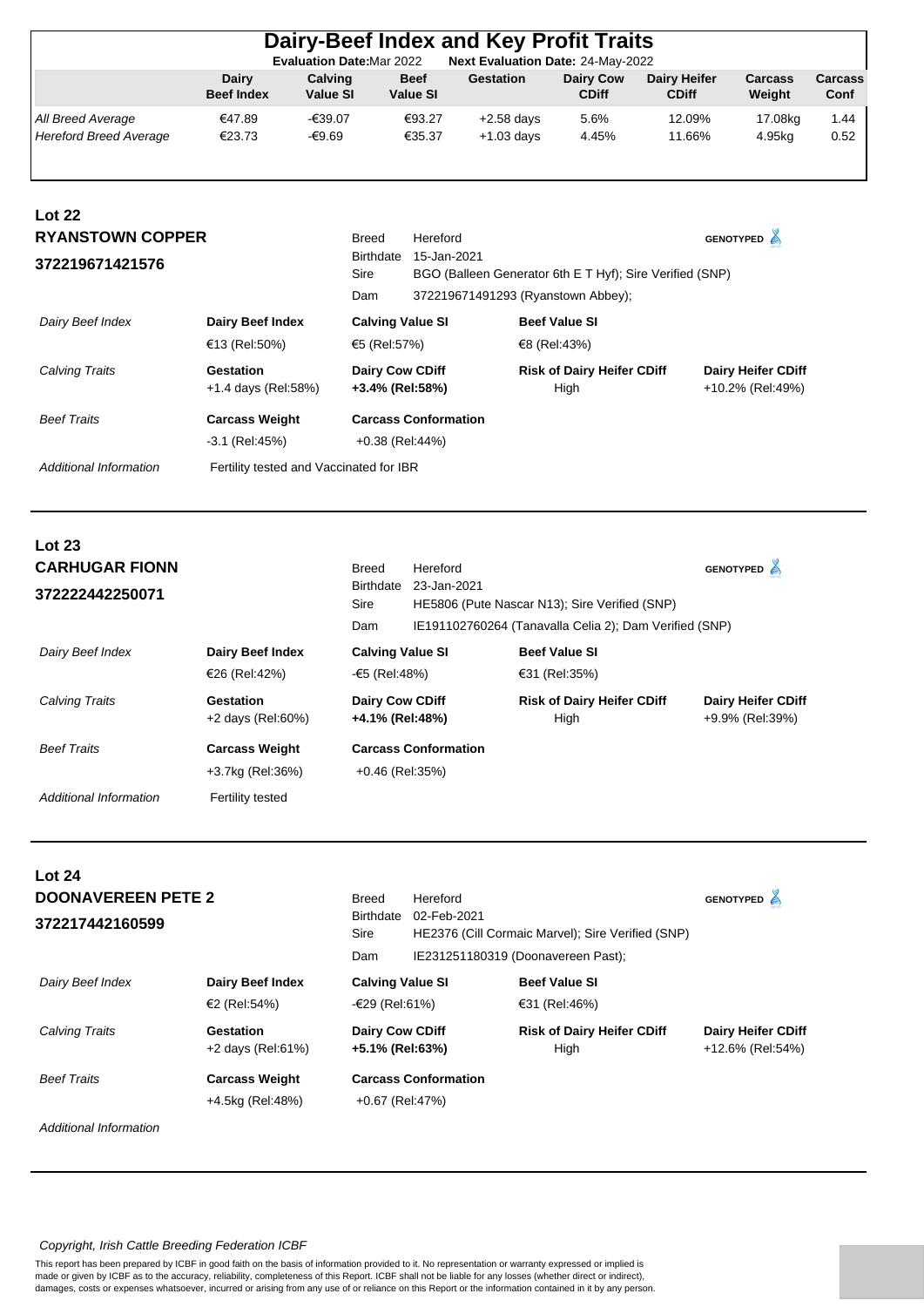|                                                    |                                         | <b>Evaluation Date: Mar 2022</b> |                                           | Dairy-Beef Index and Key Profit Traits<br>Next Evaluation Date: 24-May-2022                                   |                                           |                                     |                                               |                 |
|----------------------------------------------------|-----------------------------------------|----------------------------------|-------------------------------------------|---------------------------------------------------------------------------------------------------------------|-------------------------------------------|-------------------------------------|-----------------------------------------------|-----------------|
|                                                    | Dairy<br><b>Beef Index</b>              | Calving<br><b>Value SI</b>       | <b>Beef</b><br><b>Value SI</b>            | <b>Gestation</b>                                                                                              | <b>Dairy Cow</b><br><b>CDiff</b>          | <b>Dairy Heifer</b><br><b>CDiff</b> | Carcass<br>Weight                             | Carcass<br>Conf |
| All Breed Average<br><b>Hereford Breed Average</b> | €47.89<br>€23.73                        | $-639.07$<br>-€9.69              | €93.27<br>€35.37                          | $+2.58$ days<br>$+1.03$ days                                                                                  | 5.6%<br>4.45%                             | 12.09%<br>11.66%                    | 17.08kg<br>4.95kg                             | 1.44<br>0.52    |
| Lot 25<br><b>DOONAVEREEN PLUTO</b>                 |                                         | Breed                            | Hereford                                  |                                                                                                               |                                           |                                     | <b>GENOTYPED</b>                              |                 |
| 372217442180601                                    |                                         | Sire<br>Dam                      | 04-Feb-2021<br>Birthdate                  | HE4105 (Conmelvin Ollie); Sire Verified (SNP)<br>372217442160525 (Doonavereen Pamela 525); Dam Verified (SNP) |                                           |                                     |                                               |                 |
| Dairy Beef Index                                   | <b>Dairy Beef Index</b><br>€6 (Rel:52%) |                                  | <b>Calving Value SI</b><br>-€22 (Rel:59%) |                                                                                                               | <b>Beef Value SI</b><br>€29 (Rel:44%)     |                                     |                                               |                 |
| Calving Traits                                     | <b>Gestation</b><br>+2 days (Rel:48%)   |                                  | Dairy Cow CDiff<br>+4.8% (Rel:62%)        |                                                                                                               | <b>Risk of Dairy Heifer CDiff</b><br>High |                                     | <b>Dairy Heifer CDiff</b><br>+11.8% (Rel:53%) |                 |

| <b>Beef Traits</b> | <b>Carcass Weight</b> | <b>Carcass Conformation</b> |
|--------------------|-----------------------|-----------------------------|
|                    | +1.4kg (Rel:46%)      | +0.69 (Rel:46%)             |

| Lot 26<br><b>BOVEEN VINCENT</b><br>372214059620414 |                                           | Breed<br><b>Birthdate</b><br>Sire<br>Dam  | Hereford<br>20-Feb-2021     | IE301242940138 (Ballyvlinngold Captain); Sire Verified (SNP)<br>IE301393690252 (Boveen Stately 27th); Dam Verified (SNP) | <b>GENOTYPED</b><br>≜                         |
|----------------------------------------------------|-------------------------------------------|-------------------------------------------|-----------------------------|--------------------------------------------------------------------------------------------------------------------------|-----------------------------------------------|
| Dairy Beef Index                                   | <b>Dairy Beef Index</b><br>€13 (Rel:46%)  | <b>Calving Value SI</b><br>-€14 (Rel:50%) |                             | <b>Beef Value SI</b><br>€28 (Rel:41%)                                                                                    |                                               |
| <b>Calving Traits</b>                              | Gestation<br>+1.8 days (Rel:45%)          | <b>Dairy Cow CDiff</b><br>+4.8% (Rel:52%) |                             | <b>Risk of Dairy Heifer CDiff</b><br>High                                                                                | <b>Dairy Heifer CDiff</b><br>+10.4% (Rel:43%) |
| <b>Beef Traits</b>                                 | <b>Carcass Weight</b><br>+2.5kg (Rel:42%) | $+0.44$ (Rel:39%)                         | <b>Carcass Conformation</b> |                                                                                                                          |                                               |
| Additional Information                             | Fertility tested                          |                                           |                             |                                                                                                                          |                                               |

| <b>Lot 27</b><br><b>KYE RANGER 939</b><br>372214969240939 |                                                               | <b>Breed</b><br><b>Birthdate</b><br>Sire<br>Dam | Hereford<br>24-Feb-2021     | F387 (Pulham Ranger); Sire Verified (SNP)<br>IE311412110668 (Kye Holly 668); Dam Verified (SNP) | <b>GENOTYPED</b>                           |
|-----------------------------------------------------------|---------------------------------------------------------------|-------------------------------------------------|-----------------------------|-------------------------------------------------------------------------------------------------|--------------------------------------------|
| Dairy Beef Index                                          | Dairy Beef Index<br>€74 (Rel:43%)                             | <b>Calving Value SI</b><br>€31 (Rel:47%)        |                             | <b>Beef Value SI</b><br>€44 (Rel:38%)                                                           |                                            |
| <b>Calving Traits</b>                                     | Gestation<br>$-0.4$ days (Rel: 40%)                           | <b>Dairy Cow CDiff</b><br>+2.7% (Rel:49%)       |                             | <b>Risk of Dairy Heifer CDiff</b><br>Moderate                                                   | <b>Dairy Heifer CDiff</b><br>+8% (Rel:39%) |
| <b>Beef Traits</b><br>Additional Information              | <b>Carcass Weight</b><br>+9.4kg (Rel:40%)<br>Fertility tested | +0.34 (Rel:38%)                                 | <b>Carcass Conformation</b> |                                                                                                 |                                            |
|                                                           |                                                               |                                                 |                             |                                                                                                 |                                            |

#### *Copyright, Irish Cattle Breeding Federation ICBF*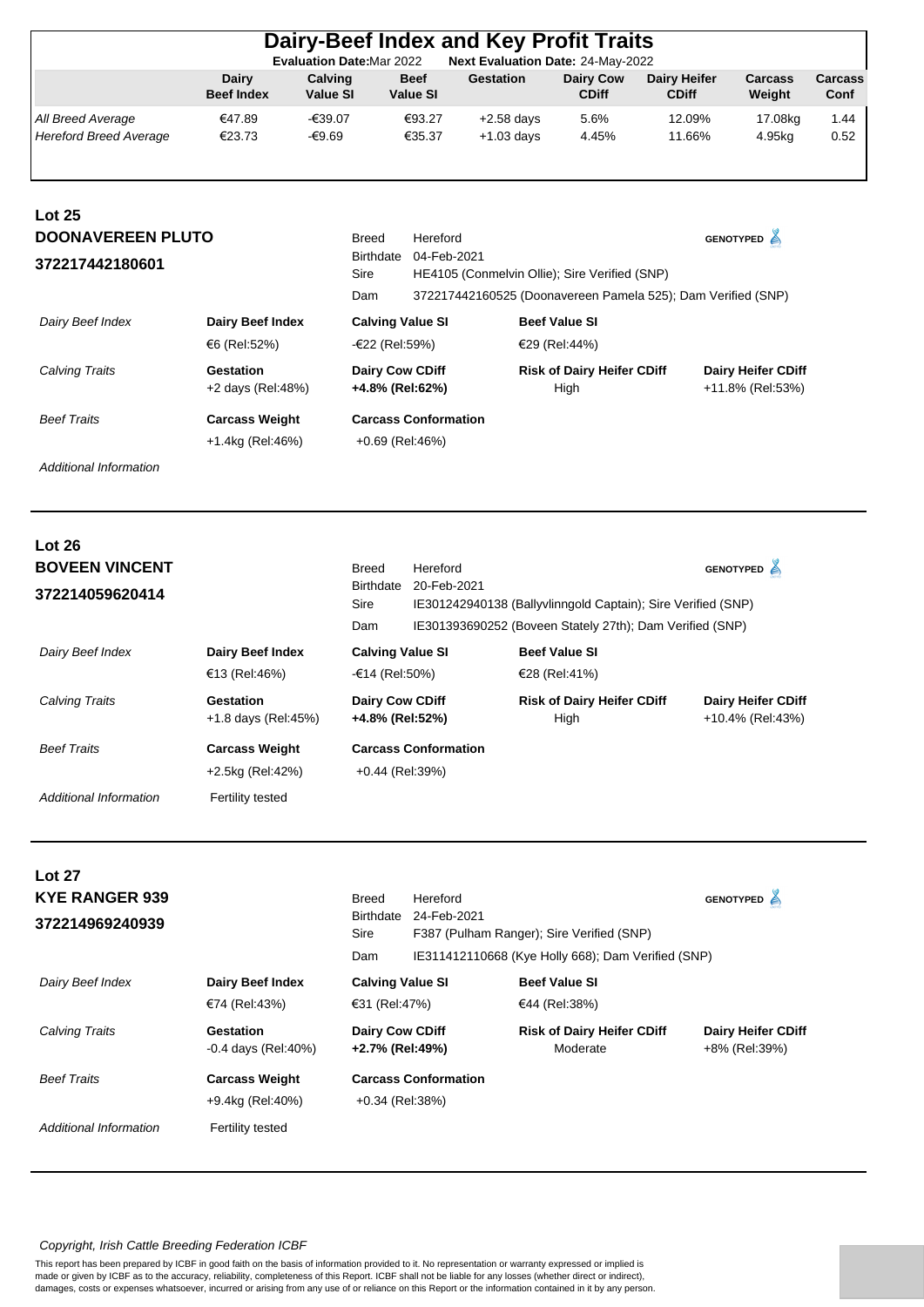| Dairy-Beef Index and Key Profit Traits                                |                            |                     |                                |                  |                                  |                                     |                          |                 |
|-----------------------------------------------------------------------|----------------------------|---------------------|--------------------------------|------------------|----------------------------------|-------------------------------------|--------------------------|-----------------|
| Next Evaluation Date: 24-May-2022<br><b>Evaluation Date: Mar 2022</b> |                            |                     |                                |                  |                                  |                                     |                          |                 |
|                                                                       | Dairy<br><b>Beef Index</b> | Calving<br>Value SI | <b>Beef</b><br><b>Value SI</b> | <b>Gestation</b> | <b>Dairy Cow</b><br><b>CDiff</b> | <b>Dairy Heifer</b><br><b>CDiff</b> | <b>Carcass</b><br>Weight | Carcass<br>Conf |
| All Breed Average                                                     | €47.89                     | -€39.07             | €93.27                         | $+2.58$ days     | 5.6%                             | 12.09%                              | 17.08kg                  | 1.44            |
| Hereford Breed Average                                                | €23.73                     | -€9.69              | €35.37                         | $+1.03$ days     | 4.45%                            | 11.66%                              | 4.95kg                   | 0.52            |

| <b>Lot 28</b>                                    |                                     |                                                                |                                                                                     |                                           |                                               |  |
|--------------------------------------------------|-------------------------------------|----------------------------------------------------------------|-------------------------------------------------------------------------------------|-------------------------------------------|-----------------------------------------------|--|
| <b>KYEPOLL 1 1 RANGER 940</b><br>372214969260940 |                                     | <b>Breed</b><br>Birthdate<br>Sire                              | Hereford<br>GENOTYPED A<br>26-Feb-2021<br>F387 (Pulham Ranger); Sire Verified (SNP) |                                           |                                               |  |
|                                                  | Dam                                 | 372214969240848 (Cloonshanagh 1 Rosie 848); Dam Verified (SNP) |                                                                                     |                                           |                                               |  |
| Dairy Beef Index<br>Dairy Beef Index             |                                     | <b>Calving Value SI</b>                                        |                                                                                     | <b>Beef Value SI</b>                      |                                               |  |
|                                                  | €52 (Rel:43%)                       | -€4 (Rel:48%)                                                  |                                                                                     | €56 (Rel:37%)                             |                                               |  |
| <b>Calving Traits</b>                            | Gestation<br>$+0.1$ days (Rel: 38%) | <b>Dairy Cow CDiff</b><br>+4.2% (Rel:50%)                      |                                                                                     | <b>Risk of Dairy Heifer CDiff</b><br>High | <b>Dairy Heifer CDiff</b><br>+12.7% (Rel:39%) |  |
| <b>Beef Traits</b>                               | <b>Carcass Weight</b>               | <b>Carcass Conformation</b>                                    |                                                                                     |                                           |                                               |  |
| +12.1kg (Rel:39%)                                |                                     | +0.54 (Rel:37%)                                                |                                                                                     |                                           |                                               |  |
| Additional Information                           | Fertility tested                    |                                                                |                                                                                     |                                           |                                               |  |

| Lot 29<br><b>BALLINVENEY DYNASTY</b><br>372217709590831 |                                         | <b>Breed</b><br><b>Birthdate</b><br>Sire<br>Dam | Hereford<br>10-Mar-2021     | HE4654 (Karoonda Sampson); Sire Verified (SNP)<br>372217709560721 (Ballinveney Beauty); Dam Verified (SNP) | <b>GENOTYPED</b>                              |
|---------------------------------------------------------|-----------------------------------------|-------------------------------------------------|-----------------------------|------------------------------------------------------------------------------------------------------------|-----------------------------------------------|
| Dairy Beef Index                                        | Dairy Beef Index<br>€14 (Rel:39%)       | <b>Calving Value SI</b><br>-€22 (Rel:43%)       |                             | <b>Beef Value SI</b><br>€36 (Rel:34%)                                                                      |                                               |
| Calving Traits                                          | Gestation<br>+2.3 days (Rel:34%)        | <b>Dairy Cow CDiff</b><br>+4.2% (Rel:46%)       |                             | <b>Risk of Dairy Heifer CDiff</b><br>High                                                                  | <b>Dairy Heifer CDiff</b><br>+13.2% (Rel:35%) |
| <b>Beef Traits</b>                                      | <b>Carcass Weight</b><br>+6kg (Rel:34%) | $+0.45$ (Rel: 34%)                              | <b>Carcass Conformation</b> |                                                                                                            |                                               |

| Lot 30                                       |                                                                    |                                                  |                                                                                                                                        |                                           |                                               |
|----------------------------------------------|--------------------------------------------------------------------|--------------------------------------------------|----------------------------------------------------------------------------------------------------------------------------------------|-------------------------------------------|-----------------------------------------------|
| <b>ROSSDELIA SHAMROCK</b><br>372226165870038 |                                                                    | <b>Breed</b><br><b>Birthdate</b><br>Sire<br>Dam  | Hereford<br>15-Mar-2021<br>HWP (Hollow Point Broker Hyf); Sire Verified (SNP)<br>372226165860012 (Rossdelia Shona); Dam Verified (SNP) | <b>GENOTYPED</b>                          |                                               |
| Dairy Beef Index                             | Dairy Beef Index<br>€26 (Rel:50%)                                  | <b>Calving Value SI</b><br>-€11 (Rel:56%)        |                                                                                                                                        | <b>Beef Value SI</b><br>€37 (Rel:43%)     |                                               |
| Calving Traits                               | Gestation<br>$+0.5$ days (Rel:60%)                                 | <b>Dairy Cow CDiff</b><br>+4.7% (Rel:57%)        |                                                                                                                                        | <b>Risk of Dairy Heifer CDiff</b><br>High | <b>Dairy Heifer CDiff</b><br>+12.6% (Rel:46%) |
| <b>Beef Traits</b>                           | <b>Carcass Weight</b><br>+9kg (Rel:45%)                            | <b>Carcass Conformation</b><br>$+0.38$ (Rel:45%) |                                                                                                                                        |                                           |                                               |
| Additional Information                       | Nice quiet bull. 5 stars and has Veterinary Fertility Certificate. |                                                  |                                                                                                                                        |                                           |                                               |

## *Copyright, Irish Cattle Breeding Federation ICBF*